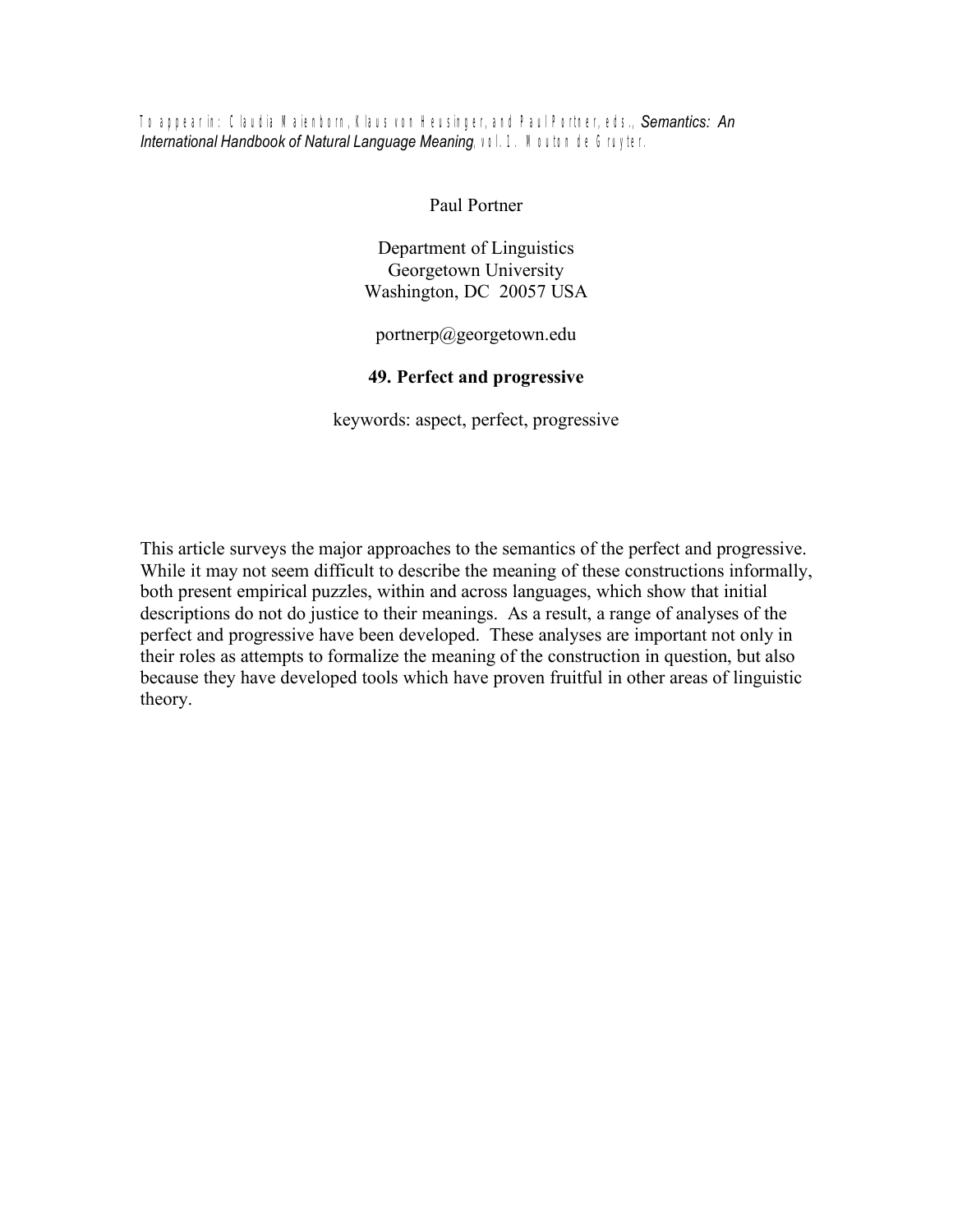- 49. Perfect and progressive
	- 1. Introduction
	- 2. The perfect
	- 3. The progressive
	- 4. References

### **1. Introduction**

This article discusses two aspectual constructions which are prominent in English and many other languages, and which have received a great deal of attention within semantic theory. They are worth studying because they are of linguistic interest in their own right (as are the prominent constructions of any language) and more importantly because of the in-depth research they have triggered. We have learned a great deal about the temporal semantics, event semantics, modal semantics, and various other issues, from the progressive and the perfect.

# **2. The perfect**

The perfect is a grammatical construction which is built from a participial verb phrase and an auxiliary, and which indicates temporal anteriority (roughly, past-ness) as part of its meaning.

(1) Ben has fallen asleep.

The most basic goal of theories of the perfect is an analysis of the type of anteriority it indicates. It is not simply the kind of past meaning expressed by the past tense, as we can see in English from the contrast in (2):

- (2) a. \*Ben has fallen asleep yesterday afternoon.
	- b. Ben fell asleep yesterday afternoon.

It is generally assumed that this construction is identifiable across languages (at least, western Indo-European ones):

(3) Jean est arrivé hier. (French, Schaden 2009)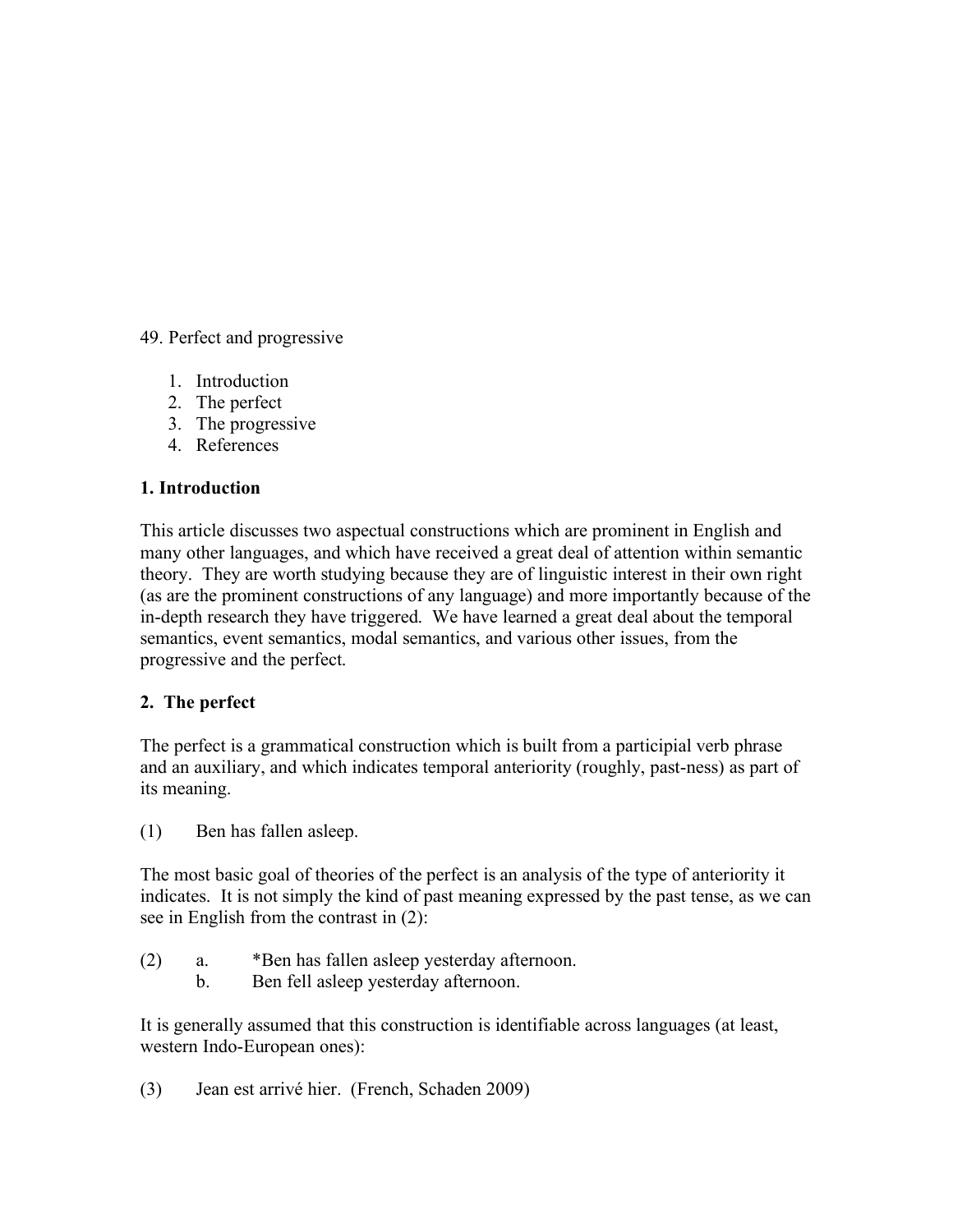Jean be.pres arrived yesterday 'Jean arrived yesterday.'

- (4) Mario era partito giovedì. (Italian, Giorgi & Pianesi 1997) Mario be.imperf departed Thursday 'Mario had left Wednesday.'
- (5) Eva hat seit drei Stunden geschlafen. (German, Musan 2003) Eva have.pres since three hours slept 'Eva has slept for three hours.'
- (6) Sigurd har kommit. (Swedish, Rothstein 2008) Sigurd have.pres come 'Sigurd has come.'

There are a number of important differences among the perfects of various languages, most famously in the acceptability of sentences like (2a), and their analysis is one of the main topics which has motivated contemporary studies.

When the tense of the sentence, represented on the auxiliary, is the present tense, as in (1), the construction is known as the present perfect*.* Likewise, we have the past perfect, future perfect, and tenseless perfects:

- (7) a. Ben had fallen asleep.
	- b. Ben will have fallen asleep.
	- c. Having fallen asleep, Ben was carried to his bed.

Given that the perfect is a complex construction built out of multiple morphosyntactic pieces, a compositional analysis of the perfect must determine an appropriate syntactic analysis, figure out what components of the overall construction's meaning are associated with each piece, and understand the nature of the processes which combine these components together. It is also possible that some aspects of the perfect's meaning are not derived compositionally, but rather associated with the construction as a whole.

Almost all recent research on the perfect assumes a crucial role for pragmatics in explaining the meaning and use of the perfect, though there is not agreement on which component of pragmatic theory is relevant. An important role for pragmatics is motivated from two directions: first, some key data (e.g., that in (2a)) turns out to resist analysis in terms of compositional semantics, and thus some authors have turned to a pragmatic account. (Others turn to syntax, as we will see below.) And second, the intuitive function of the perfect seems to vary among various discourse contexts, giving rise to the tradition of identifying a number of "readings" of the perfect. Portner (2003) gives the following examples:

- (8) Resultative perfect: Mary has read *Middlemarch.*
- (9) Existential perfect: The earth has been hit by giant asteroids before (and probably will be again).
- (10) Continuative perfect: Mary has lived in London for five years.
- (11) Hot news perfect: The Orioles have won!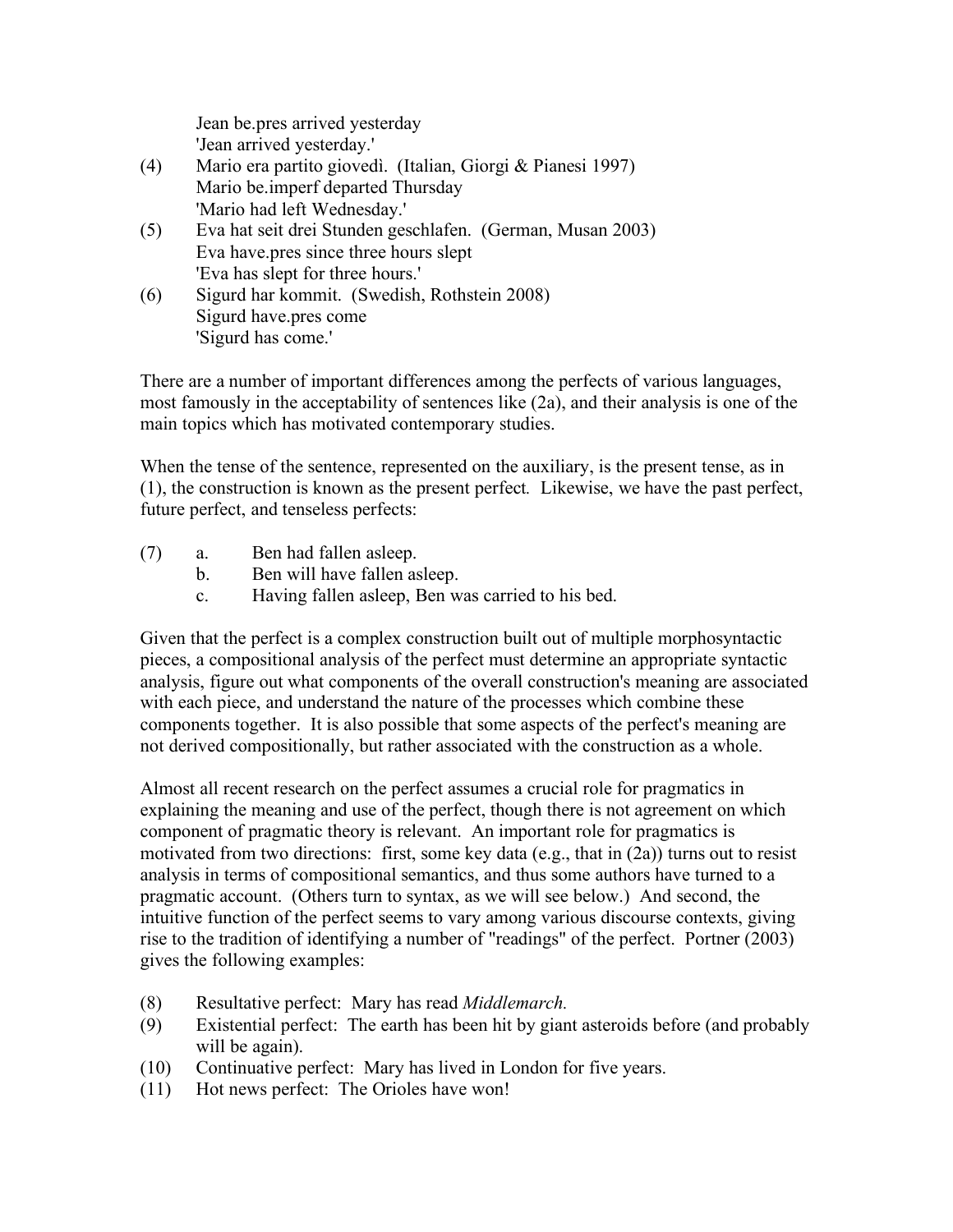It is generally assumed that much of this variation is pragmatic in nature, though there remains controversy over whether the continuative perfect, i.e. examples in which the eventuality (in (10), of Mary living in London) continues up to the time indicated by the main tense (here the present), is semantically different from the others, or just pragmatically different.

In the discussion which follows, I make a distinction between primary theories of the perfect, and secondary theories. Primary theories, described in Section 2.2, are those designed to capture the most basic facts, such as anteriority. Moreover, it is often assumed that, if we can get the details right, the correct primary theory of the perfect will suffice to account for all of the relevant phenomena. In contrast to this view, other scholars have developed a number of secondary ideas about the perfect's meaning; these theoretical ideas, discussed in Section 2.3, are intended to be combined with one or the other primary theory, accounting for some body of facts which cannot be attributed to the core, or primary semantics.

In this overview, I will begin in section 2.1 by outlining the key data which forms the empirical base for contemporary research on the perfect. Then in section 2.2 I will outline the three primary theories which are important in the recent literature. In section 2.3, I will examine five secondary theories. In Section 2.4, I will discuss how the primary and second theories have been put together in the recent literature.

# **2.1 Outline of key data**

In this section, I will list a number of linguistic phenomena which have been important in the development of semantic theories of the perfect. There is of course much more data which could be extracted from the large literature on the topic, and so in the interests of space and accessibility, it cannot be helped that I select a portion, with the goal of identifying the facts which are crucial to understanding the various theories and debates which we will turn to in later sections.

### **2.1.1 Continuative vs. non-continuative readings**

Sometimes in a perfect sentence, the eventuality described by the verb phrase is still ongoing at the time indicated by the tense, and sometimes it must have been completed before that time. The former case, (12), is known as a continuative or universal perfect, while the latter, (13), is known as a non-continuative or existential perfect:

- (12) a. John has been sick for several days.
	- b. I have understood.
	- c. Mary has been swimming since noon.
- (13) a. John has slept.
	- b. I have already eaten lunch.
	- c. Mary has been swimming before.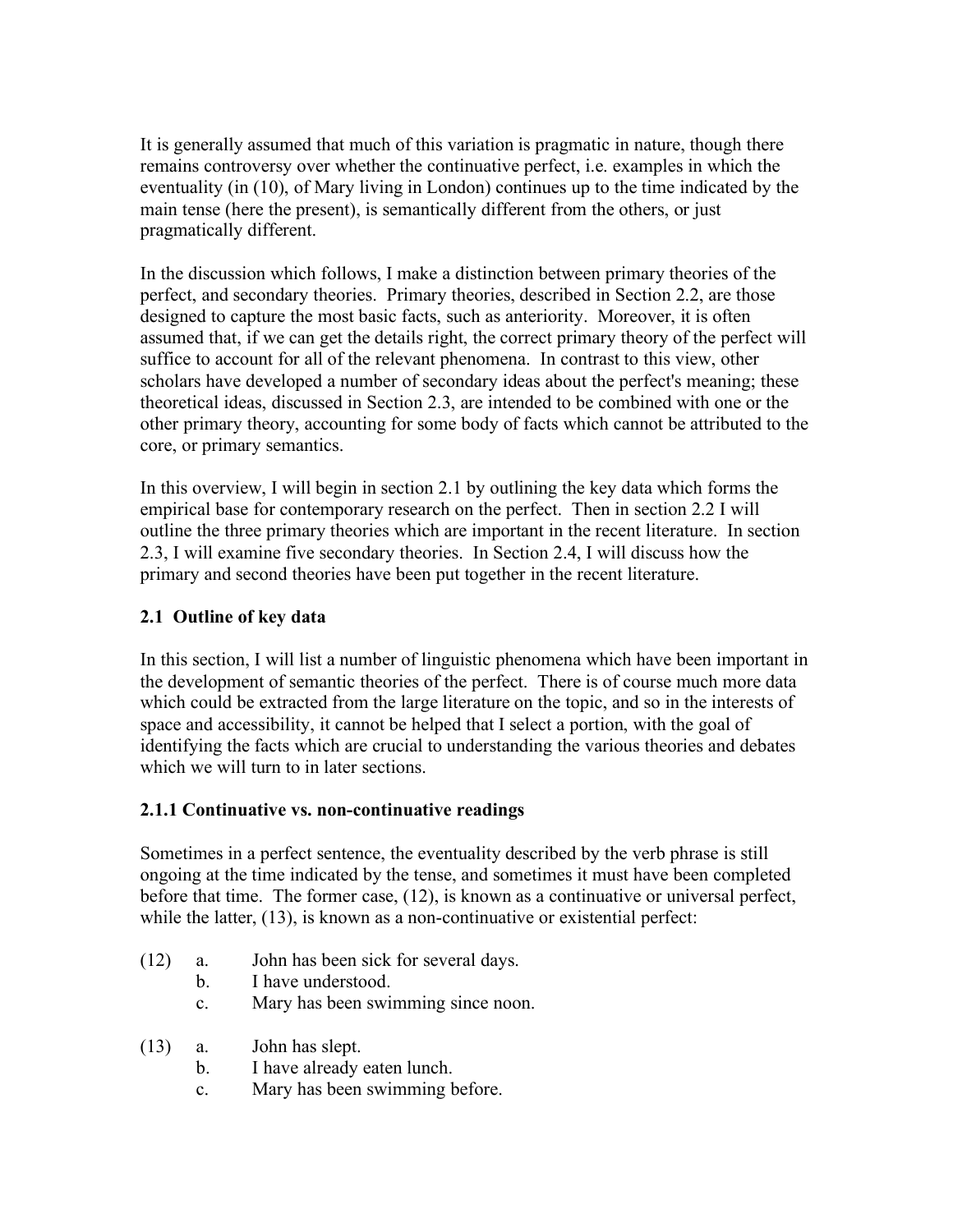Continuative readings are only possible with perfects built out of stative VPs, where in English the relevant notion of stativity includes individual level-predicates, copular sentences, and progressives, but not non-dynamic stage-level verbs (see Dowty 1979, Mittwoch 1988, Vlach 1993, Portner 2003; see Iatridou et al. 2003 for relevant crosslinguistic data). Thus (13a), which is stage level, does not have a continuative interpretation. Stative predicates also allow existential readings, as seen in (13c), while non-statives only allow existential readings. The particular combination of aspectual factors which allows for the continuative reading differs across languages. For example, in German a non-progressive activity predicate allows a continuative reading (presumably because the base verb covers the meanings which are expressed by both the progressive and non-progressive forms in English):

(14) Maria hat seit langem auf Hans gewartet. (Musan 2002: 143) Maria has since long on Hans waited 'Maria has been waiting for Hans for a long time.'

There has been debate over whether the continuative/existential difference is grammatical or pragmatic in nature. The simplest form of pragmatic view says that the existential reading is basic, and that the continuative interpretation is really just a special case. The idea is that, in general, the present perfect entails the existence of some interval of time at which the core clause is true, and which begins before the speech time; if this interval happens to include the speech time, we have a continuative perfect. Against this hypothesis, Mittwoch (1988) points out that the continuative reading of (15) entails that Sam was in Boston on Tuesday, while its existential reading is false if he was there only on Tuesday.

(15) Sam has been in Boston since Tuesday.

Mittwoch's example shows that the continuative reading is not simply a subcase of the non-continuative reading.

A second fact which tends to favor a grammatical analysis is that it is very difficult to find a continuative interpretation in the absence of a temporal adverbial, as pointed out by Iatridou et al. (2003) and Portner (2003). The following contrast is from Portner:

- (16) a. Mary has lived in London for five years.
	- b. Mary has lived in London.

(Other relevant adverbials include *always* and the much-discussed *seit* in German, cf. e.g., von Stechow 2001, Musan 2002, Löbner 2002, Rathert 2004.) However, Nishiyama & Koenig (2004) dispute the claim that an adverbial is necessary for a continuative reading on the basis of the data in (17), reporting that their informants judge this sentence as having the continuative interpretation:

(17) John has been sick.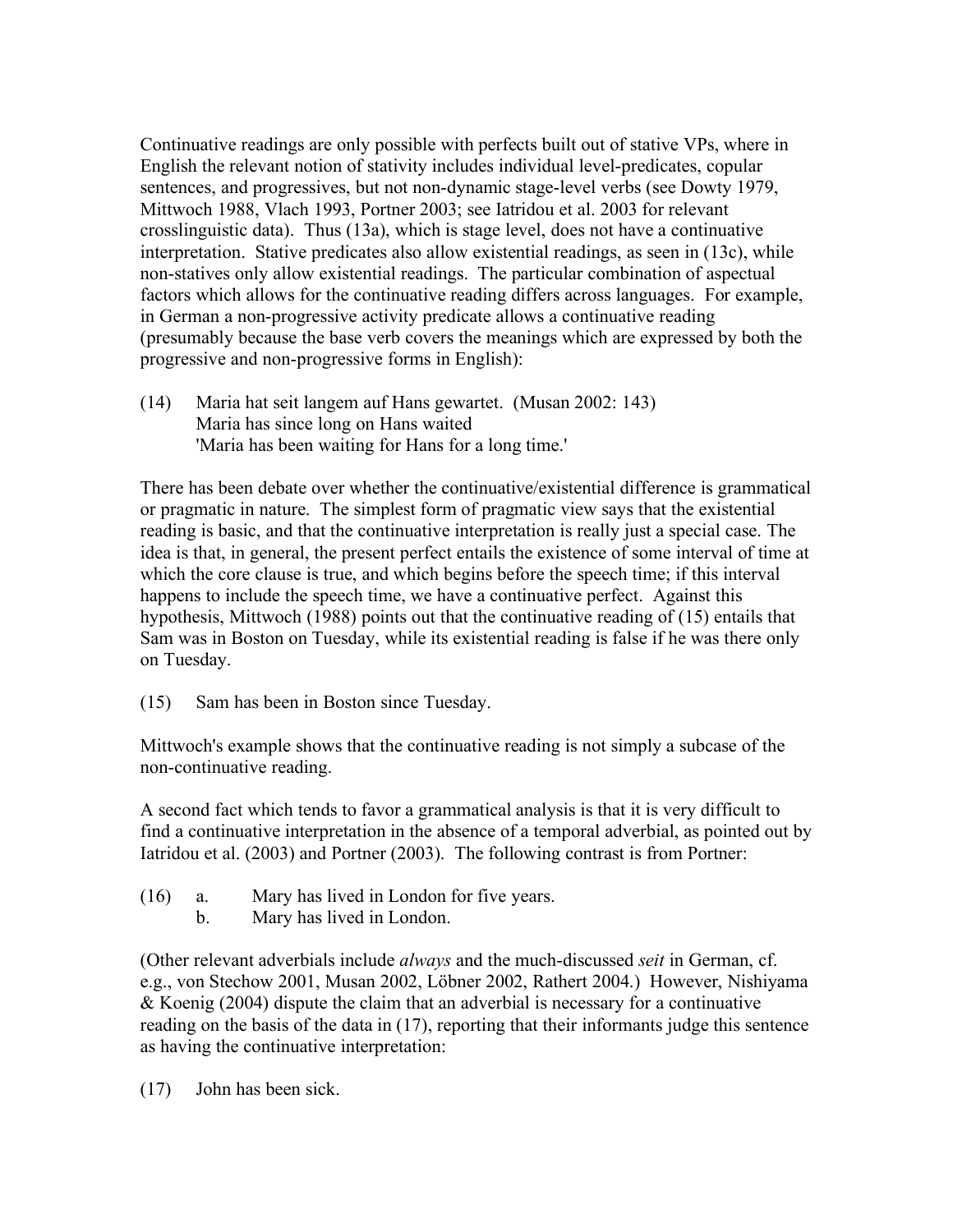It would be helpful to know what exactly Nishiyama & Koenig's informants judged, since what's essential is not whether (17) can be true if John is still sick at the speech time, but rather whether it has a reading entailing that he is. And this will be a difficult point to judge, given that it is not in dispute that the sentence has an existential reading, which does not entail he is still sick.

Even though it is possible that (17) does have a continuative reading, this does not necessarily undermine the argument that the continuative/existential contrast has a grammatical basis. It is not essential to that argument that an adverbial be involved in every continuative sentence. Indeed, Vlach (1993) has already pointed out that perfects formed from a progressive have a continuative reading in the absence of an adverbial, and this did not deter Portner (2003) from making the argument. If Nishiyama & Koenig are right about (17), this shows that certain perfect copular sentences are like perfect progressives. Despite all of this, the lack of a continuative reading of (16b) remains a clear fact, and may still constitute an argument in favor of a grammatical analysis of the continuative/non-continuative contrast. What's essential, but not yet known, is whether the difference between the cases where the adverbial is a prerequisite for the continuative reading, and those where it is not, should be defined in pragmatic terms (e.g., the presence of the adverbial makes the continuative reading more plausible), or grammatical ones (e.g., a certain lexical class of verbs requires the adverbial). At first glance, it seems difficult to account for the sharp contrast seen in (18) in pragmatic terms:

- (18) Child: Can John come out and play? John's mother:
	- a. No, sorry, he's been sick. (Nishiyama & Koenig's example)
	- b. No, sorry, he has been living in London. (perfect progressive)
	- c. No, sorry, he has lived in London for several weeks now. (non-progressive perfect with an adverbial)
	- d. \*No, sorry, he has lived in London. (non-progressive perfect with no adverbial)

Even this context which seems to support continuative readings for (18a-c) does not allow one for (18d). (Of course (18d) is fine if the mother means that people who have ever lived in London are unfit to play with the children, but it can't mean that he's unavailable to play because he is currently in London, in contrast to (18b-c).)

A third set of facts involving adverbials has also been used to argue that the continuative/non-continuative contrast is grammatical in nature. Dowty (1979) points out that preposing a *for* adverbial seems to force the continuative reading, as in (19a), and in contrast to (19b), which can be either continuative or non-continuative:

- (19) a. For a week, Mary has lived in London.
	- b. Mary has lived in London for a week.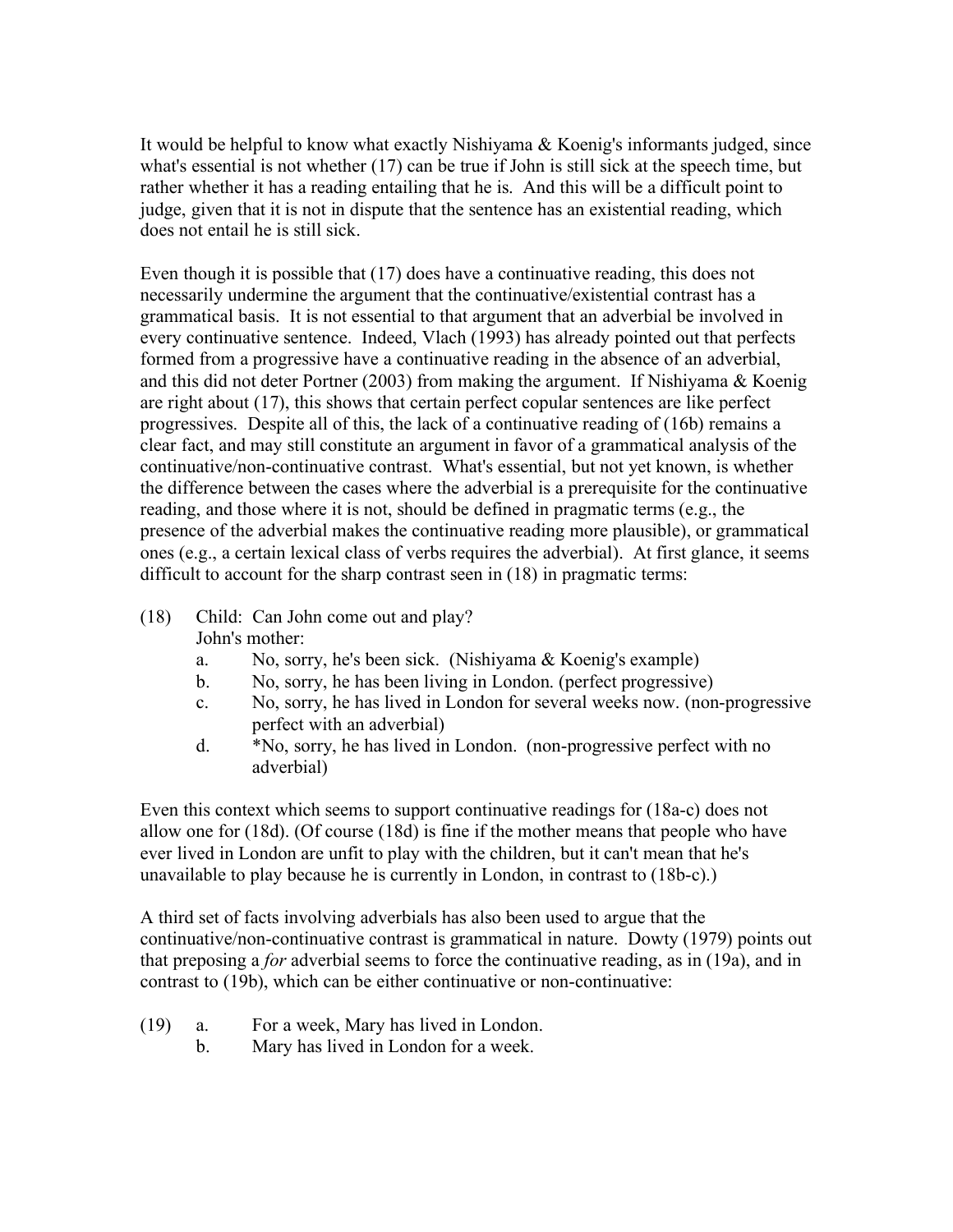Dowty's claim is supported by Mittwoch (1988) and Portner (2003), among others, but disputed by Abusch & Rooth (1990), Rathert (2003, 2004), and Nishiyama & Koenig (2004). While Abusch & Rooth and Nishiyama & Koenig give isolated examples about which judgments may differ, Rathert (2003) seeks to provide stronger evidence in the form of naturally occurring data. She cites the following passage (Rathert 2003: 378):

To say I am frustrated with the problem of school lunches is just not going to cut it. I am positively erupting... and ash and lava are everywhere. My son started high school this year. I had heard someone say that this school had some healthy choices. NOT!!! *For two weeks he has eaten tacos without cheese, chicken nuggets and fries.* His other choices were popcorn shrimp and onion rings and sodas. This not only costs too much (\$4) but is death food. A couple of years ago I called the man who oversees the buying and planning of all the school lunches. He claims that fast food is what kids get at home, and if kids are going to buy the school lunches, he needs to supply them with food they know and will buy. He claims that if he served them healthier food that the food service couldn't sustain itself because not enough kids would buy lunch. I suggested he might offer baked potatoes, rice, choices without cheese, and grilled meats and vegetables. And for about a month I saw changes on the menu. Then, back to the worst.

Rathert (2003: 378) says:

The two weeks of unhealthy food cannot abut speech time because after these weeks the mother contacted "the man who oversees the buying and planning of all the school lunches". And even after this, "for about a month I saw changes on the menu. Then, back to the worst…"

However, this interpretation of the passage is not correct. The son started high school "this year", but the mother contacted the man in charge "a couple of years ago." Thus, clearly, she had contacted him before her son was in high school, and the temporary changes to the menu also happened before the son entered high school. In other words, the events which Rathert interprets as having followed the stretch during which had ate tacos, nuggets, and fries, actually represent a flashback to an earlier episode. The key sentence itself is indeed a continuative perfect.

Rathert (2004) gives a number of other naturally occurring examples, but none are without difficulties, and all must be assessed with the level of care given to those above. Rothstein (2008) also expresses skepticism of Rathert's conclusions on the basis of the fact that it is often not clear whether data found on the web were produced by native speakers. (From my reading of her examples, only one seems to show clear signs of having been produced by a non-native speaker.) In considering all of this, it is important to note that there are plenty of examples of continuative perfects with preposed *for* phrases, and plenty of non-continuative perfects with non-preposed *for* phrases. We do not expect ungrammatical forms to have zero occurrence in the web, only very low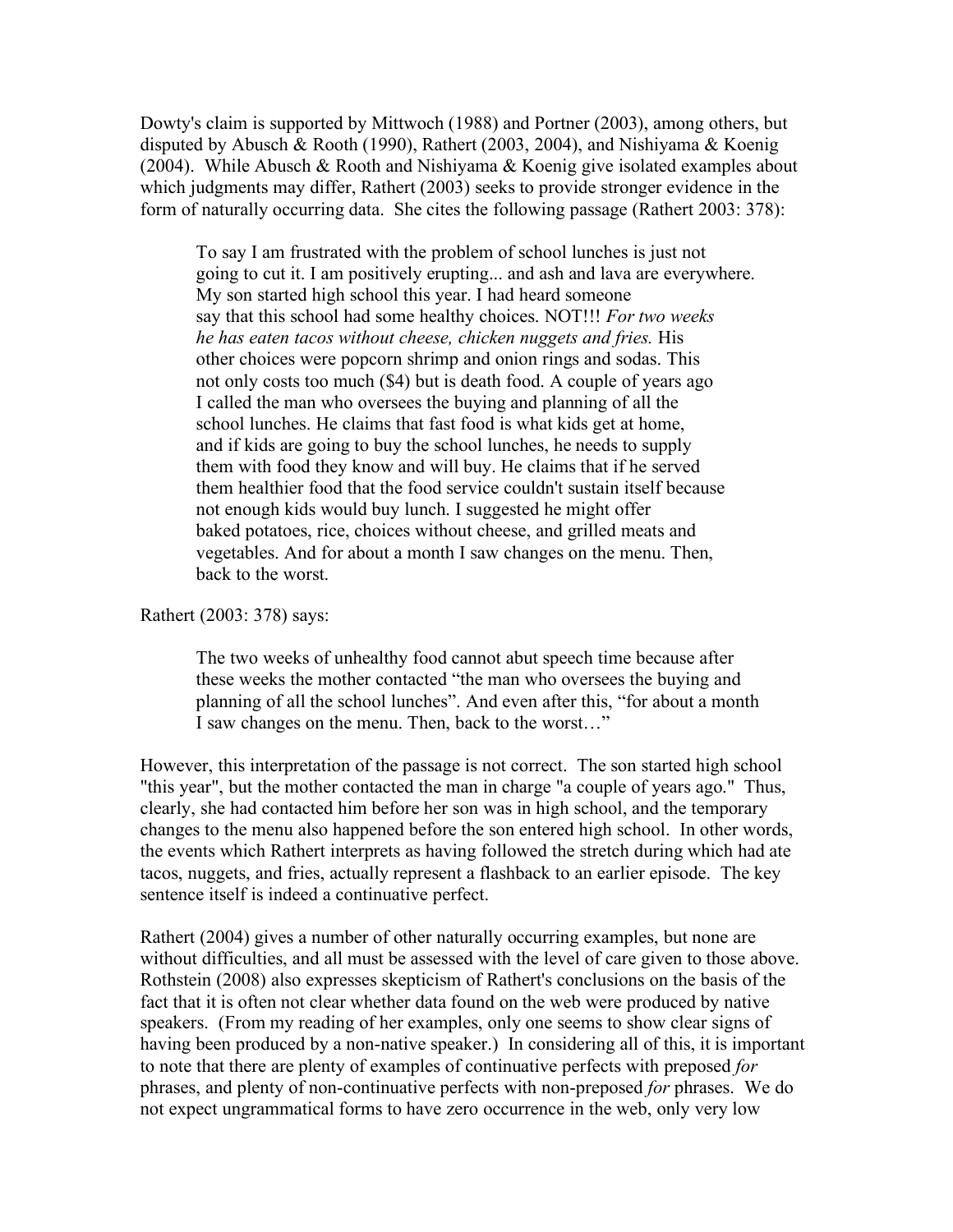frequency, relative to similar forms. Overall, then, given that there are no, or at least extremely few, examples of non-continuative perfects with preposed *for* phrases, it seems likely that Dowty is correct, and that preposing really does disambiguate in favor of a continuative reading (though of course further corpus research may require us to rethink this matter once again). This in turn supports the hypothesis that the continuative/noncontinuative contrast is grammatical in nature.

# **2.1.2 Interactions with adverbials**

Across languages, the perfect shows varied interactions with temporal adverbials. While the data are complex, the most important facts concern whether the present perfect is compatible with an adverbial referring to a definite time in the past, present, or future. In German, all three are possible (data from Musan 2001: 361).

| (20) | a.             | Hans hat gestern den Brief geschrieben. (Past adverbial)  |
|------|----------------|-----------------------------------------------------------|
|      |                | Hans has yesterday the letter written                     |
|      |                | 'Has wrote the letter yesterday.'                         |
|      | $b_{-}$        | Hans hat jetzt den Brief geschrieben. (Present adverbial) |
|      |                | Hans has now the letter written                           |
|      |                | 'Has has now written the letter.'                         |
|      | $\mathbf{c}$ . | Hans hat morgen den Brief geschrieben. (Future adverbial) |
|      |                | Hans has tomorrow the letter written                      |
|      |                | 'Hans will have written the letter tomorrow.'             |
|      |                |                                                           |

In English, only a present adverbial is possible. In Italian, either a past or present adverbial is possible, but not a future adverbial. In Swedish, either a present or future adverbial is possible, but not a past adverbial (so long as we set aside a separate inferential use of the Swedish perfect form, see Rothstein 2008).

It is generally assumed that the possibility of having a future adverbial with the present perfect in a given language is dependent on the semantics of the present tense in that language. Thus, German fairly easily allows future time reference with the present tense, as seen in (21a), and Musan argues that this fact immediately accounts for (20c). In English, future time reference with the present tense is more restricted; example (21b) is only possible if there is a definite plan or schedule for John to leave:

| (21) | a. | Im Juni hat Maria Ferien. (Musan 2001: 372) |
|------|----|---------------------------------------------|
|      |    | in-the June has Maria vacation              |
|      |    | 'Maria will vacation in June.'              |
|      |    | $\mathbf{r}$ 1 1                            |

- b. John leaves tomorrow.
- c. \*John has left tomorrow.

From Musan's perspective, one would probably say that (21c) is ungrammatical because the "planning" interpretation of the present tense is not compatible with the perfect, but as far as I know, it has never been carefully explained why this should be so.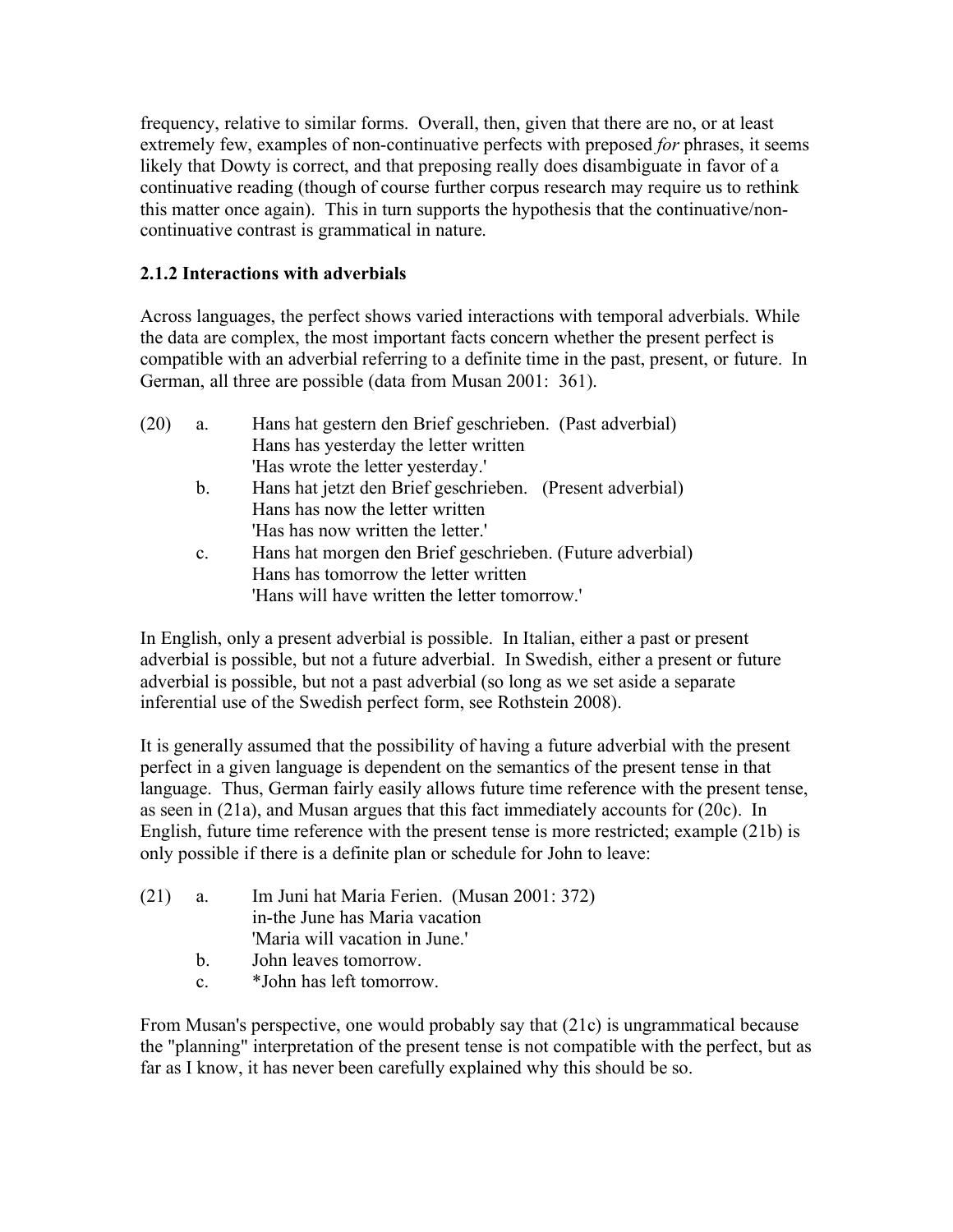Past temporal adverbials are incompatible with the present perfect in English and other languages, as in (22a), a fact which has been important in the development of theories of the perfect. This incompatibility is known as **the present perfect puzzle**, and its puzzling nature is made clear by two facts. First, note that (22b), lacking the adverbial, can be true if Mary arrived yesterday; this shows that the problem with (22a) is not with the temporal relations described, but with how they are described.

- (22) a. \*Mary has arrived yesterday.
	- b. Mary has arrived.
	- c. In the event my Lord, erm, that er your Lordship felt that further guidance was required, there are the two routes that I'*ve indicated* to your Lordship briefly *yesterday*, [. . . ]
	- d. \*I have enjoyed yesterday's party.
	- e. \*Mary has arrived on yesterday's flight.
	- f. #Mary has enjoyed that party.
	- g. Mary has seen yesterday's visitor.

Schaden (2009) argues that combinations like (22a) are in fact possible, as in (22c) (his (13c)), but the attested examples which he provides are all representative of very formal contexts. A correct account will need allow for such sentences in a particular dialect or register, but also to explain their ungrammaticality elsewhere. I don't think it's been noticed before that the same phenomenon sometimes occurs when past time reference is implied by an argument, as in (22d), and non-temporal adverbials, as in (22e), when they entail the same kind of time restriction as a temporal adverbial would. Example (22f) is also unacceptable in a context where *that party* refers to the particular party which is known to have taken place yesterday, but is acceptable if it refers to a recurring weekly event. (22g) shows that the restriction in (22e) is not syntactic; it is acceptable because *yesterday's visitor* does not restrict the time at which Mary saw the person, unlike *yesterday's party* in (22d), where the enjoyment had to be yesterday if the party was.

Second, sentences parallel to (22a) in the past perfect or tenseless perfects are acceptable, as pointed out by McCawley (1971):

- (23) a. Mary had arrived the day before.
	- b. Having arrived yesterday, Mary is well-rested for the race.

The contrast between the present perfect, on the one hand, and past/tenseless perfects on the other, leads several linguists to conclude that present perfect puzzle crucially involves the analysis of the present tense (e.g., Giorgi & Pianesi 1997, Portner 2003, Pancheva & von Stechow 2004, Rothstein 2008, but Schaden 2009 agues against this conclusion); thus, according to this view, the difference between a language like German, with no present perfect puzzle, and a language like English, concerns the syntax and/or semantics of the present tense. We'll return to the analysis of the present perfect puzzle in Section 2.2.

Another interaction between the perfect and adverbials is noted by Spejewski (1997):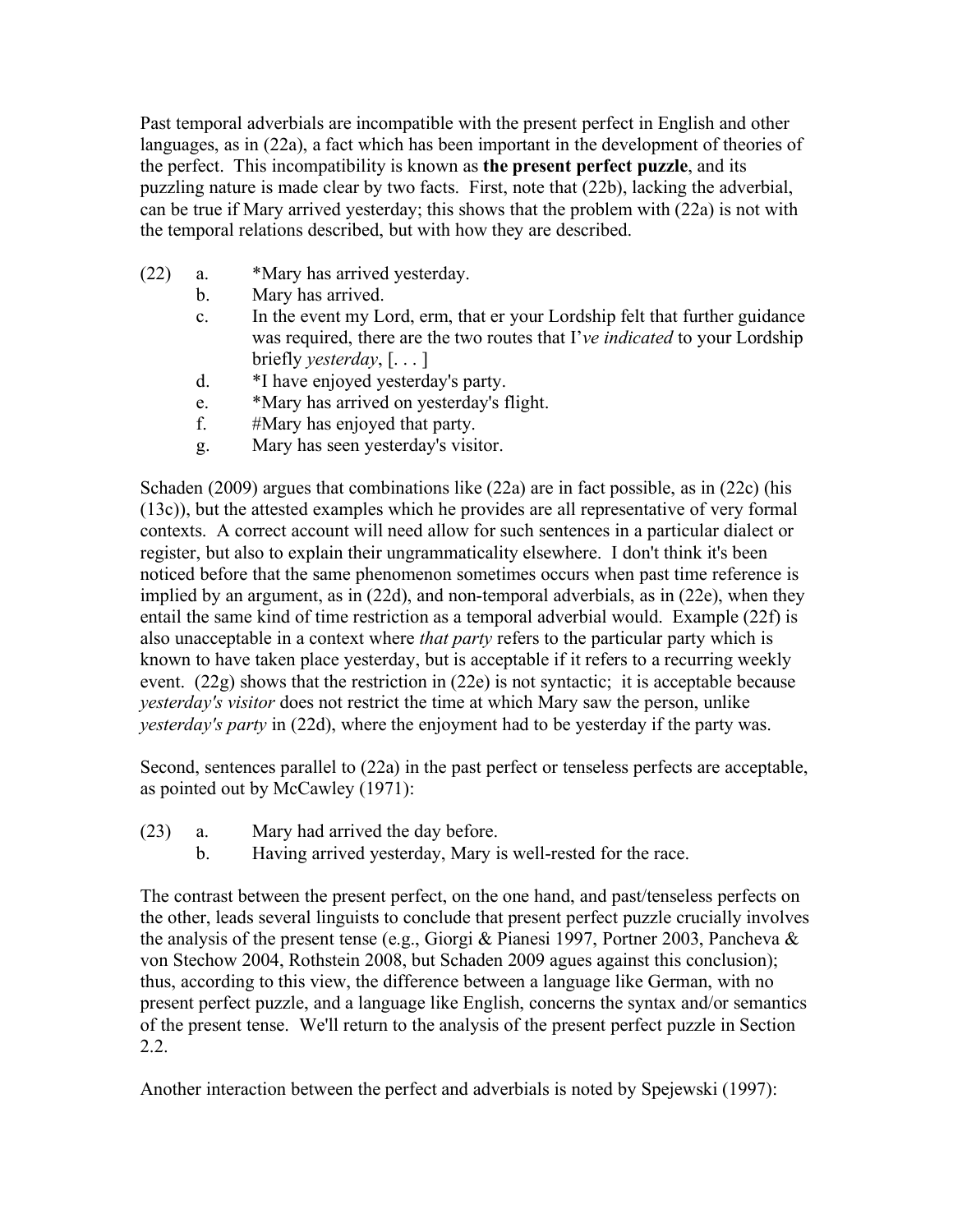- (24) a Has Kay paid her bills this month.
	- b. ??Has Kay paid her bills this week/today?

Assuming that bills typically must be paid on a monthly basis, *this week* is strange. This pattern contrasts with the simple past:

(25) Did Kay pay her bills this month/this week/today?

The version of (25) with *this month* can have an interpretation very close to (24), indicating that the speaker wants to know if Kay is up to date with her bills. What's important is that, in contrast to the case with the perfect, the other adverbials are also perfectly acceptable, and simply indicate that the speaker is asking the question for another reason. For example, *Did Kay pay her bills today?* could be asked because the speaker wants to know whether Kay has finally gotten around to paying her bills, or wishes to know whether she has received the loan she needed to get through some hard financial times. The key point shown by (24b) is that such an interpretation is not readily available with the perfect.

# **2.1.3 Variability of nature of current relevance**

It is generally assumed that a present perfect sentence says something both about the past, and about the present. On this view, the meaning of (22b) involves both Mary's arrival, which is past, and something about the present, connected to Mary's arrival. The problem is that it is difficult to pin down the nature of this "current relevance" in a way which is both explicit and able to account for the full range of data. This difficulty has led some (e.g., von Stechow 2002) to argue explicitly for a high level of ambiguity in the perfect construction. However, others continue to pursue a unified analysis. One of the reasons it is so difficult to decide whether the perfect is ambiguous or not is that the current relevance of this form is quite difficult to pin down; there is no simple data illustrating relevance on a par with the temporal data given above in Sections 2.1.1-2.1.2. Since most of the data concerning relevance has arisen by way of providing motivation for one or the other of the theories of the perfect, it will prove useful to introduce the primary and some of the secondary analyses of the perfect in this section.

One way to think about current relevance is to insist that the time indicated by the sentence's tense plays a distinguished pragmatic role in the interpretation of the sentence. We can label this analysis the **indefinite past** view of the perfect, the idea being that the sentence describes an event in the past, but without giving any particular importance to the time at which this past event occurred. Rather, what's important is the time marked by the tense. For example, in the case of (22b), we describe Mary's arrival, but do not portray the moment of arrival as especially important; rather, by virtue of using the present tense, we treat the moment of speech as important. Section 2.2.1 will discuss the indefinite past approach.

Example (22b) also offers motivation for another way of understanding current relevance. It would be natural to use this sentence if we want to say not only that Mary arrived, but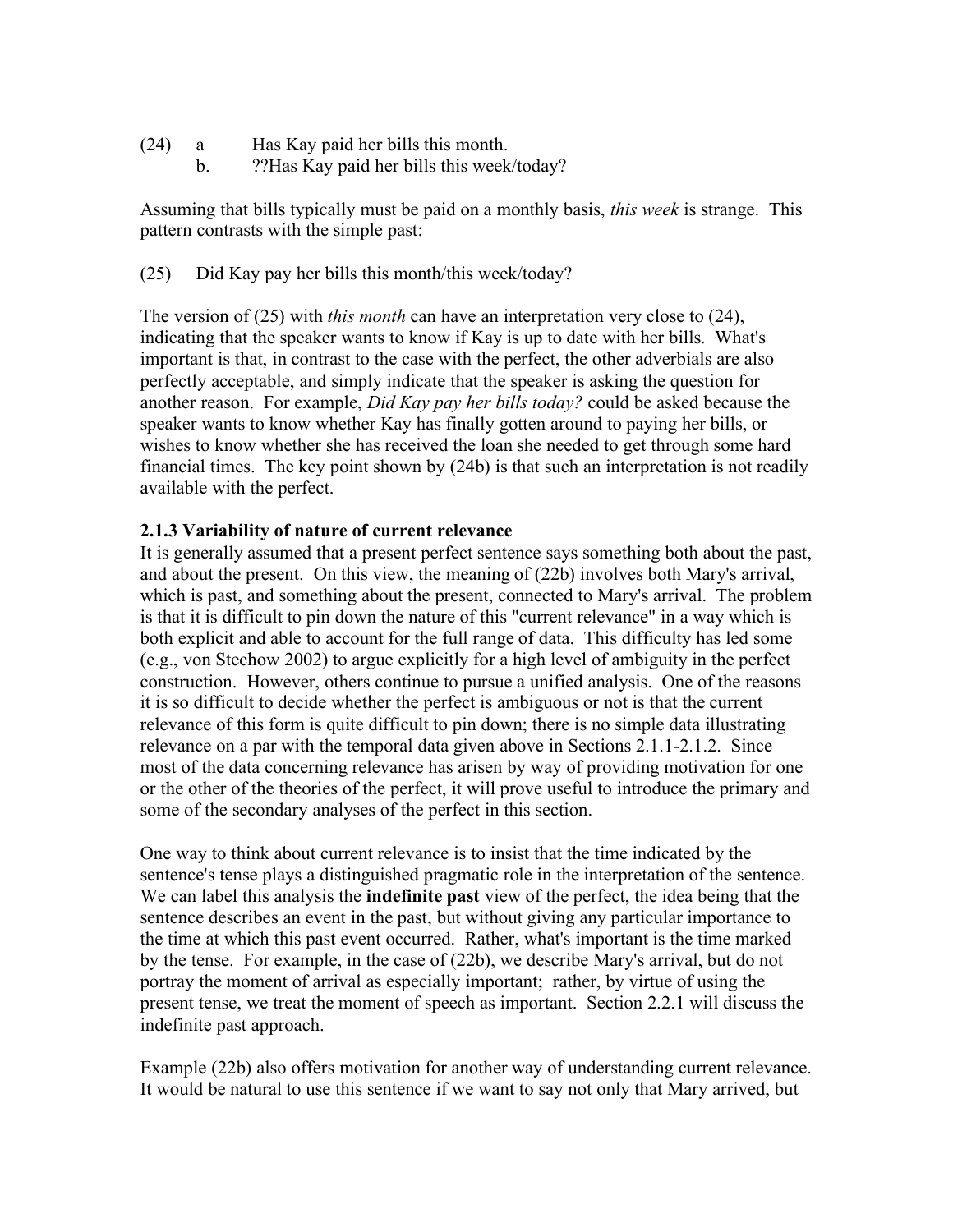also that she is still here. We can integrate this ways of viewing matters into the semantics by saying that the perfect introduces a **perfect state**, holding at the time indicated by the sentence's tense, linked in some way to the past event. Thus in (22b), the perfect state might be the state of Mary being here. Various approaches to the link between past event and perfect state will be discussed in Section 2.2.2. What is relevant to observe now is that, while it is easy to focus on the state of Mary's being here in example (22b), in other examples it is more difficult to identify the current relevance of the perfect with a particular state.

- (26) a. The ghost has ceased to exist.
	- b. I have climbed all three of those mountains.
	- c. The Earth has been hit by giant asteroids before (and it probably will be again). (Portner 2003: 459)

Example (26a) does not report any current state of the ghost, since the ghost does not exist. If it reports any kind of state at all, presumably it is a state of the world as a whole, that of not containing the ghost in question. In order for (26b) to be appropriate, I do not have to be on top of all three mountains; nor do I have to be lacking toes due to frostbite or basking in fame. (26c) is similar to (26a); the asteroids need no longer exist, and the earth needs show no signs of the impacts.

Data such as these has led other scholars to propose that current relevance is to be explained in terms of temporal relations. The basic idea of such **extended now** theories, and their descendents, is that the past event must have taken place not too long ago, where what counts as not too long ago is variable and pragmatically determined. The data in (26) is obviously relevant to evaluating this approach as well, since these sentence involve a wide variety of temporal relations between past event and speech time: in (26a), just a few moments, in (26b), perhaps 50 years, and in (26c), at least millions of years. According to the extended now approach, these differences would have to be attributable to pragmatic factors.

A classic argument in favor of the extended now approach is example (27), from McCoard (1978):

(27) ??Gutenberg has discovered the art of printing.

The idea is that in any conversation in which we can easily imagine (27) being used, Gutenberg's discovery is too long ago to satisfy the temporal requirement of the perfect. The difference between (26) and (27) must be derived from the pragmatic underpinnings of the notion of extended now. As further evidence for the pragmatically-determined nature of the extended now, Portner (2003) points out that (27) can be made acceptable in the right context (i.e., a demon who has directed the development of information technology says *Now that Gutenberg has discovered printing and Berners-Lee has invented the world wide web, it's time to lead these humans to the next thing ….*) We will discuss extended now theories in Section 2.2.3.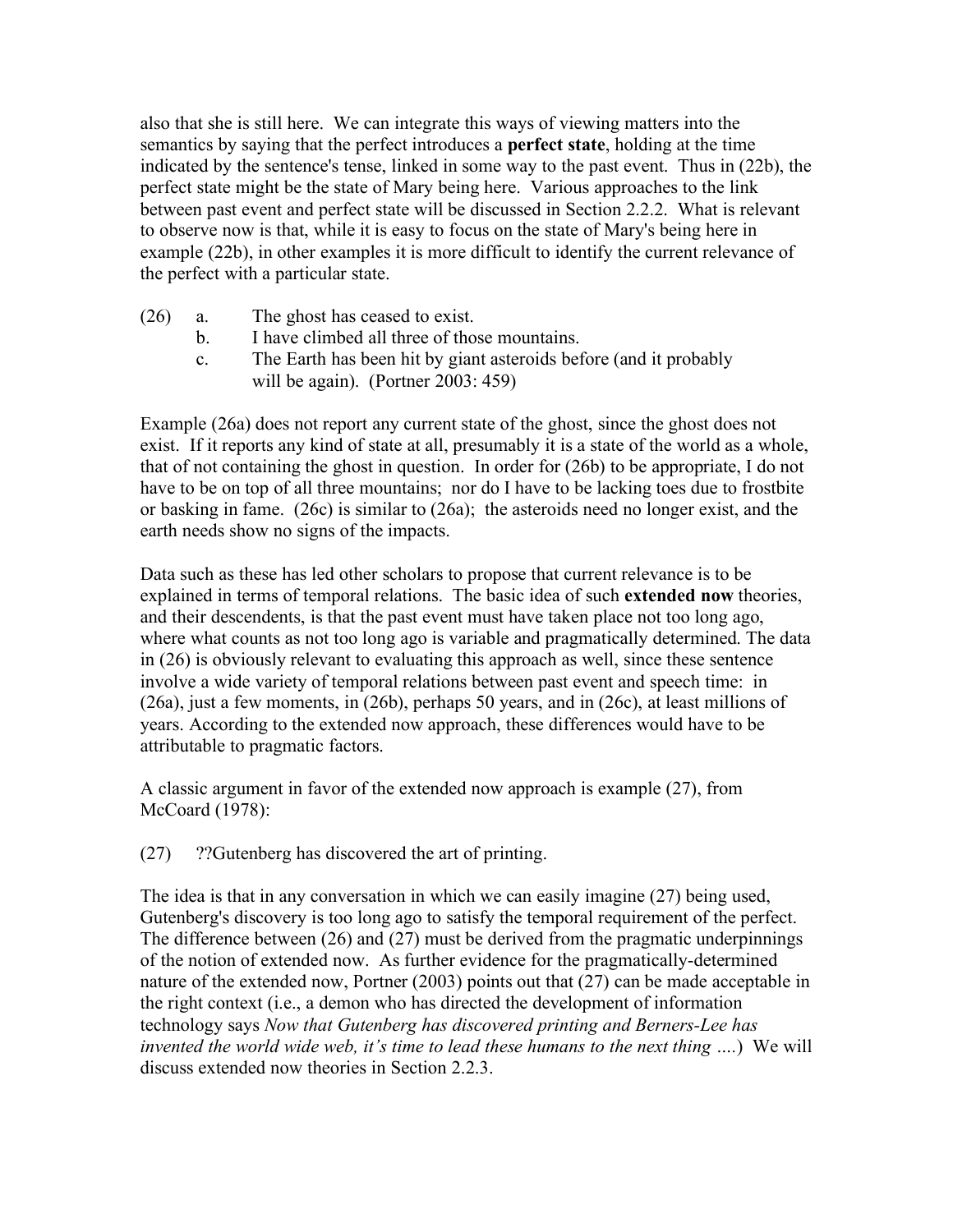Several other types of data are relevant to out understanding of the nature of current relevance. First, we have the pattern noted in (24). This is intuitively a relevance effect, since the problem with (24b) seems to be that the extra information provided by *this week*, as opposed to *this month*, is not relevant to the assumed point of the utterance, that Mary is up to date with her bills. These examples seem to show that the currently relevance of the perfect cannot be explained strictly in terms of events and states, since an event of Mary paying her bills last week, leading to her being currently up to date with her bills, could be truthfully described by the acceptable (24a). In other words, the information provided by the adverb, not just the identification of an event consistent with the adverb, is crucial.

Another type of data relevant to understanding relevance is the contrast in (28), observed by Chomsky (1970):

- (28) a. ?Einstein has visited Princeton.
	- b. Princeton has been visited by Einstein.

This contrast, known as the **lifetime effect**, shows that it is often strange to use a sentence in the present perfect when the subject is no longer alive. Several authors have drawn a link between the lifetime effect and current relevance (Inoue 1979, Smith 1992, Portner 2003). It has been noted many times that lifetime effects are heavily dependent on intonation and context (Inoue, Portner), and that they do not arise to the same extent across languages (Musan 2002).

Portner (2003) cites the sequence in (29) as demonstrating the importance of current relevance in the interpretation of the perfect:

(29) (i) Mary has lived in London for five years. (ii) ??She has become ill.

The second sentence here is quite odd, and the reason seems to be that the event of her becoming ill is presented not as particularly connected to the present, but rather as part of a narration about the past. The example becomes acceptable if it is understood in a context where (29ii) can be seem as relevant, for example if it has been found out that certain toxins were released in London during the past five years, and we wish to give special medicine to anyone who became ill there during that time.

This diversity of data which is intuitively connected to a current relevance requirement of the perfect has led some scholars to the claim that it cannot be entirely accounted for in terms of any of the primary theories mentioned above. As a result, secondary analyses have been developed with the goal of accounting for some or all of the relevance facts. The first such analysis is the **informational relevance** approach to current relevance. Informational relevance theories aim to understand the perfect's current relevance in terms of the flow of in formation in conversation, relying in particular on the notion of discourse topic. According to this way of thinking, for example, (26b) might be used as a response to a suggestion that we climb Mt. A, Mt. B, or Mt. C. (The intended message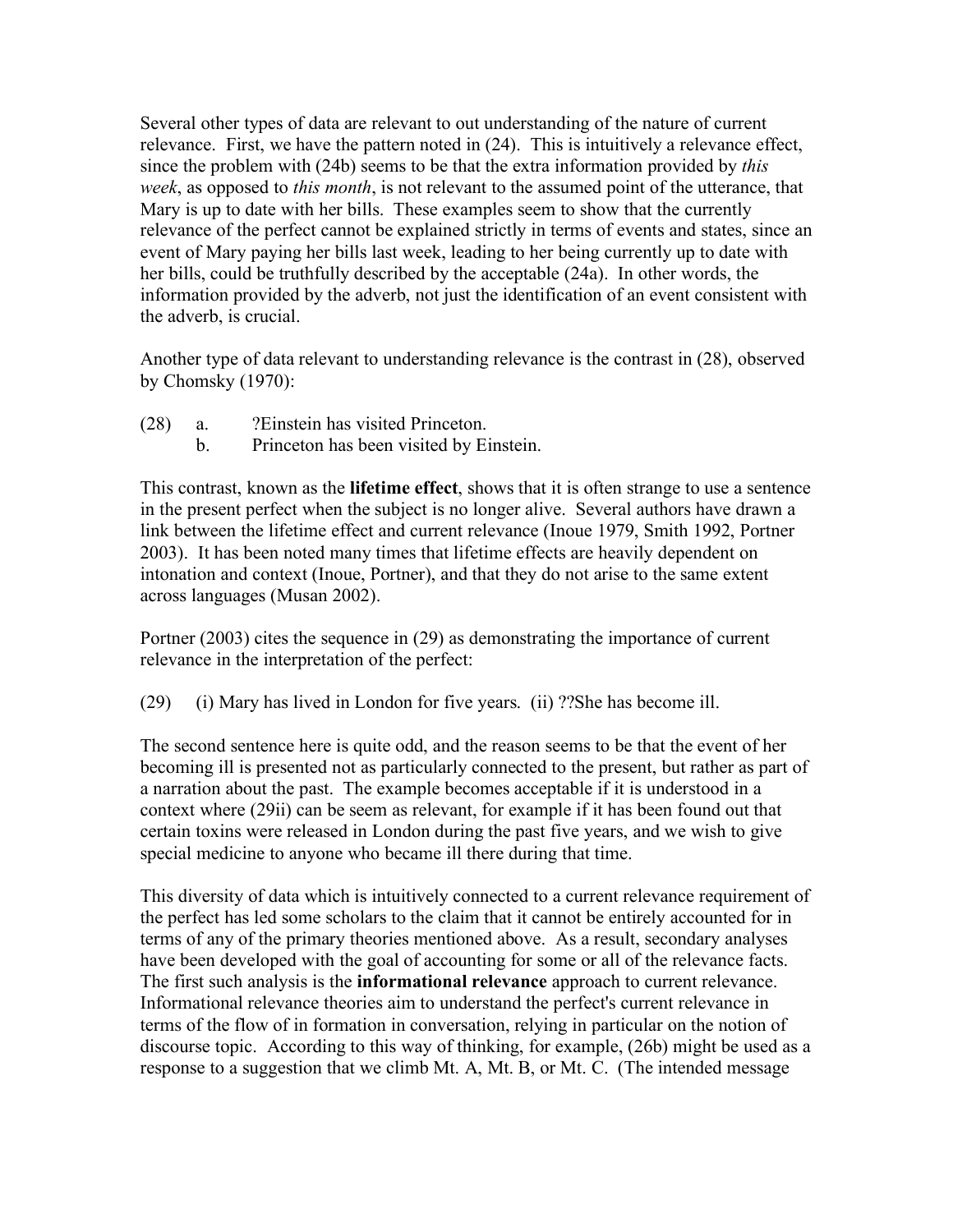might be "let's pick another mountain.") Section 2.3.2 will discuss informational relevance.

The other secondary analysis of relevance argues that the perfect conveys **repeatability**. Example (26c) would, on this perspective, provide a prime example of the use of the perfect: the past event of asteroids falling is relevant in the clear sense that a similar event might happen again. The unacceptability of (27) would be easy to explain on this analysis as well, though the contexts in which it is acceptable would then pose a problem. Example (28) shows that, if repeatability is correct, exactly what must be repeatable is dependent on the structure or intonation of the sentence. We will discuss repeatability in Section 2.3.3.

# **2.2 Primary theories of the perfect**

There are three major primary theories of the perfect, approaches which aim to explain the core temporal semantics of the form (some kind of pastness, or temporal anteriority), as well as some or all of the other semantic properties outlined in Section 2.1. This section will provide an outline of each such primary theory.

# **2.2.1 Indefinite past theories**

Indefinite past theories are based on the idea that the specific details of the event or state which the sentence describes are in some respect not especially important. Consider (1), repeated here.

(1) Ben has fallen asleep.

It might be that the specific time at which Ben fell asleep is not very important, or what happened before or after is not very important. Rather, in perfect sentences, something about the time indicated by the sentence's tense is more important. In (1), we're relatively more interested in something which is true at the speech time. Versions of this approach have been developed by Reichenbach (1947), Montague (1973), Inoue (1979), Klein (1992, 1994, 2000), Giorgi & Pianesi (1998), and Katz (2003). (We might classify the ideas of Stump 1985 as an indefinite past theory or as an extended now theory. See below.)

There are various ways one can go about making precise this intuition that the event or state described by the main clause is relatively unimportant. For example, we might refer directly to the time indicated by the sentence's tense, but existentially bind a variable tied to the underlying event or state:

(30)  $\exists e[e \leq t \& t = now \& \text{Ben falls asleep at } e]$ 

The idea here would be similar to the observation that *He saw a cat* and *A cat saw him* are more likely to be "about" him than the cat. This way of thinking may be the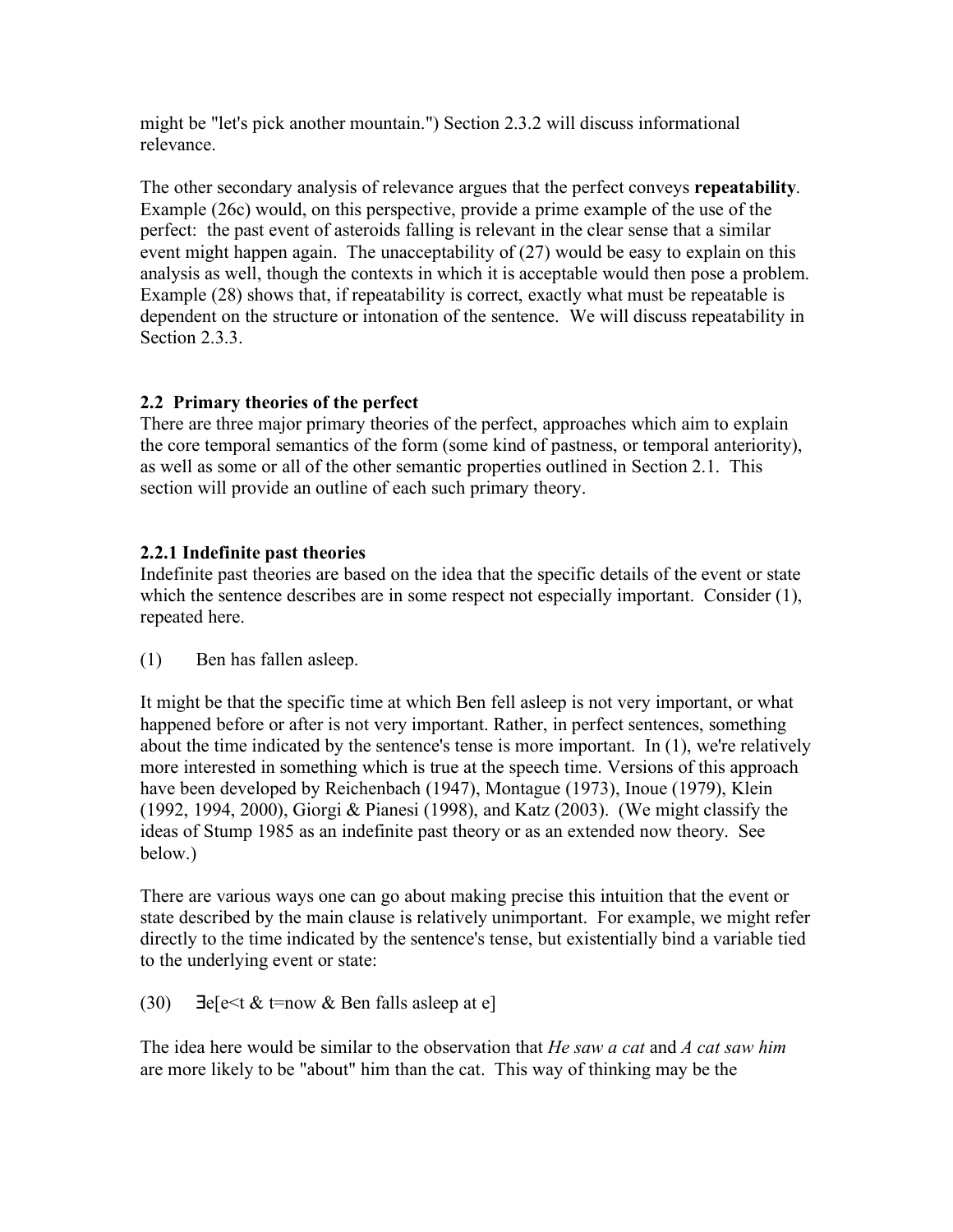motivation for Montague's rather programmatic analysis. In this simple form, however, it seems not to provide a basis for explaining the key facts outlined in Section 2.1.

From Reichenbach's early work, the literature has inherited some useful terms: speech time (S, the time at which a sentence counts as being produced, for semantic purposes), event time (E, the time of the event or state described by the core clause under the scope of tense, aspect, and modality operators), and reference time (R, the time described by the sentence tense, when tense is present). Within this framework, Reichenbach proposes the following relations:

| Present tense<br>R coincides with S<br>(abbreviated S,R or<br>$S=R$ ) | Past tense<br>R precedes S<br>$(R \text{ S or } R \leq S)$         | Future tense<br>R follows S<br>$(S \ R \ or \ S \le R)$ |
|-----------------------------------------------------------------------|--------------------------------------------------------------------|---------------------------------------------------------|
| Perfect aspect<br>E precedes R<br>$(E \ R \ or \ E \le R)$            | No perfect aspect<br>E coincides with R<br>$(E,R \text{ or } E=R)$ |                                                         |

Given these relations, a present perfect sentence has  $E_R$ ,  $R$ ,  $S$  (i.e.,  $E < R$  and  $R=S$ ). Klein replaces S, R, and E with TU ("time of utterance"), TT ("topic time"), and TSit ("time of situation"), respectively. While TU and TSit are just new labels, using TT adds an important ingredient to the indefinite past theory: As suggested by the word "topic", TT is described as the time about which a claim is being made; in the perfect, TSit is distinct from TT, and thus TSit is not the time about which a claim is being made. In contrast, in the simple past, where TSit and TT coincide, a claim is being made about TSit, or at least the part of TSit which is simultaneous with TT.

Based on the core ideas of the indefinite past theory, Klein proposes an explanation for the fact that the present perfect cannot occur with definite past adverbials (see (22a)). Following the intuition that TSit  $(i.e., E)$  is indefinite and less important than TT  $(i.e., R)$ in the perfect, he proposes a constraint to the effect that both TT and TSit cannot receive a definite temporal specification in a given perfect sentence. In the present perfect, TT coincides with TU, and so is definite, and thus TSit cannot be. This implies that it cannot be constrained by a definite temporal adverbial like *yesterday.* In order to explain the contrast with past perfects, where (23a) is acceptable, he would have to assume that the past tense is not definite; such an assumption is difficult to maintain, given the pronounlike nature of the past tense (Partee 1984; see article 57 (Ogihara) *Tense*).

Indefinite past theories have difficulties explaining the continuative/non-continuative contrast. Since they treat the continuative (universal) reading as a special case of the non-continuative (existential) one, they run into Mittwoch's problem discussed above. Moreover, they are unable to explain the link between continuative readings and aspectual class, namely the fact that (in some languages at least) the continuative reading is only possible when the clause under the scope of the perfect is stative. And finally, those versions of the approach will follow closely Reichenbach's system in linking the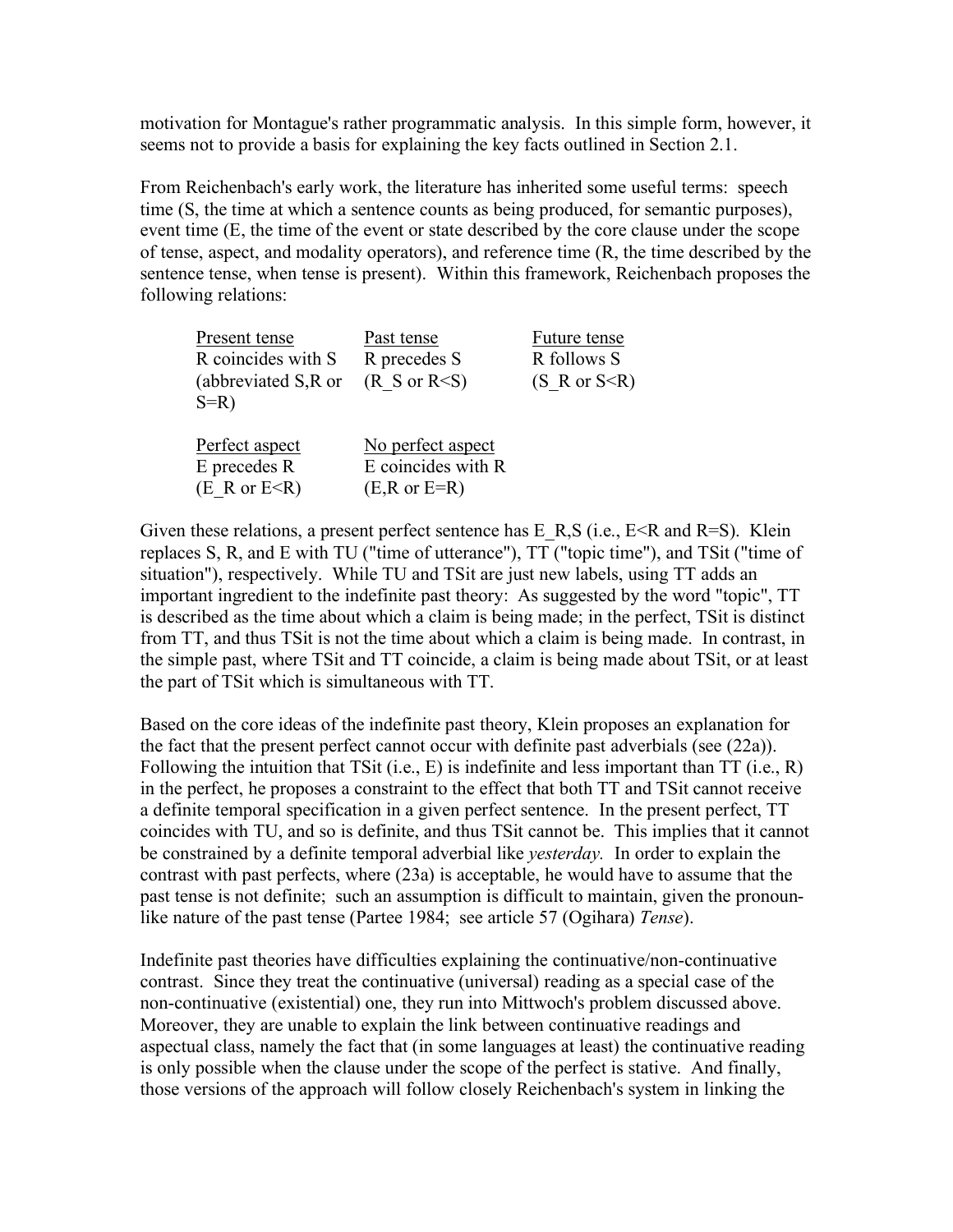perfect to an  $E < R$  relation (such as Klein's and Giorgi & Pianesi's) seem unable to express the continuative meaning with certain adverbials. The following data is from Portner (2003):

- (31) a. Mary has lived in London for five years.
	- b. Mary has lived in London since 1966.

Klein argues that E in (31a) is not Mary's entire time in London, but rather just the fiveyear-long subevent of it described by *Mary lived in London for five years*. This subevent is entirely past, and so the  $E \le R$  (TSit $\le T$ ) relation is maintained; if it happens to be pragmatically suggested that the entire event (not the subevent) extends up to the speech time, we have the continuative reading. As pointed out by Kuhn & Portner (1997), however, such an analysis is not possible for (31b).

In its simple form, unaided by secondary components of meaning, the indefinite past theory seems unable to explain much of the other data outlined in Section 2.1. In particular, it does not address the adverbial data (except for Klein's proposal, discussed above) or the data which seem to reflect a requirement of current relevance. Because of this weakness of the core indefinite past theory, its proponents have been motivated to explore secondary components of meaning which might explain the facts. Indeed, several of the most important discussions of secondary components took place in the context of the indefinite past theory: Giorgi & Pianesi argue that the morphosyntax and semantics of the present tense is crucial to explaining some of the adverbial data (Sect. 2.3.1). Inoue gives the first account of informational relevance (see Sect. 2.3.2). Stump proposes that a markedness relation exists between the perfect and the simple past (see Sect. 2.3.4). And Katz proposes that the event type must be repeatable in a particular sense (Sect. 2.3.3). We will discuss the work which these proposals are designed to do below.

### **2.2.2 Perfect state theories**

According to the perfect state approach, the meaning of the perfect is to be represented in terms of a state which holds at the time indicated by the sentence's tense. For example, on this view (22b) might indicate that Mary is currently still "here", i.e., at the location where she arrived. In this case, the state in question can be described as a result of the past event of Mary's arrival. As we have seen Section 2.1.3, however, not all perfects can easily be described in terms of a state which is literally the result of a past event described by the sentence, and so a more general concept is in order: the perfect state. This view is supported by many scholars (e.g., Moens & Steedman 1988, Parsons 1990, Kamp & Reyle 1993, ter Meulen 1995, Spejewski 1997, Smith 1992, de Swart 1998, Musan 2001, Nishiyama & Koenig 2004, Schaden 2009), and has many variants, sketched below in S1-S4, depending on the nature of the link proposed between the past event and the current state:

S1. The perfect state is a result of, or contingent upon, the past eventuality (Moens  $\&$ Steedman 1988, Smith 1992, Spejewski 1997). We can describe this version of the perfect state approach as the Result State analysis.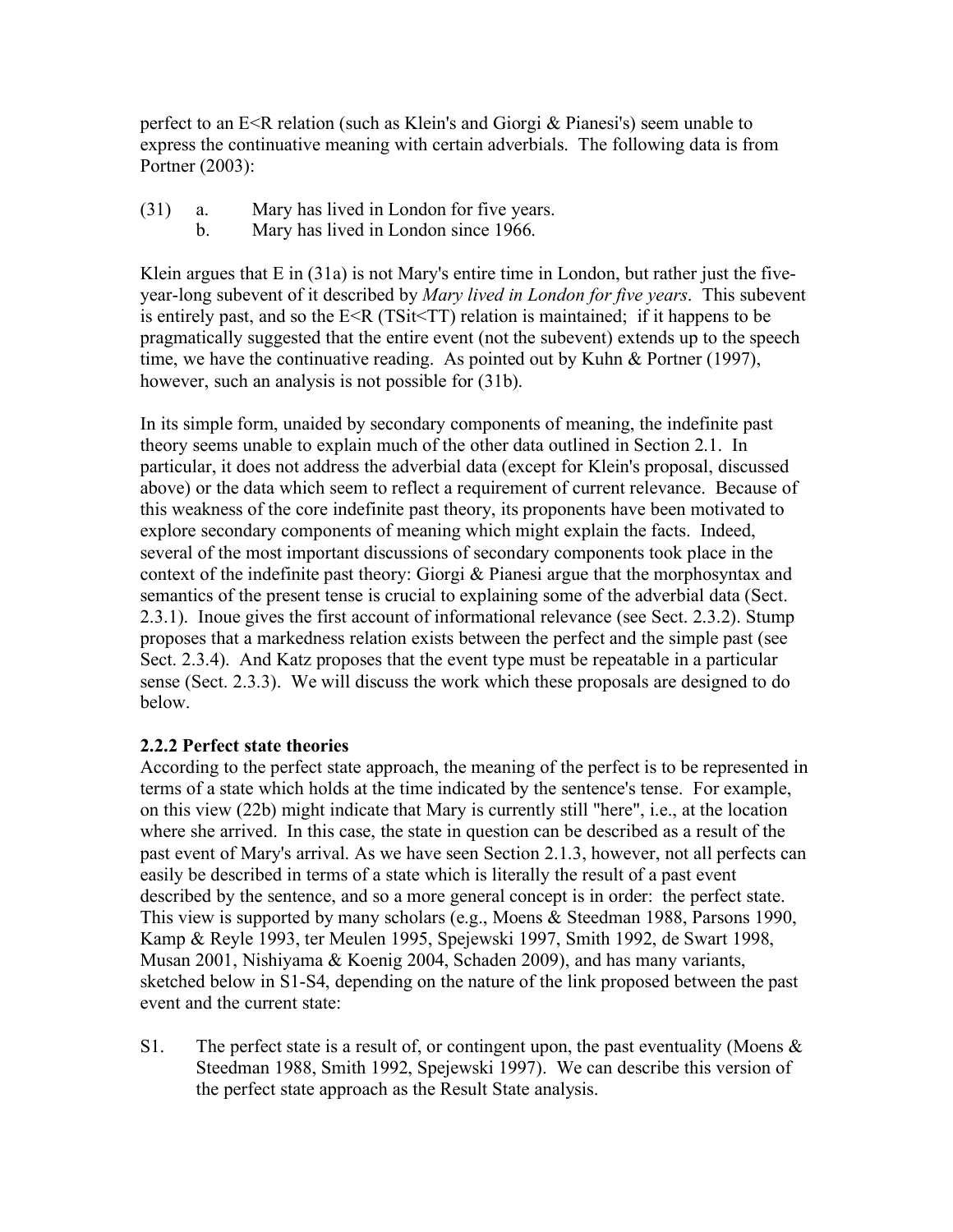- S2. The relation between the past event and the current state is temporal, with the state beginning during the event or as it ends (Kamp & Reyle 1993, de Swart 1998).
- S3. The perfect state is a special kind of "resultant state" (Parsons 1990, ter Meulen 1995, Musan 2001). The resultant state is to be distinguished from a result state. A resultant state is not an ordinary state which has been caused by the past event described by the sentence, but rather a kind of abstract state of the event's "having occurred".
- S4. There are no semantic constraints on the identity of the perfect state (Nishiyama & Koenig 2004, Nishiyama 2006, Schaden 2009).

Many of these theories also assume that pragmatics is essential to identifying the perfect state, in particular those falling under S1 and S4. S1 requires such a pragmatic addendum because there will be typically many current results of any past event. Thus, if the only constraint on the use of the present perfect were that it have some current result, the perfect would virtually always be true whenever the past event described did in fact occur; in other words, it would be virtually equivalent to the past. Without a pragmatic addendum, S4 will also be equivalent to the statement that the event described by the sentence occurred. Of course, this is not a correct consequence; the data in Section 2.1 show that the perfect is not interchangeable with the past. Thus some pragmatic constraint is required. Though most of the theories under discussion have not included a detailed account of the pragmatic constraint, Nishiyama (2006) makes a specific proposal, namely that the identity of the result state is inferred by Gricean pragmatic mechanisms, in particular Levinson's (2000) I-Principle.

Perfect state theories have difficulty with relevance phenomena, such as the Gutenberg example (27). Gutenberg's discovery of printing has current results (and so a fortiori it has a resultant state) which are readily inferable. Nishiyama & Koenig argue that in it will never make sense to mention both the past event and the current result of this sentence in a particular context, but this does not seem to be so. *("What contributions have Germans made which are still important to the German economy today?" -- "Gutenberg discovered printing, which is the basis of our world-renowned academic handbook industry."*) More to the point, inferability using Gricean principles is supposed to be the pragmatic constraint in Nishiyama & Koenig's analysis, and so appealing to another constraint just means that the main proposed is either incomplete or incorrect. In fact, when we look at Nishiyama & Koenig's suggestion in detail, we actually find them appealing to the notion of discourse topic, i.e. informational relevance. Schaden (2009) takes another approach, suggesting an explanation for this type of relevance phenomena based on competition; see Section 2.3.4 below.

Similar points can be made concerning the other relevance phenomena mentioned in Section 2.1.3. For example, lifetime effects do not follow from the proposal that the perfect indicate the existence of a current state, so some additional pragmatic constraint is necessary. It is fair to conclude that the core Perfect State theory cannot explain the current relevance of the perfect, and some secondary analysis will be necessary.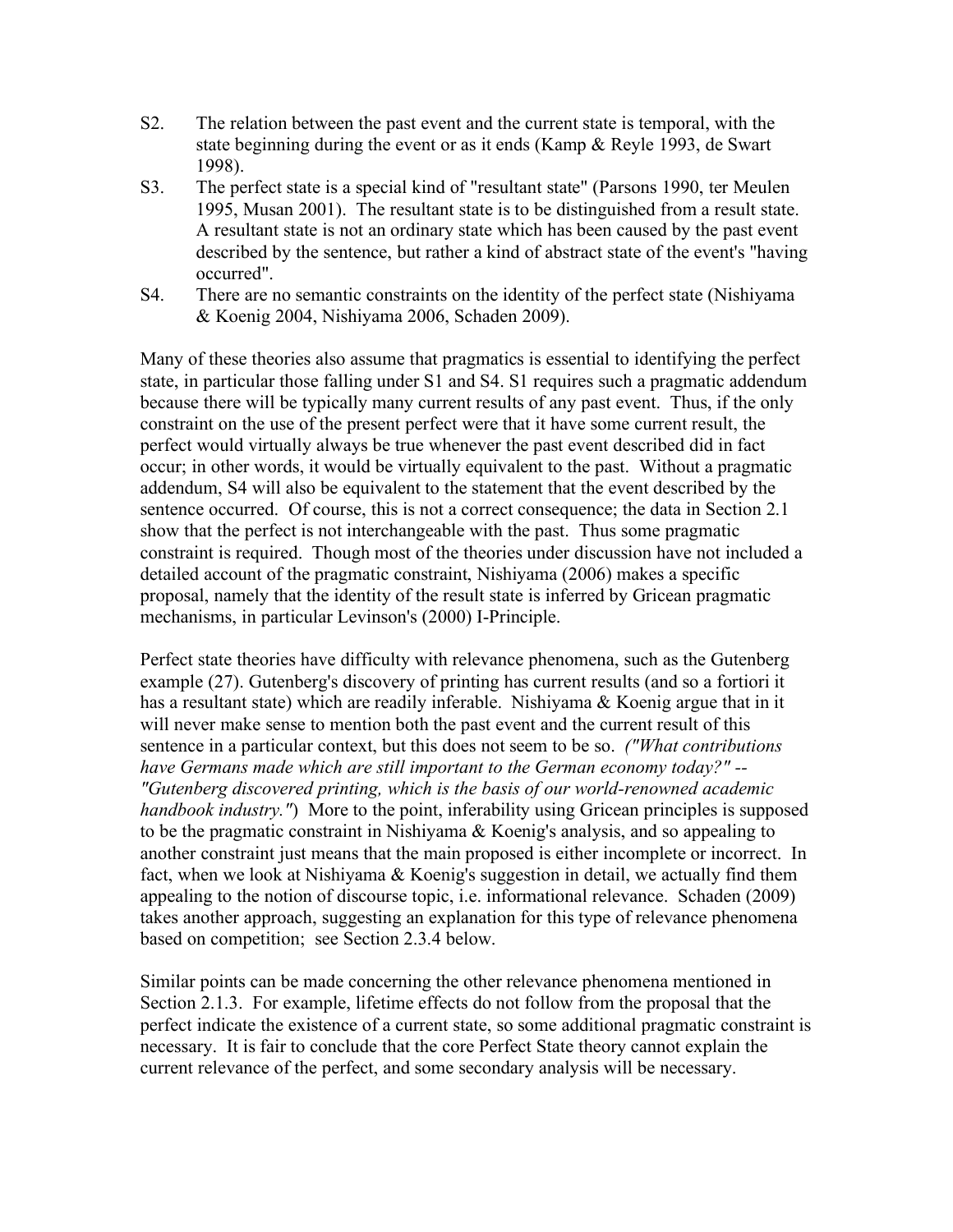Perfect State theories typically consider the continuative perfect to be a pragmatically determined subcase of the non-continuative perfect. Thus they run into Mittwoch's problem, described above. They also have difficulties explaining the grammatical restrictions on continuative readings, such as the relevance of adverbial position and aspectual class (Section 2.1.1). Musan (2001) offers an explanation for the role of aspectual class; in particular, she argues that achievement and accomplishment predicates do not allow continuative perfects because the perfect requires a "truth interval" to hold before the reference time. That is, in (32a) requires that there be a past interval in which "Noah be sick" is true; this is compatible with him still being sick. However, turning to (32a), if there is a past interval at which "Noah builds a plane" is true, he can't still be building it. Musan's explanation does not extend to (nonprogressive) activity predicates like that in (32c), though as noted in Section 2.1.1, this is not a difficulty for German, where the simple past of activity predicates can cover the meaning expressed by the progressive in English.

- (32) a. Noah has been sick. (continuative reading ok)
	- b. Noah has built a plane. (no continuative reading)
	- c. Noah has run. (no continuative reading)

Finally let us turn to how Perfect State theories explain some of the adverbial data given in 2.1.2. As pointed out by Portner (1997), examples like (24b) are problematical: an event of Mary paying her bills this week would result in an (inferable) state of her being up-to-date with her bills, so the sentence should be an acceptable way to find out if she's up-to-date. One might imagine Nishiyama and Koenig objecting that the speaker is asking for more information than is necessary, since simply asserting that she paid her bills within the last month would be sufficient to imply this current state, but Gricean principles do not seem to be sufficient to explain the unacceptability of (24b). Recall that the simple past sentence (25) is acceptable, and can be used to find out about other current states, such as whether she's well enough to pay bills. A Gricean theory like Nishiyama & Koenig's predicts that (24b) should be acceptable and have such a function.

The present perfect puzzle is also difficult for the Perfect State theory. One might be tempted to propose that temporal adverbials always restrict E (i.e., TSit), not R (TT), but this is not correct, as we see with past perfects (data from Portner 2003):

- (33) a. On Tuesday I learned that Mary had arrived two days before.
	- b. Mary has arrived only recently.

In (33a) *two days before* describes the event time, not the reference time. In order to deal with the incompatibility of the present perfect with past adverbials in certain languages like English, the Perfect State theories will have to appeal to secondary features of meaning. In this vein, Schaden makes a proposal based on competition between the present perfect and simple past forms. See Section 2.3.4 for discussion of his theory. As noted above, he cites data like (22c) in support of this view that the combination of present perfect and past adverbial is not in general ruled out in English, but rather is possible only when the choice of the perfect form is pragmatically justified. He does not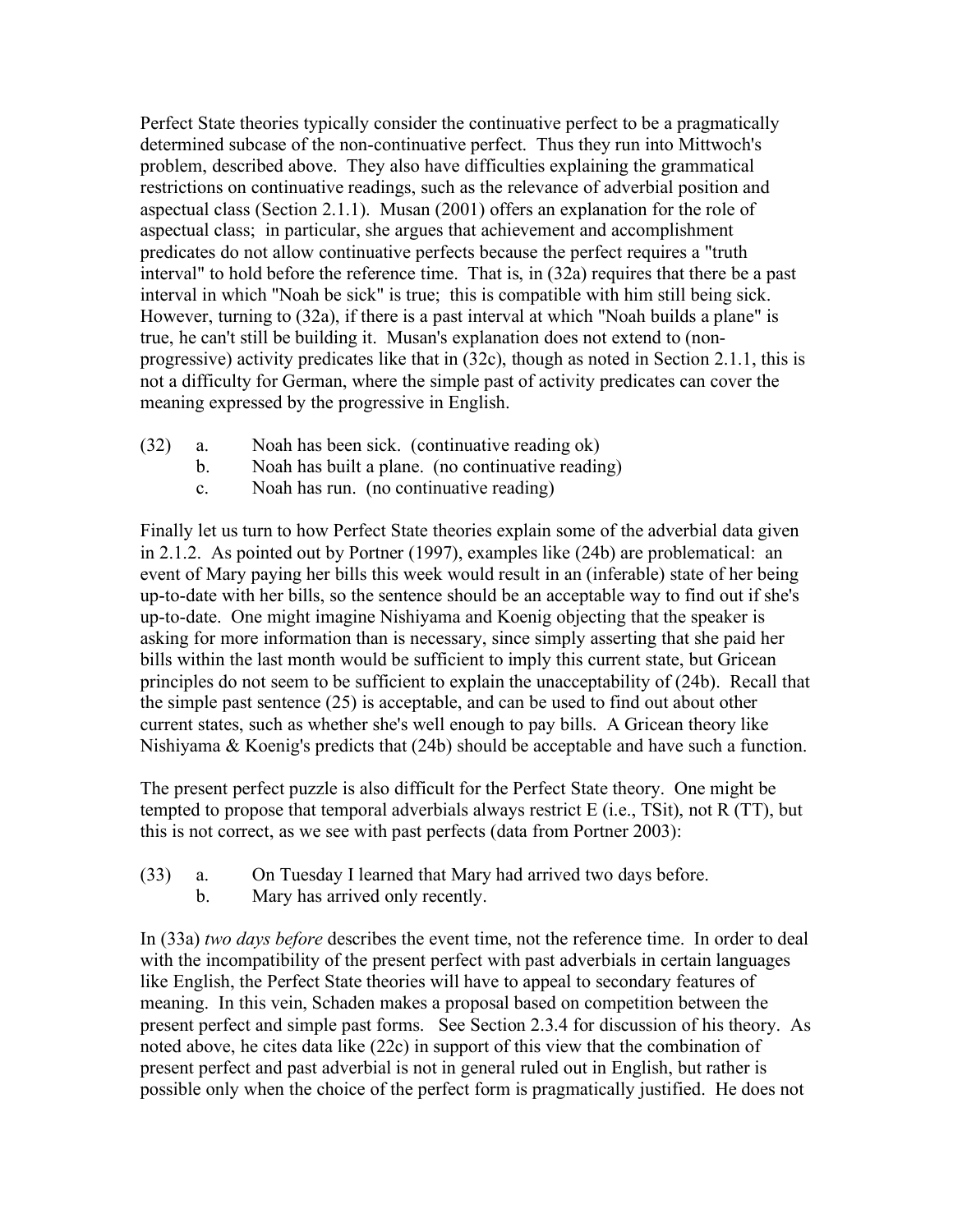explain why such combinations are restricted to a particular register or variety of English. According to the competition view, we would expect them to be generally available when the pragmatic conditions are met, e.g., for (22a) to be acceptable when it's relevant both that Mary's arrival was yesterday and that she's still here today. This is not correct; the sentence is unacceptable in such contexts:

- (34) A: We'd like a first-hand report of the incident which took place on yesterday's flight. Are any of the people who came on that flight still around?
	- B: \*Yes, Mary has arrived yesterday.

### **2.2.3 Extended now theories**

The central idea of extended now theories is that the perfect indicates that the event described by the clause under the scope of the perfect occurred within a restricted interval of time. According to classical version of this view, such as that of McCoard (1978), this interval ends with the speech time (more generally, the time indicated by the sentence's tense) but extends it into the past. Thus, (1) would say that Ben's falling asleep occurred within an interval of time which ends with the speech time. The initial point of the extended now can be determine by adverbials, implied by context, or left vague.

More recently, the literature has suggested other ideas about the relationship between the extended now and the speech time. One perspective is that it does not include but speech time, but rather abuts it (Spejewski 1998, Rathert 2003); another is that it may properly precede, abut, or include the speech time -- i.e., just that no part of the extended now follows the speech time (Stump 1985, Pancheva & von Stechow 2004, Rothstein 2008). Because it is not always assumed that the interval in question actually contains the speech time, many scholars speak of the **perfect time span** rather than the extended now. In order to determine when the perfect time span ends, we can look at the compatibility of the present perfect with certain adverbials. For example, the behavior of German *immer* ('always') is revealing. Rothstein (2008) notes that in (35) the time during which the speaker lived in Berlin must properly precede the speech time:

(35) Ich habe immer in Berlin gewohnt, bis ich nach Tübingen gezogen bin. I have always in Berlin lived until I to Tübingen moved am 'I always lived in Berlin, until I moved to Tübingen.'

Assuming that *immer* entails that the situation described by the predicate occupies the entire extended now, these data show that the extended now can entirely precede the speech time. As pointed out by Rothstein, the pattern in (35) is impossible in English *(\*I have always lived in Washington, but then I moved to Boston*), a fact which suggests that the precise characterization of the perfect time span must differ from language to language.

Scholars working with the extended now tradition have done important work on the continuative/non-continuative distinction. Building on the work of Dowty (1979) and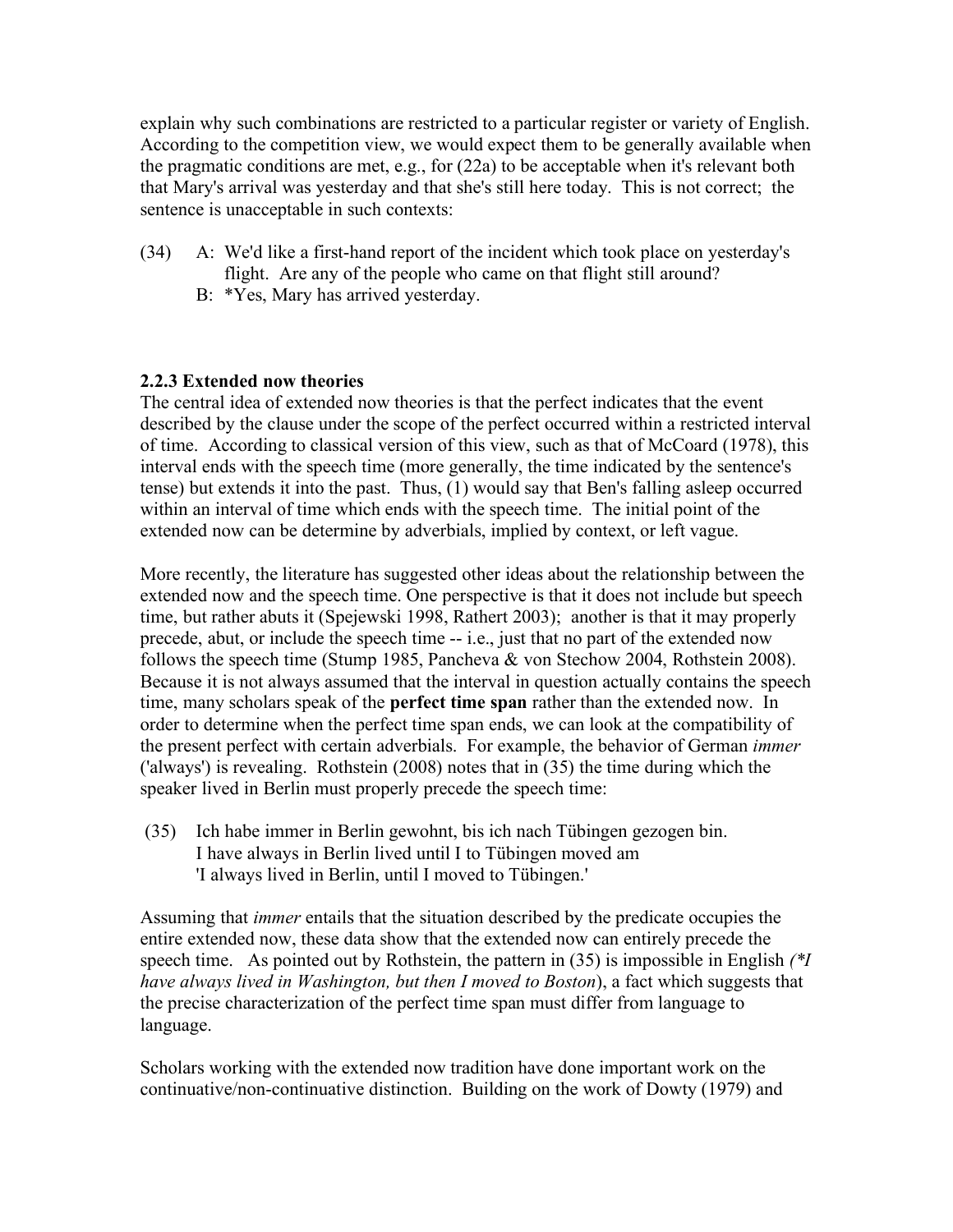Mittwoch (1988), von Stechow (2002), Iatridou et al. (2003) and Pancheva  $\&$  von Stechow (2004) propose that those adverbials which can license the continuative reading are ambiguous. On one interpretation, they introduce a universal quantifier over times, and this leads to the continuative reading; on another, they introduce an existential quantifier, producing the non-continuative reading. For example, in (12a), repeated below, John is sick at all times during the several-days-long extended now. By contrast, in (13a), he is asleep at some time during the (unspecified) extended now.

- (12) a. John has been sick for several days.
- (13) a. John has slept.

Iatridou et al. connect this difference to the fact that continuative readings are only possible with stative predicates (though they argue that stativity is not precisely the right concept). It is of course not ideal to propose a lexical ambiguity to account for the continuative/non-continuative contrast. More importantly, I do not know of a compositional proposal which works these ideas out in detail (though see Dowty's, Mittwoch's, and von Stechow's work for partial analyses).

Rathert (2003) rejects the ambiguity approach to the contintuative/non-continuative contrast. To some extent, it appears that her analysis is based on scope, but this analysis is only applied to adverbials like *until* which themselves indicate the end of an interval. For example, the continuative reading of her example (36) amounts to the existential reading "there is an interval i during the perfect time span, and there is an interval j during i, which ends yesterday, and he runs at j". (On the existential reading, *bis gestern* would modify i, rather than j.)

(36) Er ist bis gestern gerannt. He is until yesterday run 'He ran until yesterday.'

Assuming that the perfect time span ends yesterday (rather than the speech time, as it would have to in English), this amounts to a continuative reading; but in a way, this reading is a pure accident, derived only because the adverbial happens to refer to the time which is also the end of the perfect time span. If the perfect time span extended until today, the adverbial in (36) would be interpreted in the same way, but we would not call it a continuative reading. Note that this analysis cannot apply to adverbials which do not indicate the end of an interval, since such adverbials cannot be used to say that the core event reaches the end of the perfect time span. In such cases, she appears to treat the continuative reading as a special case of the existential one. Thus, Rather runs into Mittwoch's problem and cannot explain why continuative readings are affected by adverb position and aspectual class. Of course, this is partially to be expected, since as pointed out in Sect. 2.1.1, she argues that adverb position is irrelevant.

The extended now theory has little to say about the present perfect puzzle. While in its classic form, the theory predicts that past adverbials are unable to modify the extended now (since the extended now includes the speech time), past adverbials should be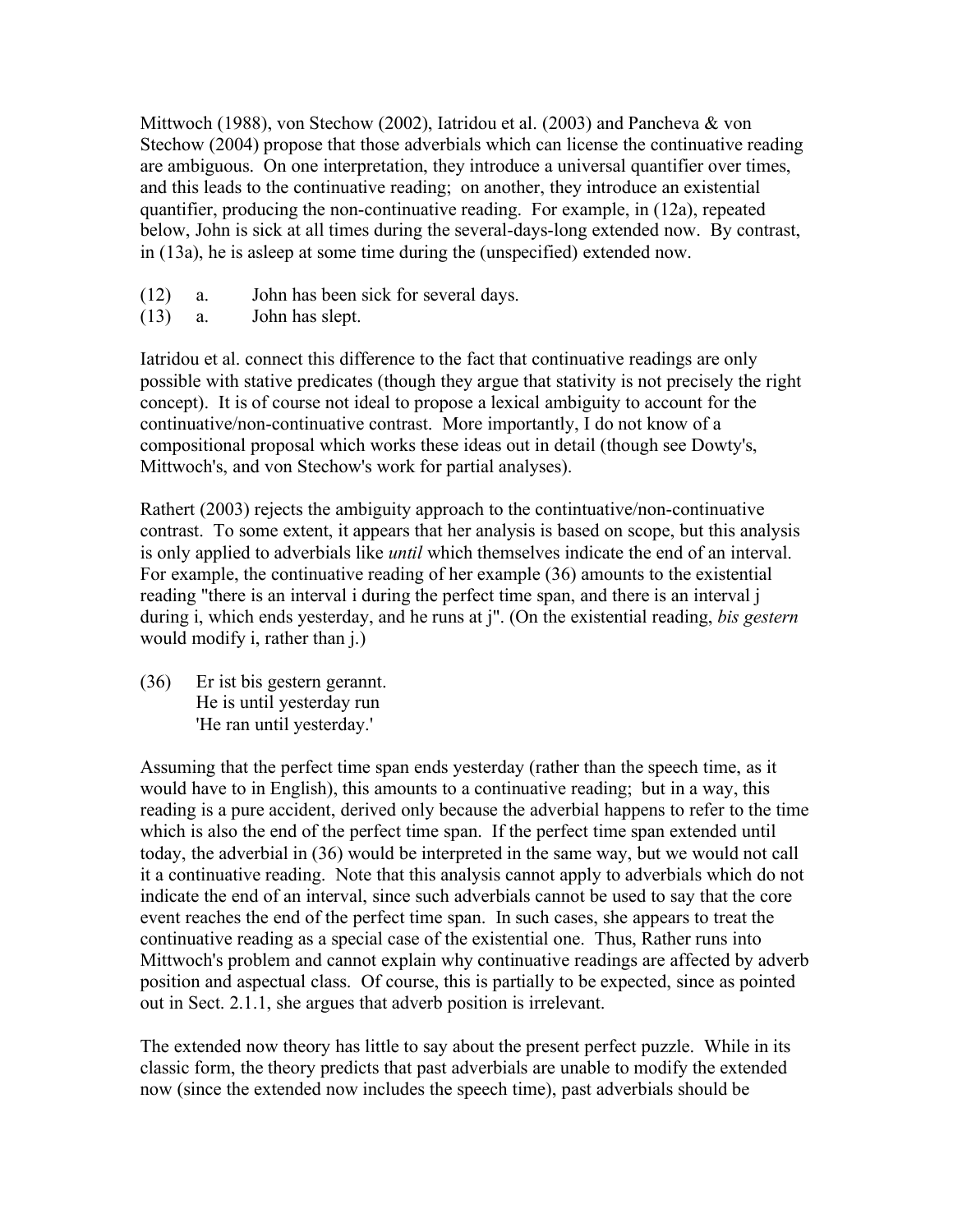acceptable when the modify the event time, as we know they can from (33). As a result, scholars have turned to various secondary components of meaning to explain the present perfect puzzle: Rothstein invokes a syntactic relation between the tense and adverbials Sect. 2.3.1), Iatridou (2003) suggests that repeatability is responsible (Sect. 2.3.3), and Pancheva & von Stechow explain the puzzle using a competition approach (Sect. 2.3.4).

The extended now approach aims to explain relevance phenomena in terms of the pragmatic significance of the extended now. The idea is that by indicating that an event is in the extended now, the speaker signals that it the time at which it occurred is relevantly like the speech time. Thus, (26a) implies that the ghost is gone because the time when it vanished is not relevantly different from now, (26c) implies that asteroids could strike earth again, and (27) is odd because it's hard to think of a context in which time of Gutenberg's discovery would be considered one with the speech time. Example (29) is a problem, however, since (29i) seems to indicate that the extended now is five years long, and since the event in (29ii) falls within this time span, it should be acceptable. In other words, (29) suggests that relevance cannot be understood solely in temporal terms, though the temporal approach may be one part of a broader conception.

#### **2.3 Secondary components of meaning**

#### **2.3.1 The role of the present tense**

Given that the present perfect puzzle only occurs (in languages where it occurs at all) in the present perfect, and not in past, future, or tenseless perfects, one natural suggestion is that the grammar of the present tense is cruically involved in its explanation. We find several analyses along these lines: Portner (2003) proposes that the present tense carries a presupposition that the main event described by the sentence occurs within the extended now (and thus this theory is similar to extended now approaches to the perfect, except that the extended now is associated with the present tense). Pancheva  $\&$  von Stechow (2004) propose that the present tense in English requires that the event time coincide with the speech time, while the present tense in German allows the event time to partially or completely follow the speech time; this distinction feeds into a competition-based analysis of the present perfect puzzle (see Sect. 2.3.4 below). Giorgi & Pianesi (1997) and Rothstein (2008) propose a syntactic accounts whereby the English perfect auxiliary places a restriction on the kinds of adverbials which may occur in the sentence. The two differ slightly in how they explain the lack of present perfect puzzle in Italian and German: Giorgi & Pianesi claim that such languages lack the present tense altogether (so that so-called present tense sentences are actually tenseless), while Rothstein argues that in German the auxiliary is too low to place a restriction on the kinds of adverbials which may occur. Schaden (2009) points out that it is difficult to extend Rothstein's assumption about the position of the auxiliary to Romance languages. Moreover, the syntactic account will have difficulties explaining why the present perfect puzzle also occurs with other varieties of adverbials and with arguments, as in (22d-e), and especially in the case where there is no explicit temporal expression, as in (22f).

Rothstein, and following him Schaden (2009), argues that analyses of the present perfect puzzle based on the semantics or pragmatics of the present tense on the grounds that we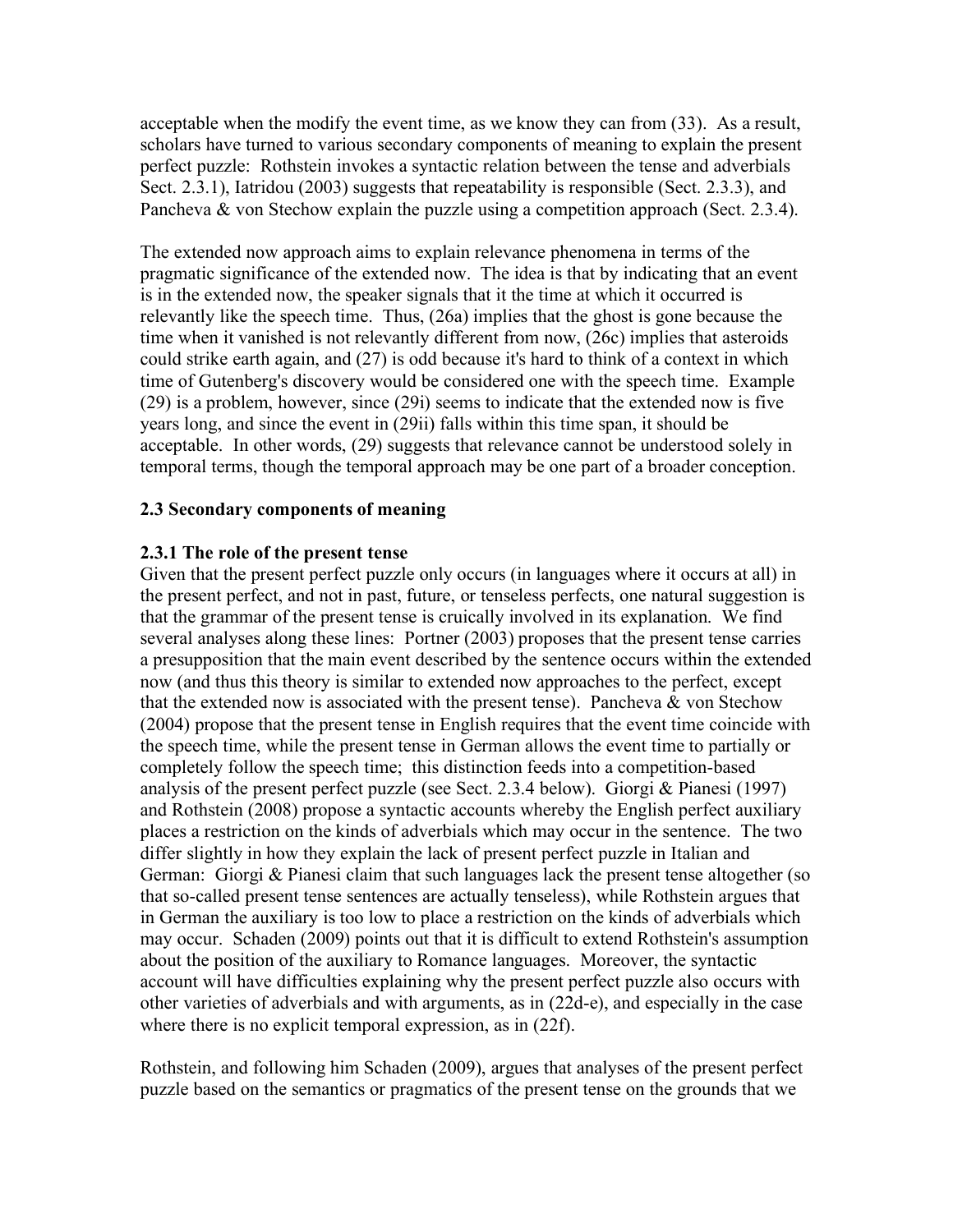would expect the meanings of present tense sentences to be alike in languages which show the puzzle, and different from languages which do not. In this context, he points out that the Swedish present tense is like that in German in readily allowing reference to future events and to ongoing present events. In all of these respects, Swedish differs from English:

| (37) | a.             | I morgon reser jag till London. (Swedish)<br>tomorrow go I to London |
|------|----------------|----------------------------------------------------------------------|
|      | b.             | Morgen reise ich nach London. (German)<br>tomorrow go I to London    |
|      | $\mathbf{c}$ . | #Tomorrow I go to London. (plan interpretation only)                 |
|      | d.             | Han sover. (Swedish)<br>he sleeps                                    |
|      | e.             | Er schläft. (German)<br>he sleeps                                    |
|      | f.             | #He sleeps. (habitual interpretation only)                           |

(The (37a, 37b, 37d, 37e) examples are from Rothstein 2008.) Despite the similarity between the present tenses of Swedish and German, the former shows the present perfect puzzle, while the latter does not.

While the data in (37) is problematical for Pancheva  $\&$  von Stechow's version of the idea that the present tense is responsible for the present perfect puzzle, it is not relevant to Giorgi & Pianesi's proposal (or to Portner's, since he follows Giorgi & Pianesi in this respect). According to Giorgi & Pianesi, the facts in (37) are not due to the semantics of the present tense, but rather to the aspectual semantics of the verbs. In particular, they propose that verbs in English are obligatorily perfective, and in combination with the semantics of the present tense, this rules out the relevant interpretations of (37c) and (37f); in Swedish, German, and Italian, the verb is not obligatorily perfective, and so the uses in (37) are possible.

### **2.3.2 Informational relevance**

Inoue (1979) and Portner (2003) argue the relevance meaning of the perfect is to indicate that the proposition expressed plays a particular role in the discourse. More precisely, both argue that the sentence must be closely related to the discourse topic. For example, Inoue brings out the problem of explaining the current relevance of *Einstein has visited Princeton* in (38):

(38) A: Which Nobel Laureates have visited Princeton? B: Let's see, Einstein has (visited Princeton), Friedman has, ….

This example poses an interesting problem, in that it illustrates an exception to the lifetime effect, and thus a problem for any analysis of relevance which is based on the subject having a certain property at the reference time. Rather, according to Inoue, A's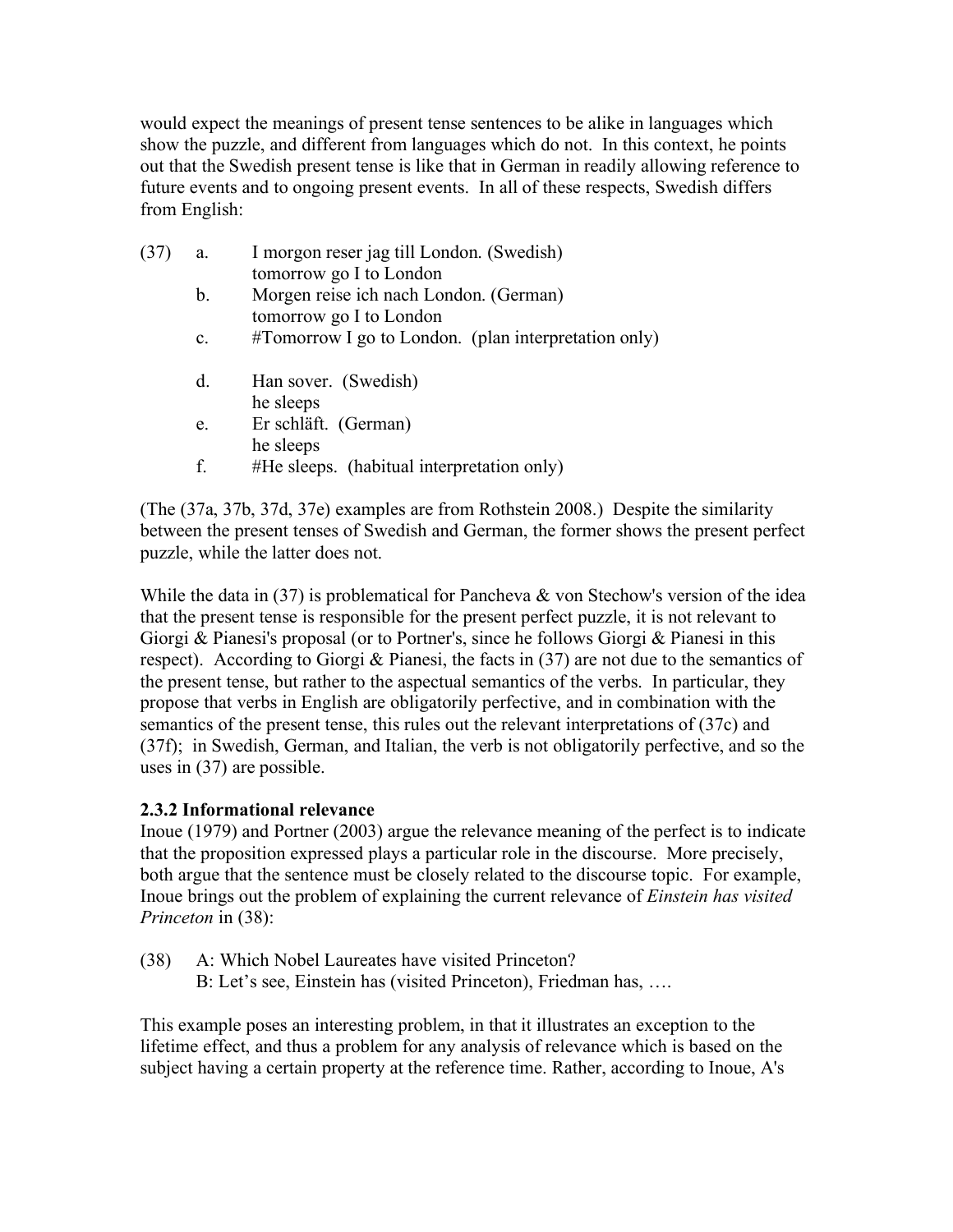utterance sets of a topic, and the sentence *Einstein has visited Princeton* is relevant to this topic.

While Inoue's way of working the concepts of topic and relevance to a topic do not work (see Portner 2003 for discussion), Portner reformulates it in more precise and modern terms. Following the hypothesis that a discourse topic can be represented as an open question (e.g., von Fintel 1994, Roberts 1996, Büring 1997, McNally 1997), we can say that in (38) the topic is given explicitly by A's question. In this context, *Einstein has visited Princeton* is relevant because it helps to answer the question. We can call this secondary component of meaning "informational relevance" in the sense that the perfect is required to provide information which is strongly relevant to the discourse topic.

Two points remain to be clarified about the nature of discourse relevance. First, we need to better understand the nature of the relevance requirement. Portner considers it to be a presupposition, but Nishiyama & Koenig dispute this characterization. And second (and closely related to the first) we need to be more clear about how the relevance requirement of the perfect distinguishes it from the simple past. Portner makes the point that the simple past can easily be used as part of a narrative, and that each sentence of a narrative does not need to be individually relevant in the strong sense of answering the discourse topic (rather, it's felicitous for the narrative as a whole to answer the discourse topic); in contrast, the perfect cannot be used in this way. These considerations point to the need to develop the idea of informational relevance in tandem with research on topics, and on discourse semantics more generally.

### **2.3.3 Repeatability**

The present perfect puzzle has also been explained in terms of the idea that the kind of event described by the sentence must be repeatable. That is, (1) would require that it be possible for Ben to fall asleep again, and (22a) would be unacceptable because it is impossible for Mary to arrive yesterday again. Iatridou (2003) connects repeatability to the intriguing idea that the perfect creates a kind of existential sentence having to do with events, drawing a parallel between (39a-b):

- (39) a. There are there dogs outside.
	- b. Mary has smiled three times this week.
		- $(z^{\text{th}})$  = "There are three smiling events by Mary so far this week.")

On this view, the present perfect puzzle is parallel to the definiteness effect of (40a), since the adverbial (e.g., in (40b)) causes the sentence to describe a definite event:

- (40) a. \*There is the dog outside.
	- b. \*Mary has smiled yesterday.

Iatridou's perspective also suggests a way of thinking of an exception to the present perfect puzzle noted by McCoard, namely that past adverbial are possible in a list (data from Pancheva  $\&$  von Stechow 2003). Lists also allow exceptions to the definiteness effect with *there* sentences: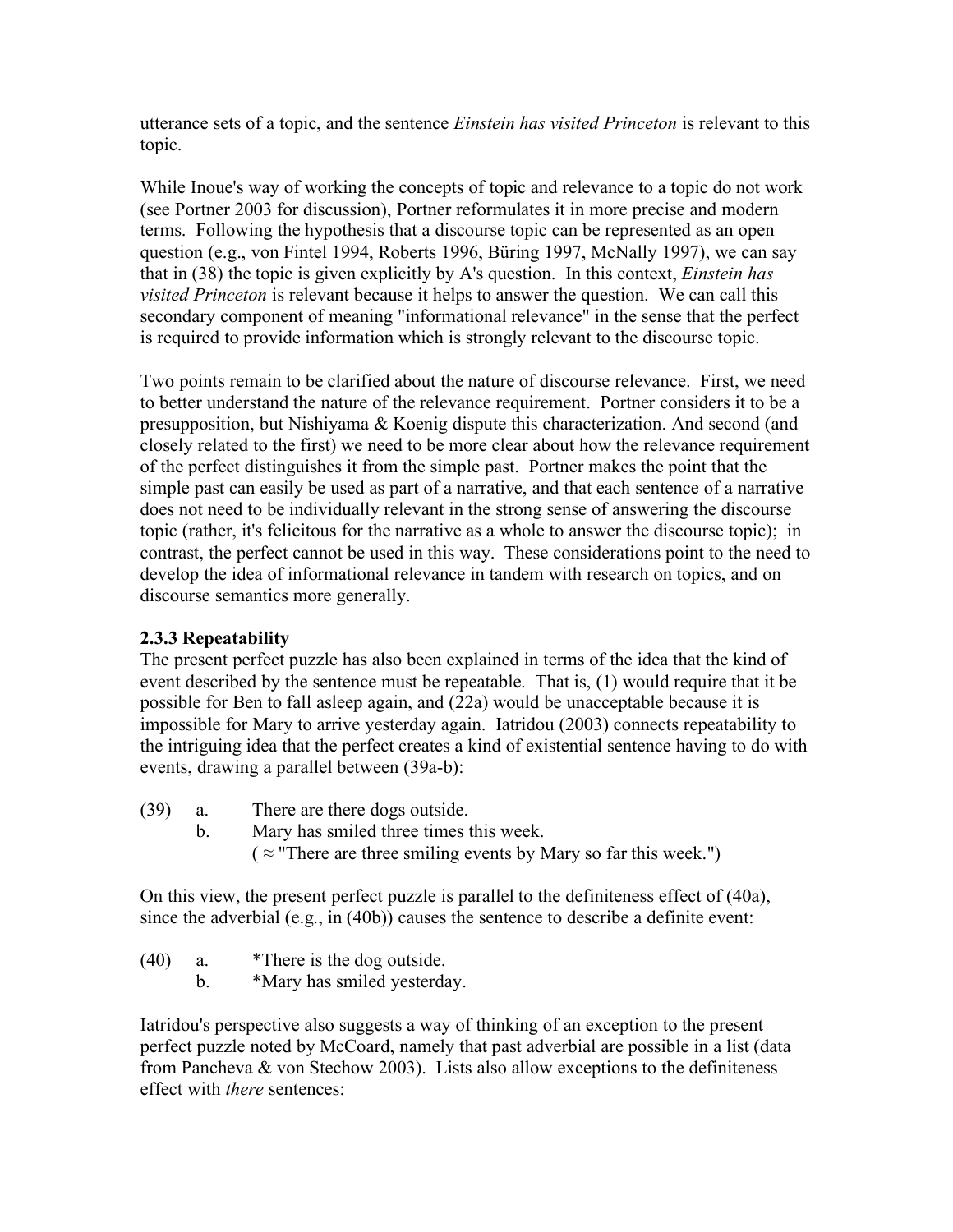- (41) a. Do we have pets? There's Shelby, Fluffy, and the bird.
	- b. John has played golf on Tuesday and ridden horseback on Wednesday.

Despite these advantages, Iatridou does not discuss obvious problems for repeatability. First, no explanation is provided for the absence of adverbial restrictions outside of the present perfect; and second, she does not discuss non-repeatable predicates like (42):

(42) The dog has died.

Obviously, an individual's death is unique, and so (42) should pattern with (40).

Katz (2003) develops a more refined version of repeatability which is designed to handle examples like (42). According to him, the perfect presupposes that an event might occur in the future. Thus, (42) is acceptable, because we didn't know that the dog would die today; it might have died tomorrow. Katz also explains the lifetime effect seen in (28a) by noting that it is not considered possible that Einstein visits Princeton in the future. Where lifetime effects do not occur, as in (28b) and Inoue's (38), he appeals to the effects of focus structure on the presupposition. He argues that, because *Einstein* is focused, the presupposition of the perfect in this case does not involve Einstein; rather, it presupposes that some relevant individual (i.e., some Nobel Laureate) might visit Princeton in the future. While he does not explain how the presupposition is calculated, it should be possible to achieve the desired results in terms of focus semantics.

The lack of phenomena parallel to the present perfect puzzle in the non-present perfects is problematical for Katz, though he avoid the problem by taking the present perfect to be a single unit, in effect unrelated to the past perfect and other perfect forms. Another problem is that his analysis seems to predict that perfects like (43) are impossible:

(43) It has been wonderful getting to know you this morning.

Apart from focus, the presupposition here should be that it might be wonderful getting to know you again in the future; this case is not like (42), in that at the time it's used, no one is presupposing that the speaker might get to know the addressee in the future. Focus on *getting to know you this morning* might solve the problem (leading to a presupposition that it might be wonderful in the future doing something relevant), but evidence would have to be provided that there really is focus in the relevant position. Moreover, some restrictions must be placed on the application of focus to the perfect's presupposition, since otherwise we'd expect to be able to rescue (22a) by focusing the adverbial or VP. More to the point, if focus can rescue (43), we'd expect it to be able to rescue (44) as well:

(44) \*It has been wonderful getting to know you yesterday.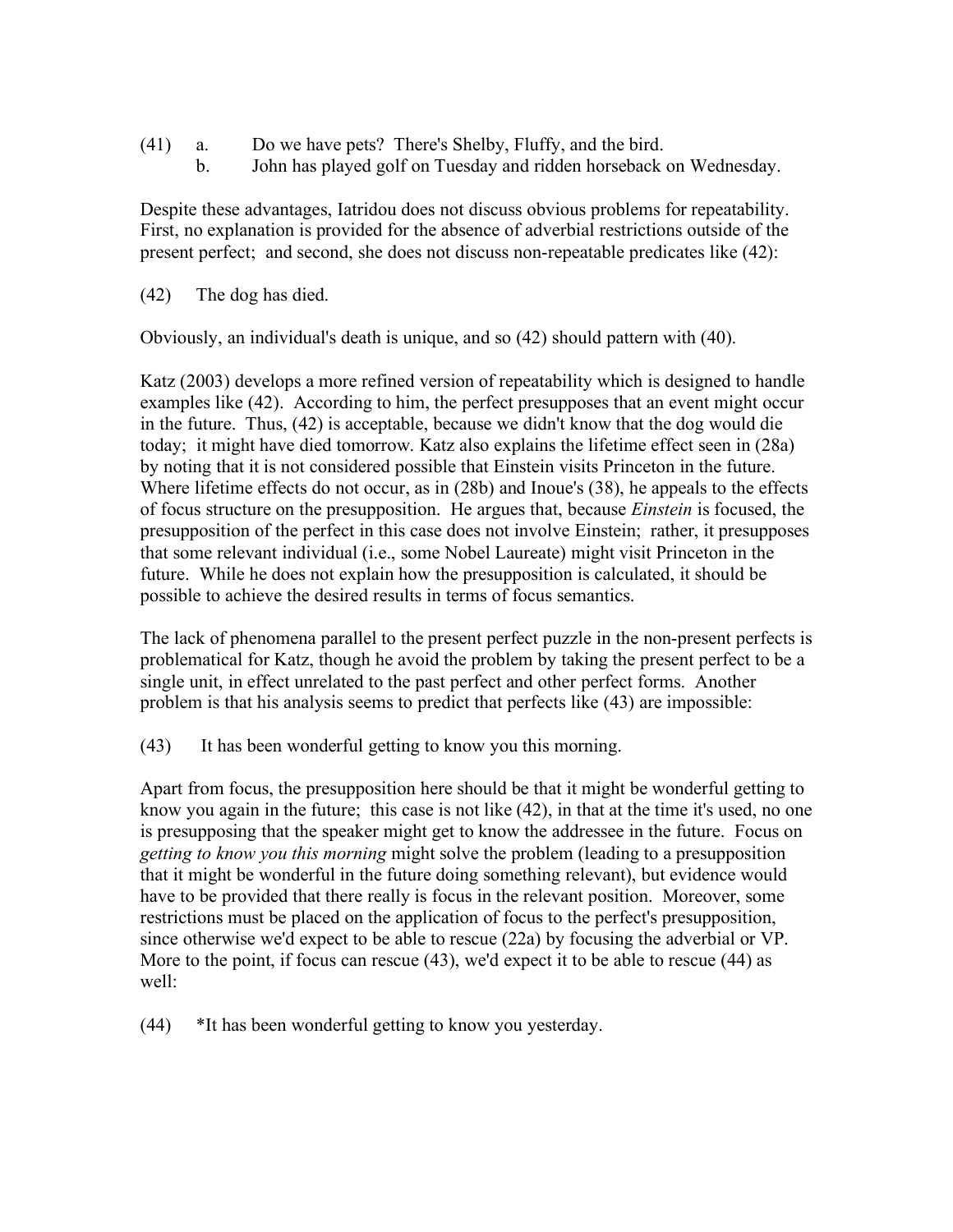### **2.3.4 Competition**

Several scholars have proposed an analysis of the present perfect puzzle in English (and other languages which display the puzzle) which is based on the idea that there is a competition between the present perfect and the simple past (preterit) tense. The present perfect is argued to be a more marked construction than the simple past, and assuming this is so, we expect that the past should be used unless there is a reason to prefer the perfect. In this context, Stump (1985) provides an indefinite past semantics for the present perfect, and he shows that when this indefinite past meaning is combined with a temporal adverbial referring to a definite time in the past, the sentence is always equivalent to what would be expressed by a past tense sentence with the same adverbial. Hence, Stump argues, the present perfect cannot be used with such adverbials. For example the present perfect in (45a) would lead to a meaning equivalent to the corresponding sentence with the simple past, (45b):

- (45) a. \*Mary has arrived yesterday.
	- b. Mary arrived yesterday.

Since (45a-b) convey the same meaning, according to Stump, there can be no justification for using the perfect. Pancheva & von Stechow (2004) build a similar analysis based on the extended now theory, and Schaden (2009) does likewise based on the perfect state approach.

These competition-based analyses of the present perfect puzzle explain the lack of similar phenomena in tenseless perfects and the past perfect (as seen in (23)) by the fact that there is no alternative form which could be in competition relation with these perfects. That is, there is no past tense in tenseless clauses, and there are no clauses containing two past tenses. Moreover, both Pancheva & von Stechow and Schaden propose that the present perfect puzzle is lacking in languages like German because the perfect and the past are not in the right kind of competition relation.

The various competition-based analyses differ in where they see the source of the competition between present perfect and past. Both Stump and Pancheva & von Stechow are tempted by pragmatic explanations which seem to be based on Gricean implicature. Stump points out that the perfect is morphologically more complex than the past, and so is more marked in these (Gricean "manner") terms. In addition, according to the semantic analyses provided both by Stump and by Pancheva & von Stechow, the present perfect in English is semantically less specific than (i.e., is entailed by) the past; hence, they claim, the past should be used unless there is a reason not to use it. More precisely, they suggest that, in English, the present perfect can only be used if the use of the past would lead to a false sentence. From this point, they make the same argument as Stump did: According to their semantic assumptions, the present perfect and the past are equivalent when combined with a definite past adverbial, and given this equivalence, the condition of use of the present perfect, namely that the use of the past is ruled out because it would lead to falsity, can never be met.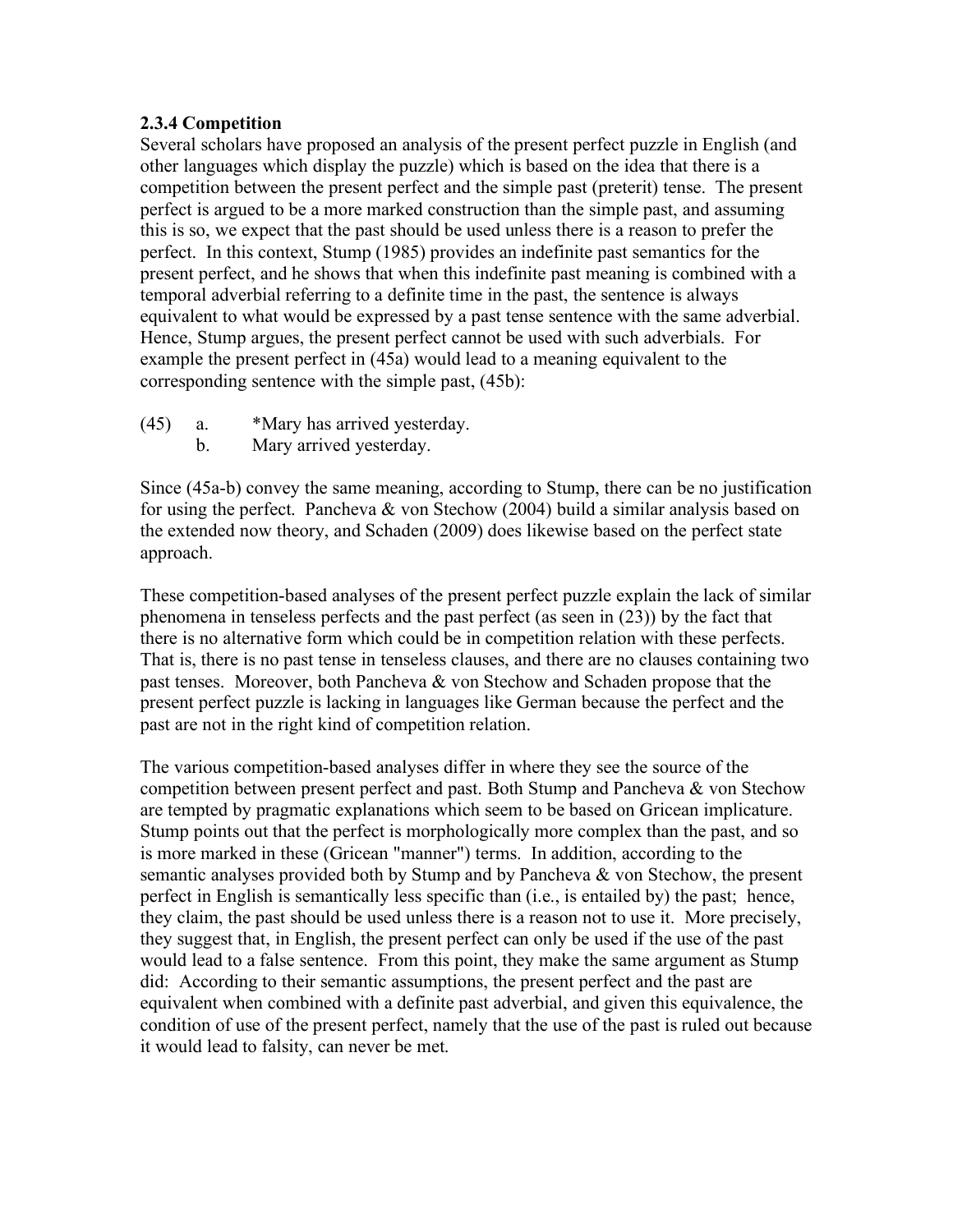Neither Stump nor Pancheva & von Stechow are committed to a fully pragmatic account of the present perfect puzzle. Stump acknowledges that the markedness relation between the present perfect and past may have grammaticalized, and Pancheva & von Stechow think that something more than pure Gricean implicature must be involved (though they are open to the possibility that an appropriately grammatical analysis of scalar implicature may work: see article 87 (Chierchia et al.) *Grammatical view of scalar implicatures*). Schaden explicitly denies that the markedness relation between the present perfect and past can be derived from anything. Rather he argues that the fact that the present perfect is more marked in English is a primitive fact. This point is crucial to him because he makes the unique claim that in languages which do not display the present perfect puzzle, the markedness relation is reversed. That is, in languages like German, the past is more marked than the present perfect. (This is in contrast to Pancheva and von Stechow, who simply claim that there is no markedness relation between the two forms in German.) Schaden further argues that a number of other differences between the pasts and perfects in the two classes of languages follow from this difference in the markedness relation.

#### **2.3.5 General principles of temporal interpretation**

Portner (2003) argues that some features of the perfect's meaning should not be attributed to any element in the sentence, but rather to general principles of interpretation. In particular, he argues that the perfect itself does not have any temporal meaning -- it does not indicate indefinite past, result state, or extended now -- but rather only introduces a relevance requirement in the form indicated in Sect. 2.3.2. Any temporal meaning comes either from the sentence's tense (recall his hypothesis that there is an extended now requirement associated with the present tense), or from general principles.

In support of the idea that principles not specific to the perfect construction are involved, Portner points out the similarities between the continuative/non-continuative contrast and the interpretation of tenses in embedded clauses and in discourse. Just as continuative perfects are only possible with statives, as seen in (12)-(13), we find different interpretative possibilities for statives and non-statives in subordinate clauses:

- (45) a. Mary believed that John was sick/knew French.
	- b. Mary believed that John died/ran a race.

Let us call the time at which Mary held these beliefs  $t<sub>b</sub>$ . In (45a), Mary may have believed that John was sick at  $t<sub>b</sub>$ , or that he was sick before  $t<sub>b</sub>$ . The former is the "simultaneous" reading, and the latter the "shifted" reading. Example (45b) only has the shifted reading. See Abusch (1988, 1997), Ogihara (1989, 1995, article 57 (Ogihara) *Tense*) for discussion. A similar difference occurs in discourse, where non-statives move the time of narration forward, while statives typically do not (e.g., with some differences, Hinrichs 1982, Partee 1984, Kamp & Reyle 1993). Portner argues that the simultaneity observed in (45a) and with statives in narration is the same as that we see with continuative readings of the perfect, and attempts to characterize a general principle which can account for both.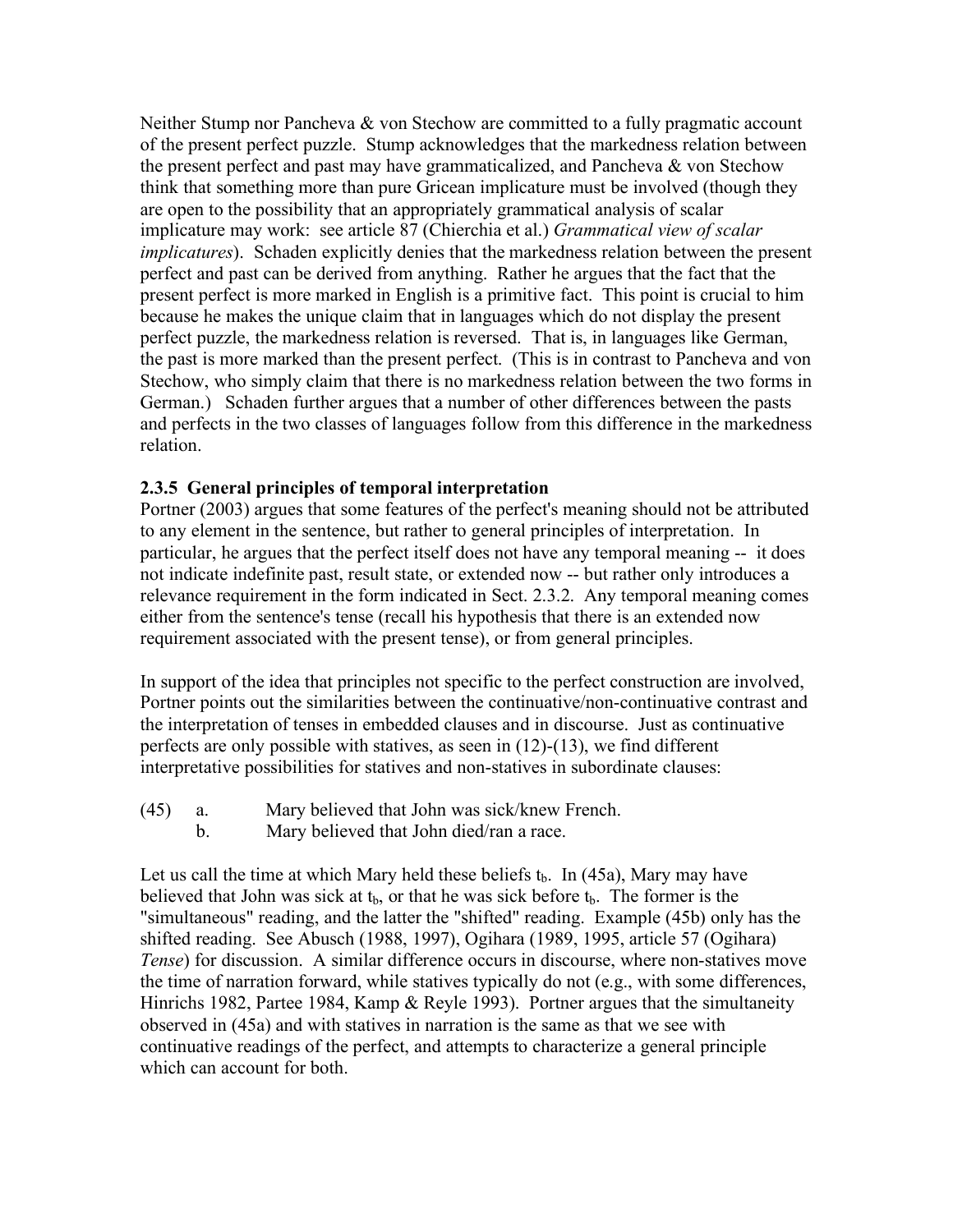It is certainly a rather surprising hypothesis that the perfect lacks a temporal semantics, and that this absence of temporal meaning explains the choice between continuative and non-continuative readings. Nevertheless, the parallels between the perfect and the interpretation of tense in embedded clauses and in narration do need to be explained somehow, even if a non-construction-specific principle of the kind he develops is ultimately not the right way. As far as I know, no specific arguments against Portner's approach to the continuative/non-continuative contrast have been offered in the literature.

#### **2.4 Putting the perfect back together**

Above I've emphasized the main components which have been used to assemble analyses of the perfect. Most analyses assume that the meaning of the perfect is to be explained in terms of one primary theory in combination with one or more secondary theories. Of course each such combination embodies a hypothesis about how the phenomena are to divided up. Obviously analyses which make use of fewer independent meaning components are to be preferred, other things being equal. Thus an analysis which made use of just a primary theory would be ideal, if it could explain all of the facts (but unfortunately, it is probably impossible for such a theory to do so). Moreover, certain combinations of ideas should be seen as potentially redundant, and so to be dispreferred. For example, repeatability and informational relevance aim to explain similar groups of facts, and so it is unlikely that both will find a place in the correct analysis of the perfect in any single language. Assembling an account of the perfect out of these various pieces (and in some cases other pieces not mentioned here) is a delicate task.

Table 1 indicates how a number of important analyses of the perfect combine primary and secondary components. A name may occur in more than once cell, since a given theory may combine several secondary components.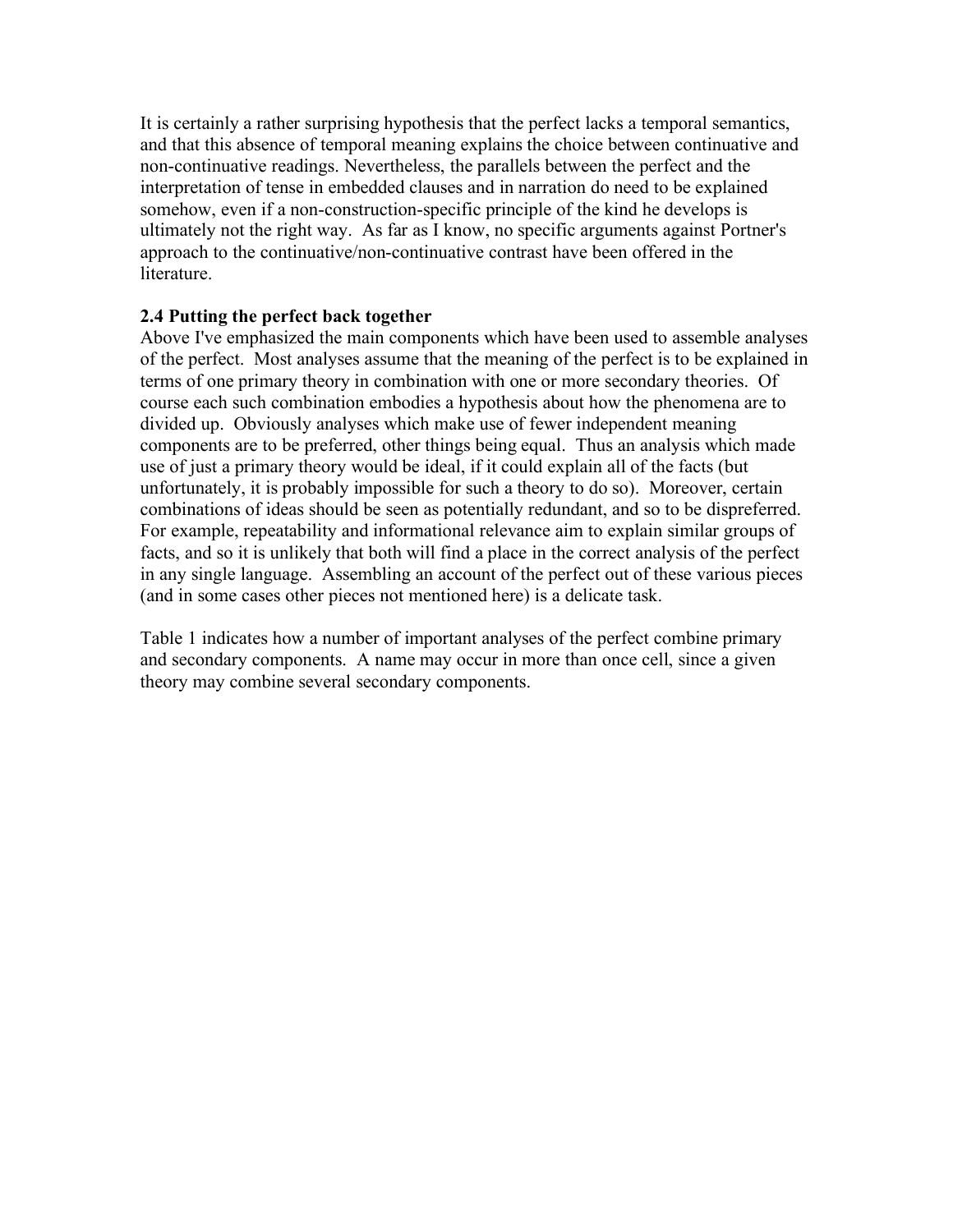|                      | <b>Primary Theories</b>        |                        |                  |                     |  |  |
|----------------------|--------------------------------|------------------------|------------------|---------------------|--|--|
|                      |                                | <b>Indefinite Past</b> | Perfect State    | <b>Extended Now</b> |  |  |
| Secondary Components | <b>Present Tense</b>           | Giorgi/Pianesi         |                  | Portner,            |  |  |
|                      |                                |                        |                  | Pancheva/von        |  |  |
|                      |                                |                        |                  | Stechow,            |  |  |
|                      |                                |                        |                  | Rothstein           |  |  |
|                      | <b>Informational Relevance</b> | Inoue                  |                  | Portner             |  |  |
|                      | Repeatability                  | Katz                   |                  | Iatridou            |  |  |
|                      | Competition                    |                        | Schaden          | Stump,              |  |  |
|                      |                                |                        |                  | Pancheva/von        |  |  |
|                      |                                |                        |                  | Stechow             |  |  |
|                      | General principles             |                        |                  | Portner             |  |  |
|                      | None of the above; may         | Klein                  | Parsons,         | Mittwoch,           |  |  |
|                      | appeal to ambiguity or         |                        | Kamp/Reyle,      | Iatridou et al.,    |  |  |
|                      | pragmatic processes.           |                        | Smith, de Swart, | von Stechow,        |  |  |
|                      |                                |                        | Musan, Nishiyama | Rathert             |  |  |
|                      |                                |                        | and Koenig       |                     |  |  |

Table 1: Classification of analyses of the perfect

Though I hope that it will prove useful, one must be cautious about using a table like this for direct comparison of theories. First of all, I have had to make judgment calls about how to describe certain theories; for example, Musan discusses the role of the present tense in certain facts observed with the German present perfect, but since these facts are not typically seen as having to do with the perfect itself, I do not represent this aspect of her discussion in the table. More importantly, not all analyses are equally comprehensive in their attempts to explain the important phenomena; nor are they all equally detailed and precise. Thus, to take an instance, Nishiyama  $\&$  Koenig's paper is very brief, and it is not much more than suggestive on certain crucial issues; as a result, it is difficult to know such things as whether they mean to appeal to informational relevance in invoking the notion of discourse topic. Because of limitations such as these, any summary (including this table, as well as this article as a whole) can best be used as a guide as one aims to develop a deeper understanding of each component idea, and as one attempts to understand and evaluate individual proposals.

### **3. The progressive**

The progressive is a periphrastic grammatical form used to say that some event is in progress, or ongoing, at the time indicated by the sentence's tense. For example, (46) indicates that Mary's action of walking was ongoing at some point in the past.

(46) Mary was walking.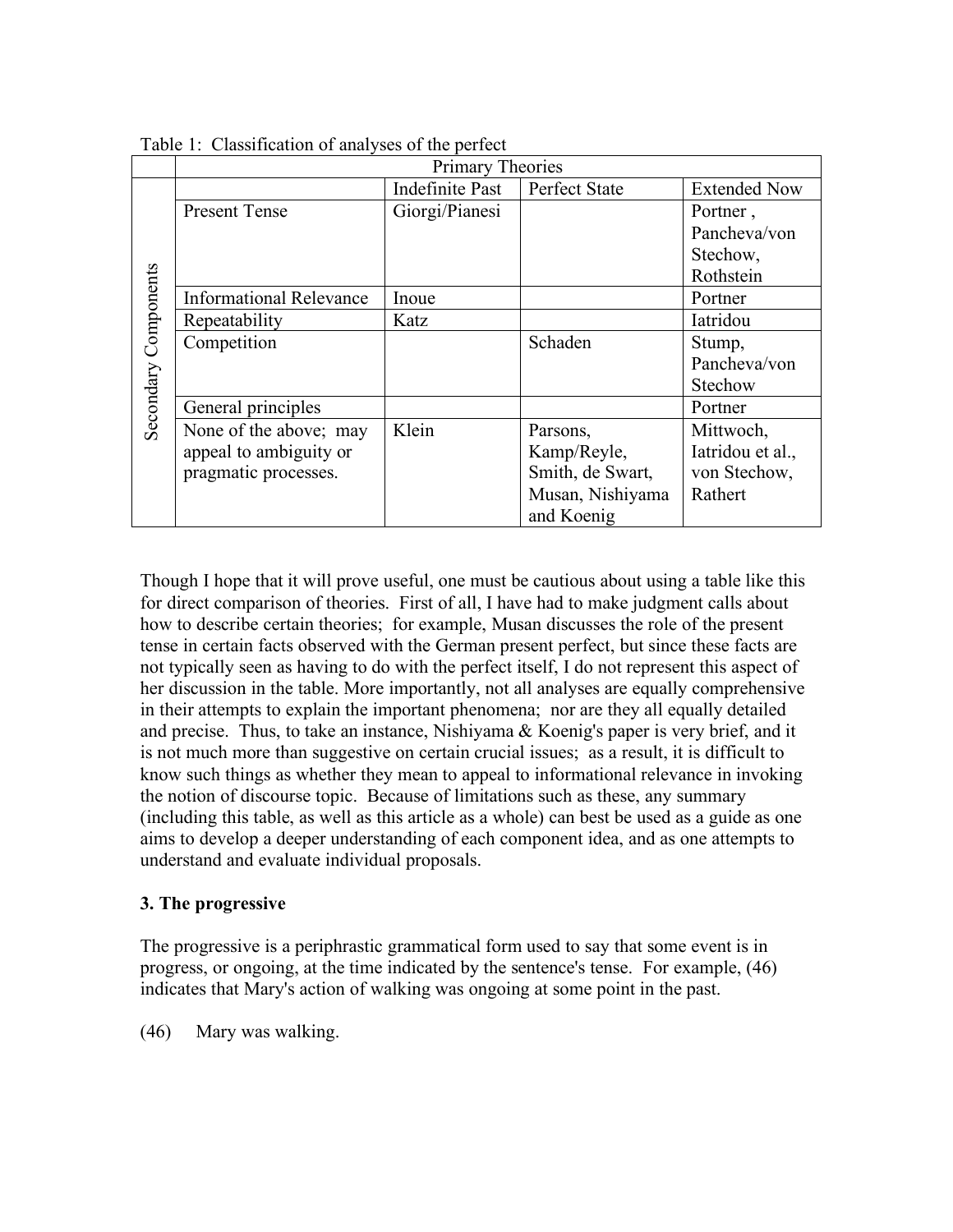Because it is used in this way, the English *be+VERB-ing* form can be referred to as "the English progressive ". Other languages have similar periphrastic forms, though they have seldom been the specific subject of formal analysis.

In other instances, the term "progressive" is used to indicate a particular meaning or use of a grammatical form; for example, the Spanish imperfective (imperfecto) has among its many uses the ability to describe ongoing events (data from Cipria & Roberts 2000, (2b)):

(47) Ibamos a la playa cuando nos encontramos con Miguel. go-1plu.IMPF to the beach when RECPR. meet-1plu.PRET with Miguel 'We were going to the beach when we ran into Miguel.'

The imperfecto can also express such other meanings as habituality and intention, and because of the variety of situations which may be described using the imperfecto, it would be confusing to call it, without qualification, "the Spanish progressive". Rather, we talk of a "progressive use" or "progressive meaning" of the imperfecto. In fact, a similar issue applies to the English progressive, given that it can be used to talk about a predicted future event.

(48) Mary is leaving town tomorrow.

For these reasons, there is some lack of clarity in what is meant by providing an analysis of the progressive. We may be talking about a progressive form, with all of its meanings and uses, or the progressive meaning (approximately: the event is ongoing) of a form which is not limited to this meaning. In many instances, semanticists are implicitly striving for an ideal balance between these two perspectives, trying to identify a class of meanings which should be given the same theoretical analysis as the ongoing-event meaning, while excluding as altogether distinct other meanings which are often expressed by the same form. Here will mainly focus on the analysis of cases like (46) which have been taken to exemplify a core progressive meaning, although we will discuss briefly in Section 3.3 the prospects for providing a unified analysis of many or all of the uses of more wide-ranging forms like the Spanish imperfecto.

# **3.1 Outline of key data**

As with the perfect, the literature on the progressive has identified a large amount of data relevant to its semantic analysis. In this section, I outline the key phenomena which must be attended to, but of course much has been left out as well (see Vlach 1981 in particular). This key data can be divided into two types: that having to do with the aspectual properties of sentences containing the progressive, and that which shows entailment patters relating progressive sentences to their non-progressive counterparts.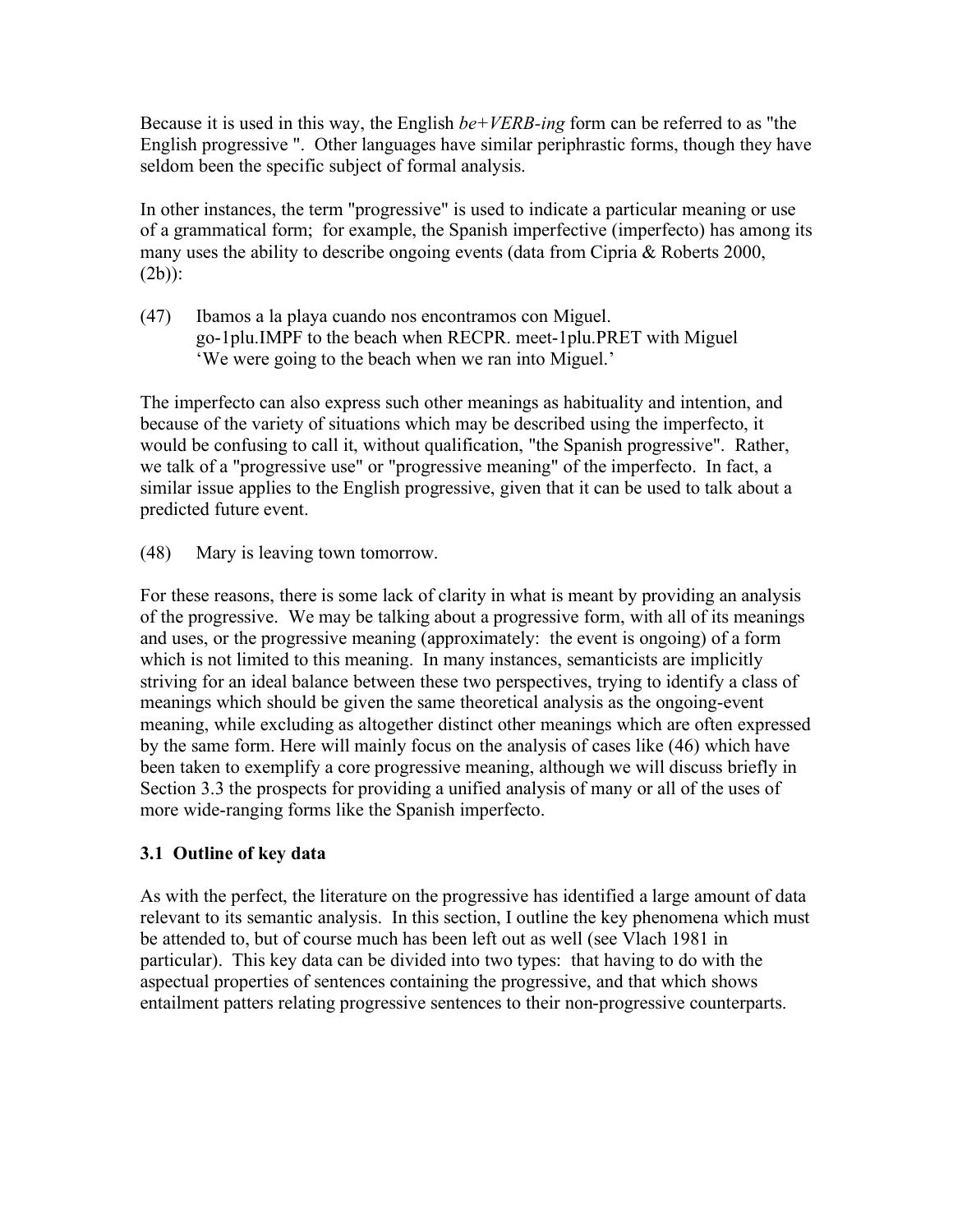# **3.1.1 Aspectual facts**

In the literature on aspectual classes, it is often noted that stative sentences do not occur in the progressive (e.g., Vendler 1967, Taylor 1977, Dowty 1979, among others; see also article 48 (Filip) *Aspectual Class and Aktionsart*):

- (49) a. \*She was knowing the answer.
	- b. \*She was being tall.

Let us call this the **no-statives property**. Our description of this property must be qualified by two points. First, it only applies to statives which describe a more or less permanent situation, Carlson's (1977) individual-level predicates; thus, sentences like (50), based on the *John sit over there,* which is stative by some criteria, do allow the progressive:

(50) John is sitting over there.

(See article 35 (Maienborn) *Event semantics* for relevant discussion*.*) And second, sometimes even individual level statives allow the progressive (cf. Partee 1977, Dowty 1979):

(51) Finally, I'm understanding how to solve this problem.

Such examples are often seen as resulting from coercion, that is a meaning shift which allows the preconditions for compositional interpretation to be met. In the case of (51), coercion would give a different, non-stative sense to the ordinarily individual-level stative clause *I understand how to solve this problem*. On coercion, see, for example, Moens & Steedman (1988), de Swart (1998), article 25 (de Swart) *Mismatches and coercion*, and article 48 (Filip) *Aspectual class and Aktionsart* for further discussion.

A more subtle aspectual property of the progressive has been identified and discussed by Vlach (1981), Mittwoch (1988), Lascarides (1991), Hallman (2009), among others. Whatever the basic aspectual properties of the clause under the scope of the progressive, the progressive sentence itself entails that some process was ongoing at the time described by the sentence. Let us call this the **process property**. For example, in (52), the process in question is the one described by the activity sentence itself:

(52) Mary was running for an hour.

This example entails that the activity of Mary's running was ongoing for the entire hour. Moreover, because processes are internally homogenous, for virtually any long-enough interval of time during that hour, a process of Mary running was ongoing at that interval as well. With some accomplishment sentences, like (53a), from Landman (1992), the process in question is lexically determined; with other accomplishments and achievements, the nature of the process is more varied, as illustrated in (53b-c):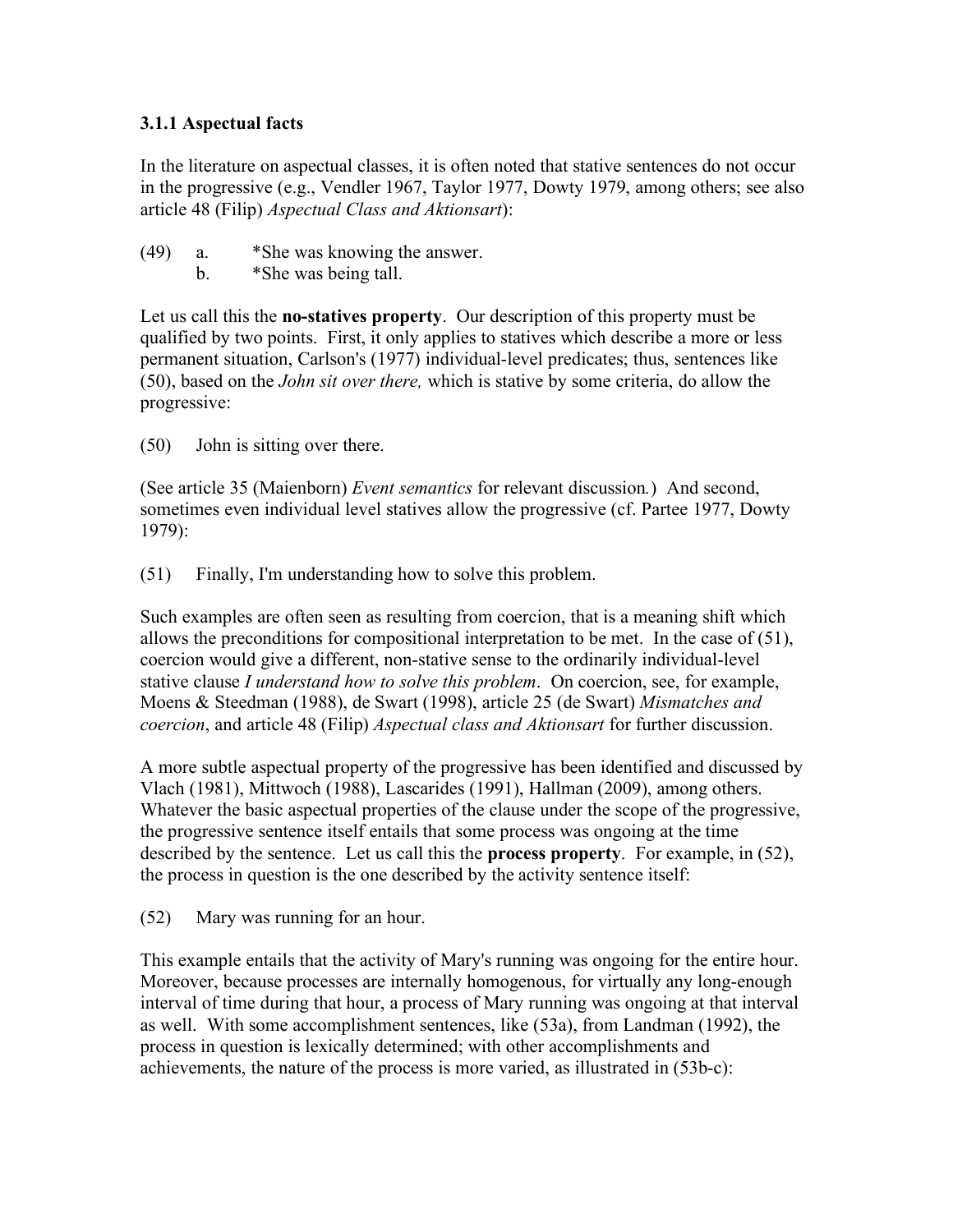- (53) a. Mary was building a house.
	- b. Mary was realizing the answer.
	- c. We are now arriving at our destination.

In (53a), the verb *build* indicates lexically the nature of the process which is described by the progressive sentence; it is a building process. As for (53b), while it normally takes but a moment to realize something, in this case it seems to take longer, long enough to count as a process. And while arriving somewhere is in principle an instantaneous change, in (53c) we focus on what is going on before the moment of arrival, and this yields an appropriate process which may be ongoing.

### **3.1.2 Completion and non-completion entailments**

In certain cases, the present progressive form of a sentence entails its present perfect counterpart, while in other cases it does not (cf. Bennett & Partee 1972, Taylor 1977, among many others):

- (54) a. John is smiling. *entails* John has smiled.
	- b. John is deciding what to do. *does not entail* John has decided what to do.

Over the years, the field has identified a number of such entailments patterns, typically with the goal of showing a counterexample to one theory or another. In this section, I will outline some of this data, but without describing the theoretical discussion it was part of.

The distinction in (54) has been described in terms of the subinterval property (Bennett  $\&$ Partee 1972). An expression has the subinterval property iff, whenever it is true at an interval of time *i*, it is true of all (or more accurately, all long-enough) subintervals of *i*. (One can define related properties for semantic systems making use of events or situations, rather than temporal intervals.) For example, the untensed clause *John smile* has the subinterval property, since any subinterval of an interval in which he smiles is also one in which he smiles. In terms of the most well-known aspectual classes of sentences, activity/process and state sentences have the subinterval property, while accomplishment and achievement sentences lack it.

The examples in (54) illustrate that a past progressive sentence entails its perfect counterpart only if it is based on a clause with the subinterval property. Let us describe this entailment by saying that such perfect sentences have the **completion property.** Progressive sentences not based on clauses with the subinterval property lack the completion property. Similarly, they fail to entail their future tense (and future perfect) correlates, as seen in (55a), and their simple past tense and future perfect correlates, as in  $(55b)$ :

- (55) a. John is deciding what to do. *does not entail* John will decide what to do/John will (eventually) have decided what to do.
	- b. John was deciding what to do. *does not entail* John decided what to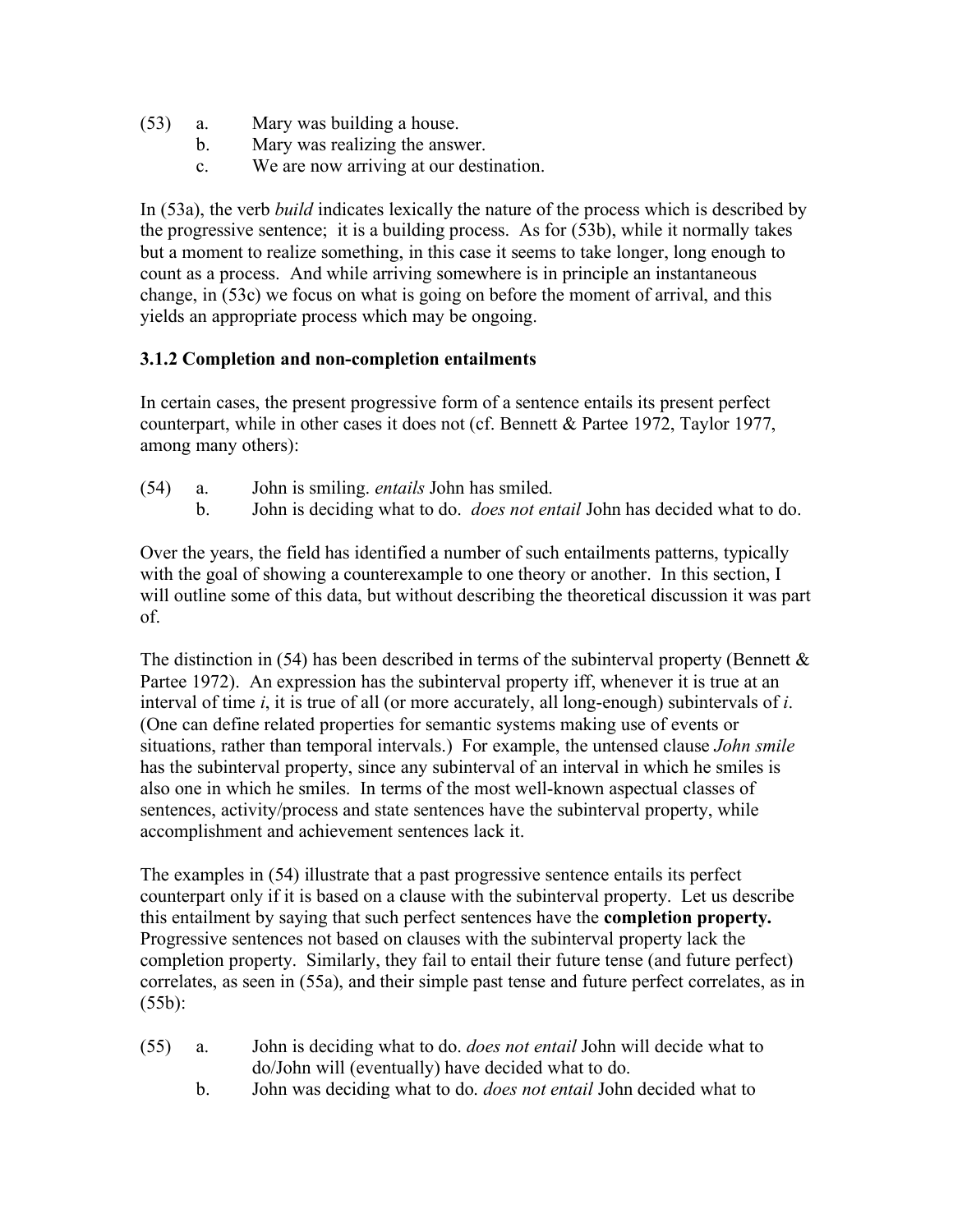do/John will (eventually) have decided what to do.)

It is easy to confuse the observation concerning the process property discussed in Section 3.1.1 with the subinterval property. The subinterval property has to do with expressions, specifically the expression which is put into the progressive form. In (54a) we see the progressive of an expression which has the subinterval property (*John smile*), while in (54b), we see the progressive of an expression which lacks the subinterval property (*John be deciding what to do*); this difference correlates with the difference in entailment patterns observed in (54). In contrast, the process property has to do with the entailments of the progressive sentence itself; specifically, it states that every progressive sentence entails that some process was ongoing. There may or may not be any constituent in the syntax or abstract logical form of progressive sentences which describes this process – this is a matter on which different theories of the progressive may disagree – and hence there may or may not be any constituent with the subinterval property. Thus the process property and the relevance of the subinterval property are distinct observations about the progressive. Nevertheless, they are intuitively related, and they would ideally receive related explanations.

There has been much investigation of the precise nature of those examples, like (54b) and (55), where the present progressive fails to entail its past and future tense counterparts. In fact, the nature of these examples has been so central to theorizing about the meaning of the progressive that the lack of entailment has been given a name: the **imperfective paradox** (Dowty 1977). (This label is a bit misleading, as there is no paradox in the usual sense; rather, the imperfective paradox is an empirical problem with which semantic theory must come to terms.) The remainder of this subsection will be devoted to examples which are important to understanding the imperfective paradox. These data all involve clauses for which the paradox arises, that is, progressives based on clauses which lack the subinterval property.

First, we have what can be called the **interruption principle**. Though a past tense progressive sentence does not in general entail its non-progressive counterpart, it does entail the existence of a process which, if not interrupted, would to the truth of the nonprogressive counterpart. Consider Dowty's example (56):

(56) John was crossing the street.

This sentence could be true even if John is hit by a truck when halfway across the street, and so it does not entail its simple past correlate, i.e. that he crossed the street. However, (56), in combination with the assumption that the process which it describes was not interrupted, does entail that he crossed the street. We find principles of this kind discussed especially clearly in the work of Dowty (1977) and Landman (1992). Note the implicit but crucial use of the process principle here: the relevance of interruptions is stated in terms of the process whose existence is entailed by (56).

Second, a range of data closely related to the imperfective paradox concerns the object arguments of verbs of creation. With such verbs, a progressive sentence does not entail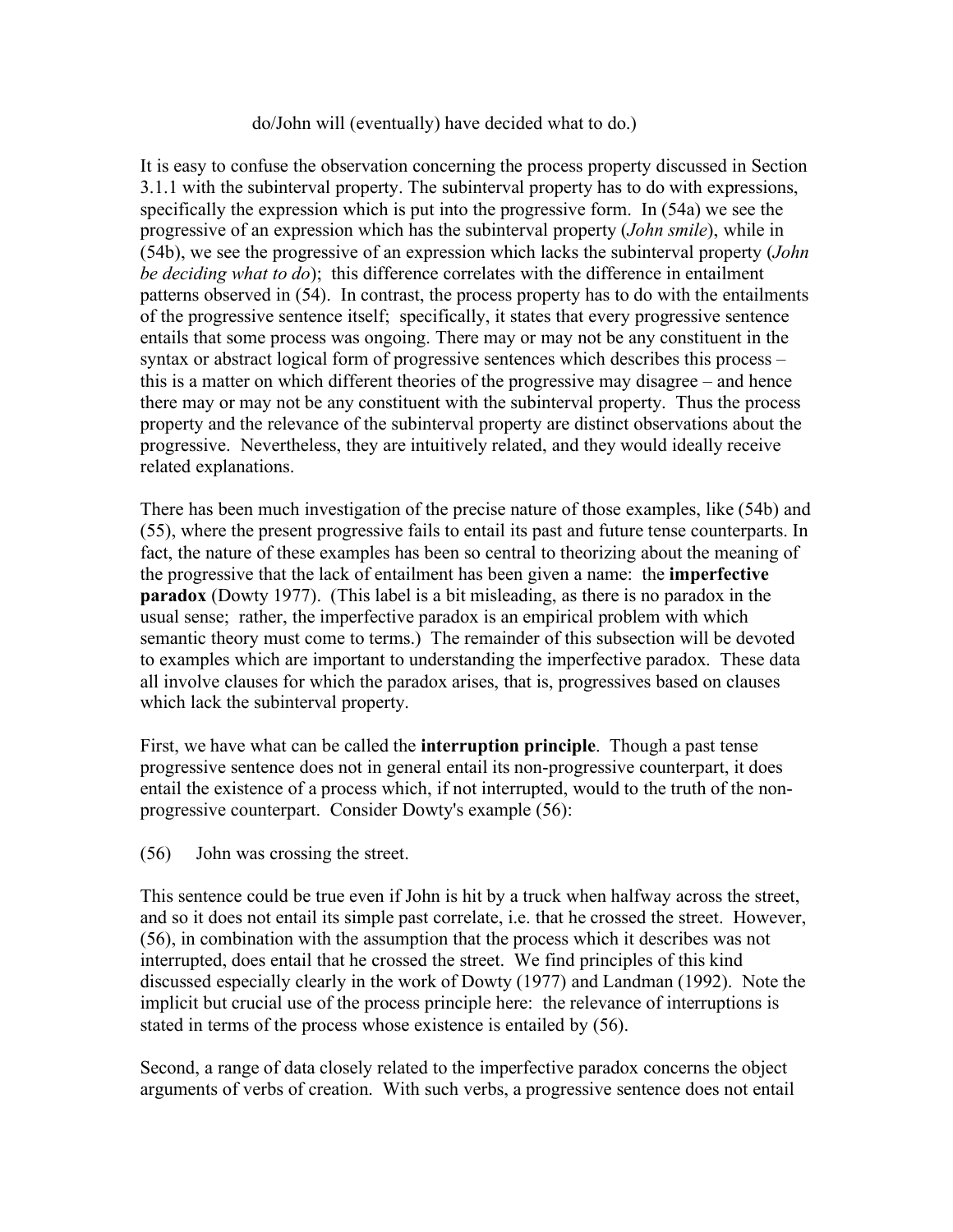the ultimate existence of an individual of the kind described by the object. For example, (53a) does not entail the existence of a house; we will refer to this property as the **failure of existence entailments**. The progressive contrasts with the simple past (57):

#### (57) Mary built a house.

Parsons (1990) raises an objection to the claim that (53a) fails to entail the existence of a house; he points out that, even though the sentence does not entail the existence of a complete house, it does entail that something got built which we might call an "incomplete house". Moreover, there are situations in which we are willing to describe an incomplete house as a house (he describes the visiting the house which Jack London was building when he died). While objection is correct as far as it goes, it does not ultimately undermine the claim that the progressive forms of verbs of creation do not entail the existence of a thing describable by the object. As Landman (1992) points out, example (58) (his (9)) can be true even if the creation process bring the unicorn into existence not bit by bit, but rather all of a sudden, at the end of a series of incantations:

(58) God was creating a unicorn, when He changed his mind.

That is, (58) can be true even though nothing came to exist which could, by any stretch, be called a unicorn. Szabo (2004) makes some comments which might be seen as attempting to counter Landman's argument against Parsons. He observes that (59) (his (22b)) can be true even though there is no moment at which one could observe a circle in the water:

(59) Mary drew a circle in the water.

The relevance of this example for analyses of the progressive is that, if this nonprogressive sentence fails to entail the existence of a individual of the kind described by the object, one might say that there is really no difference in existence entailments between progressive an non-progressive forms; thus, theories of the progressive would not have to explain any such difference. However, while (59) is interesting, at most it shows that the difference must be explained more carefully. As Szabo himself notes, (59) entails that all of the points of a circle were drawn in the water, even though they did not all exist simultaneously. The progressive counterpart of (59) does not entail even this. Of course we still must come to understand the semantics of (59). It is likely that *draw* is ambiguous, and has a meaning on which is not in fact a verb of creation. Even the quintessential creation verb *make* allows such a use when its object can be construed as shape or path ("hawks makin' lazy circles in the sky", from the musical *Oklahoma*), but not otherwise ("planes makin' loud noise in the sky"). What's different about *draw* is that pretty much any object of *draw* can be construed as a shape, in which case it means something like "make (shape) by means of drawing". In any case, however we come to understand the data with *draw*, Szabo's objection does not appear to touch Landman's central argument based on (58).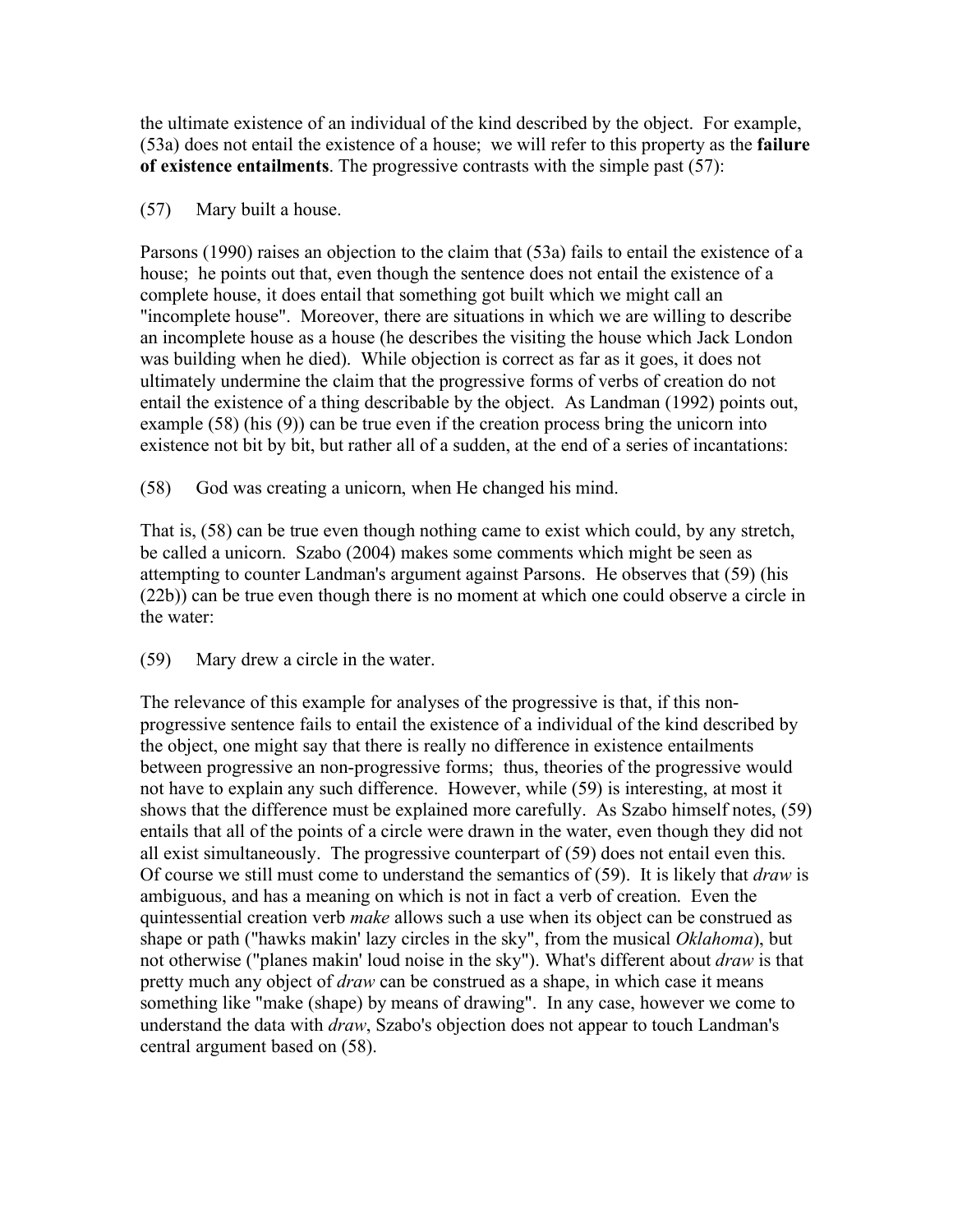The third type of data relevant to the nature of the imperfective paradox concerns the status of altogether implausible outcomes. Landman observes that (60) (his (20)) is clearly false in a circumstance in which Mary was involved in a process of singlehandledly attacking the Roman army.

(60) Mary was wiping out the Roman army.

Data like  $(60)$  indicate that a progressive sentence PROG+ $\phi$  entails (or at least, in some sense implies) a modal sentence of the sort "it was not too farfetched a possibility that φ". For example, (60) entails *It was not too farfetched a possibility that Mary would wipe out the Roman army*, and since the latter is false, the former must be as well. Let us call this the **reasonableness principle**. Of course, the notion of reasonableness here demands further explanation.

The fourth point to be made relating to completion entailments and the imperfective paradox is really just a worry about the reasonableness property. Notice that we would consider (60) true (of some appropriate past time) if Mary did in fact succeed in wiping out the Roman army, even though this outcome is not reasonable in the ordinary sense. Thus, we must define "reasonable" for present purposes in such a way that what actually occurs automatically counts as reasonable. Let us call this the **actuality principle**.

The final issue to be mentioned in this section was discussed in various ways by ter Meulen (1987), Asher (1992), Bonomi (1997a), and Portner (1998). In many instances, there is a certain amount of indeterminacy concerning which of several seemingly incompatible progressive sentences is true. Landman discusses a clear example brought up by Roger Schwarzschild: suppose Roger takes a flight scheduled to go to Boston, and it is hijacked to Bismark, North Dakota. Speaking of a single time before the hijacking, either of the following might be considered true (though their conjunction is certainly false):

- (61) a. Roger was flying to Boston (when his plane was hijacked).
	- b. Roger was flying to Bismark (though he didn't know it).

This type of indeterminacy, which we may refer to as the **indeterminacy property** of progressives, has been discussed as if it only comes about with those sentences which display the imperfective paradox. In other words, the scholars mentioned above seem to assume that any indeterminacy in examples like (54a) (= *John is smiling*) must be of a different sort. Certainly (54a) can be indeterminate in some sense. For example, John might make an expression which is somehow in between a clear smile and a clear grimace; in that case, we may be uncertain as to whether *John is smiling* or *John is grimacing* is true. (We would likewise be uncertain whether *John smiled* or *John grimaced* is true.) As far as I know, we lack any explicit discussion of whether this indeterminacy is fundamentally different from that displayed in (61).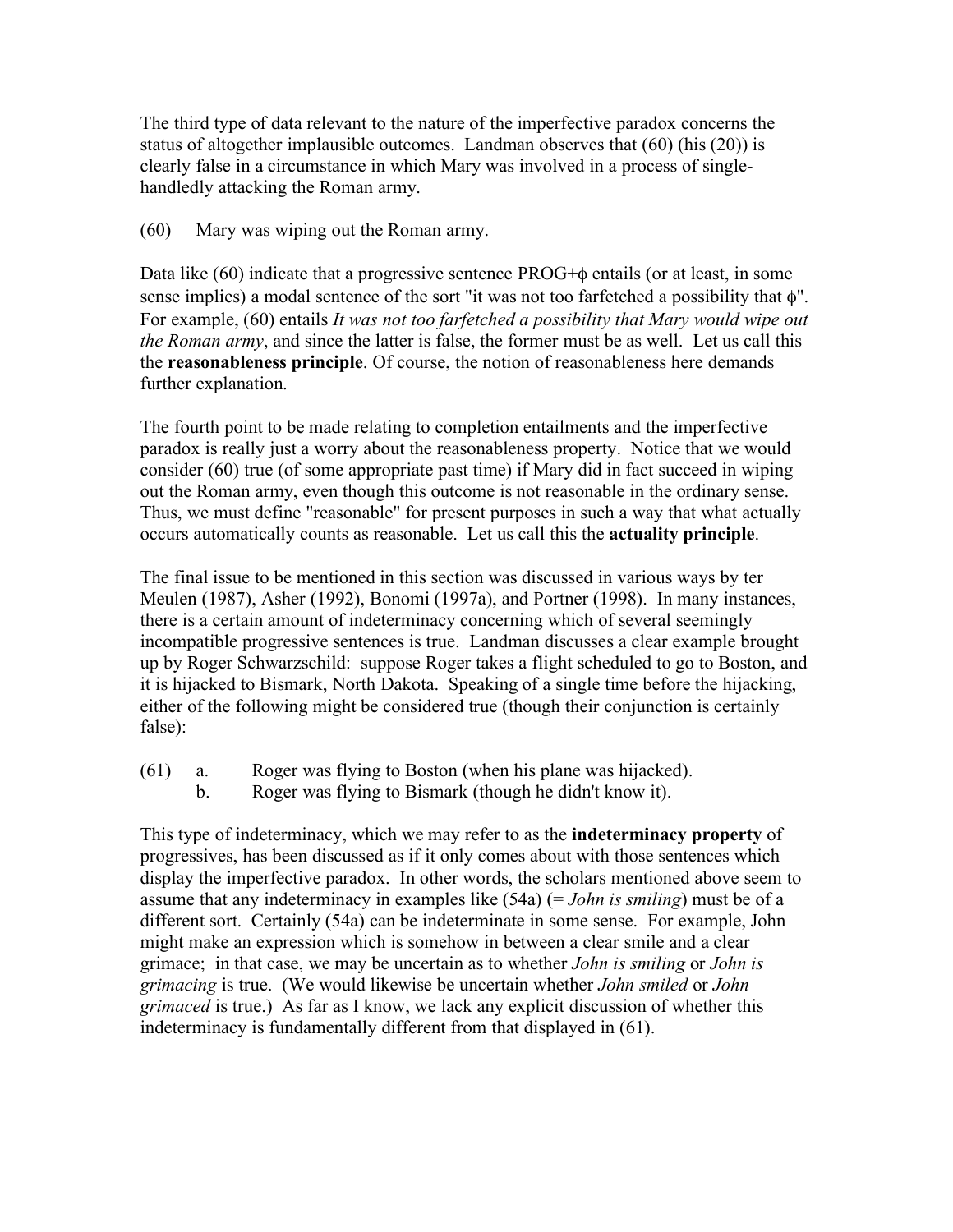### **3.2 Theories of the progressive**

There are two main theoretical approaches to the semantics of the progressive, what we may call the **event structure theory** and the **modal theory**. The former's main tools are the ontology of events (or similar notions, such as situations) and the relations, especially mereological relations, among these events and between events and ordinary objects. The latter's are the components of the theory of modality, in particular quantification over possible worlds, typically combined with some crucial ideas from the semantics of tense. Many versions of the modal theory also make essential use of events, but this not surprising, given that events are frequently a component of theories of tense and modality. In Sections 3.2.1-3.2.2 we will outline the main ideas of each approach.

In seeking to understand the range of analyses of the progressive, there is a fundamental distinction in direction of analysis which one should observe: some analysis aim to analyze progressive sentences (or VPs) in terms of their non-progressive counterparts, whereas others take the opposite approach. The significance of this distinction is clear when we consider sentences exemplifying the imperfective paradox. On the former (progressive from non-progressive) approach, the progressive form introduces some meaning which removes the entailment of completion; for example, in (53a), the progressive would take a meaning which entails that Mary finished building a house, and derive one which does not entail this (Dowty 1977, Landman 1992, Portner 1992, among others). On the latter (non-progressive from progressive) approach, the non-progressive sentence would be seen as adding a completion entailment to a meaning which otherwise lacks it (see, for example, Parsons 1990, Szabo 2004, Hallman 2009). In general, the modal theory follows the first direction of analysis, while research which follow the event structure theory might take either. See also Kuhn & Portner (2002) for general discussion.

# **3.2.1 The event structure theory**

The most basic version of the event structure theory is outlined by Vlach (1981). His approach takes the process property as the fundamental fact to be explained, and analyzes the progressive schematically as follows:

(62) Prog[φ] is defined as Stat[Proc[φ] goes on]

Here Prog[φ] is the progressive form of a basic sentence  $\phi$ , Proc[φ] is the process associated with φ, and Stat turns a process into a state. Thus, the meaning of (46), *Mary was walking*, works out as follows: φ is the sentence *Mary walk*; since this is a process sentence, Proc $[\phi]$  is simply the process described by  $\phi$ , i.e. the process of Mary walking, and the whole thing describes the state of this process going on. Note that Vlach's analysis derives the meaning of the progressive from its non-progressive counterpart; thus, he counts on Proc explain the imperfective paradox by removing φ's completion entailments.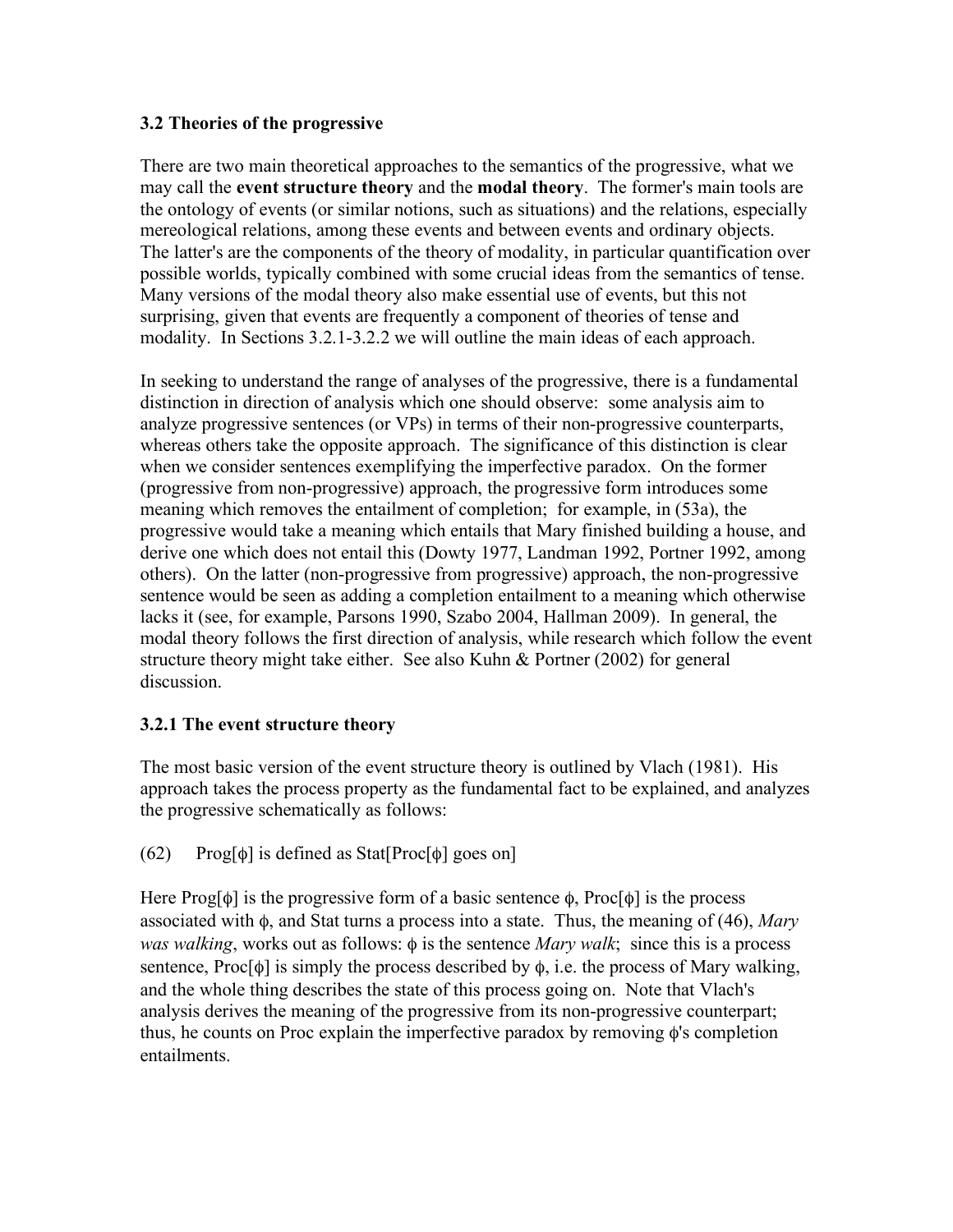A number of points are unclear in Vlach's proposal (a point which he himself emphasizes), including: (i) how does Proc map a sentence to a process in general? (It's easy when that sentence already describes a process, but what about other aspectual classes?) (ii) What is it for a process to go on? And (iii), how is an ongoing process related to a state? Only point (i) receives significant discussion. Vlach states that when φ is a process sentence,  $Proof_{\phi}$ ] =  $\phi$ , whereas when  $\phi$  is an accomplishment or achievement sentence, Proc[ $\phi$ ] is a process which "leads to the truth of"  $\phi$  (Vlach 1981: 228). Obviously the crucial next step for an approach such as Vlach's is to define when it is for a process to lead to the truth of a sentence, and one could attempt to give such a definition in various ways. In particular, one might do so in terms of event structure or in terms of modal semantics. Vlach's own comments on the topic suggest that he is thinking in terms of event structures, but he does not go beyond making comments on particular verbs and the puzzles associated with them. However this definition would ultimately be worked out, it must begin with a sentence (i.e.,  $\phi$ ), or a full sentential meaning like a proposition, since the definition of Proc[φ] makes reference to the truth of φ. In this way, it is similar to the modal theories, discussed in Section 3.2.2. Most later versions of the event structure theory define the semantics of the progressive not in terms of truthbearing meanings like that assumed for φ, but rather based on the properties of particular events or situations. (A pair of proposals within situation semantics have an intermediate status; Hinrichs 1983 and Cooper 1985 make use of constructs which are intended to be more abstract than events, but more concrete than propositions, namely event types and facts, respectively.)

Parsons (1990) represents the pure event-based approach in its most basic form. He proposes that the only difference between the semantics of a non-progressive sentence and its progressive counterpart is that the former asserts that an event culminates, while the latter asserts that a state holds (based on Parsons 1990: 234):

- (63) a. *Mary arrived* = for some event e: e is an arrival and e's subject is Mary and e culminates before now.
	- b. *Mary was arriving* = for some event e: e is an arrival and e's subject is Mary, and e's in-progress state holds before now.

For Parsons, the relation between an event (which culminates) and its in-progress state (which holds) is a primitive fact, not one which can be defined in either direction. The theory can handle the imperfective paradox simply by making sure that no principles suggest an entailment relation between an in-progress state and its corresponding culminating event. However, for the same reason it fails to explain the completion entailment, the fact that (64a) entails (64b).

- (64) a. John is smiling.
	- b. John has smiled.

He does present an analysis of this entailment, but the problem is that it is given in terms of a version of the theory presented earlier in the book (Chapter 9), rather than the final version (Chapter 12). In the former version, the meaning of a progressive is not given in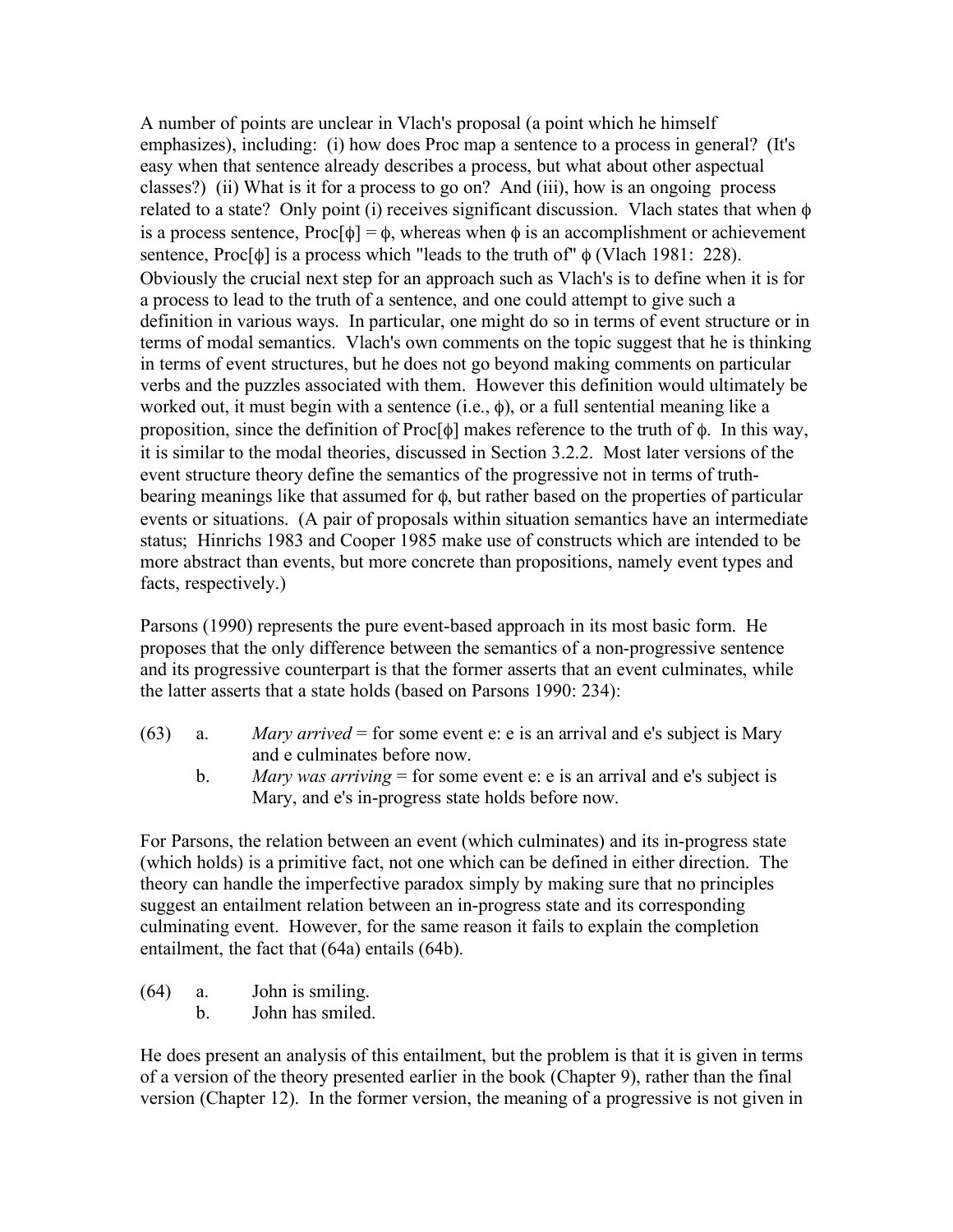terms of an in-progress state, but rather in terms of an event (a telic event or a process) which "holds". In these terms (63b) says that there was an event of Mary arriving which held before the speech time, and (63a) says that such an event culminated; likewise, (64a) asserts that there is an event of John smiling which holds at the speech time. Parsons proposes that what distinguishes a process verb like *smile* from a telic verb like *arrive* is that, whenever the former is true of an event which holds, it is true of culminating subevents of this event. Intuitively, processes culminate whenever they hold. Given this, (64a) entails (64b), since the latter asserts the existence of a culminating event. While this explanation of (64) is appealing, it cannot be extended directly to the later theory involving states. Rather, he will need to say something like "whenever the in-progress state of a process holds, there exist sub-events of this process which culminate".

At a more basic level, something else is unclear about Parsons' analysis. In (63b), what is the status of event e? The formula states that it is an arrival and has Mary as its subject, but it is not located in time; rather, only its in-progress state is located in time. Does the arrival event exist in its fully culminated form outside of our world's time line (perhaps in another possible world), with only its in-progress state being realized? Or does it exist in time but not in a way which is fully culminated? Later scholars working within the event structure approach suggest answers to questions such as these.

A tradition of research including ter Meulen (1985), Bach (1986), Link (1987), and Krifka (1992) further develops the event structure theory. The central idea of this work is that a progressive sentence describes a part of an event, in the same way that an common noun phrase of the form *part of X* describes a part of the individual referred to by *X* (example from Bach 1986):

(65) We found part of a Roman aqueduct.

For example, (64a) would be true iff there exists a part of an event of John smiling. This intuition about the semantics of the progressive suggests an appealing account of the imperfective paradox. As Bach points out, (65) could be true even though the Romans never completed the aqueduct in question. Likewise, (53a) could be true even if there was never a complete event of Mary building a house; all that is required is that a part of such an event exist. This approach to the semantics of the progressive can be referred to as the **partitive analysis.** If the partitive analysis is to really provide a solution to the imperfective paradox, it must be able to explain what it is for there to be a part of an event of building a house, absent a complete building of a house. Both ter Meulen and Bach indirectly approach this question by discussing the analogous one in the nominal domain. Therefore, in order to understand Bach's and ter Meulen's analyses of the progressive, we must begin with their background assumptions about nominal semantics.

The crucial ideas for the partitive analysis originate in Link's (1983) theory of plurals and mass terms. Link proposes that nominal semantics be cast in terms of a highly structured domain consisting of at least two sub-domains, the count domain and the mass domain. Each of realizes a rich mereological (part-of) structure, with the difference between the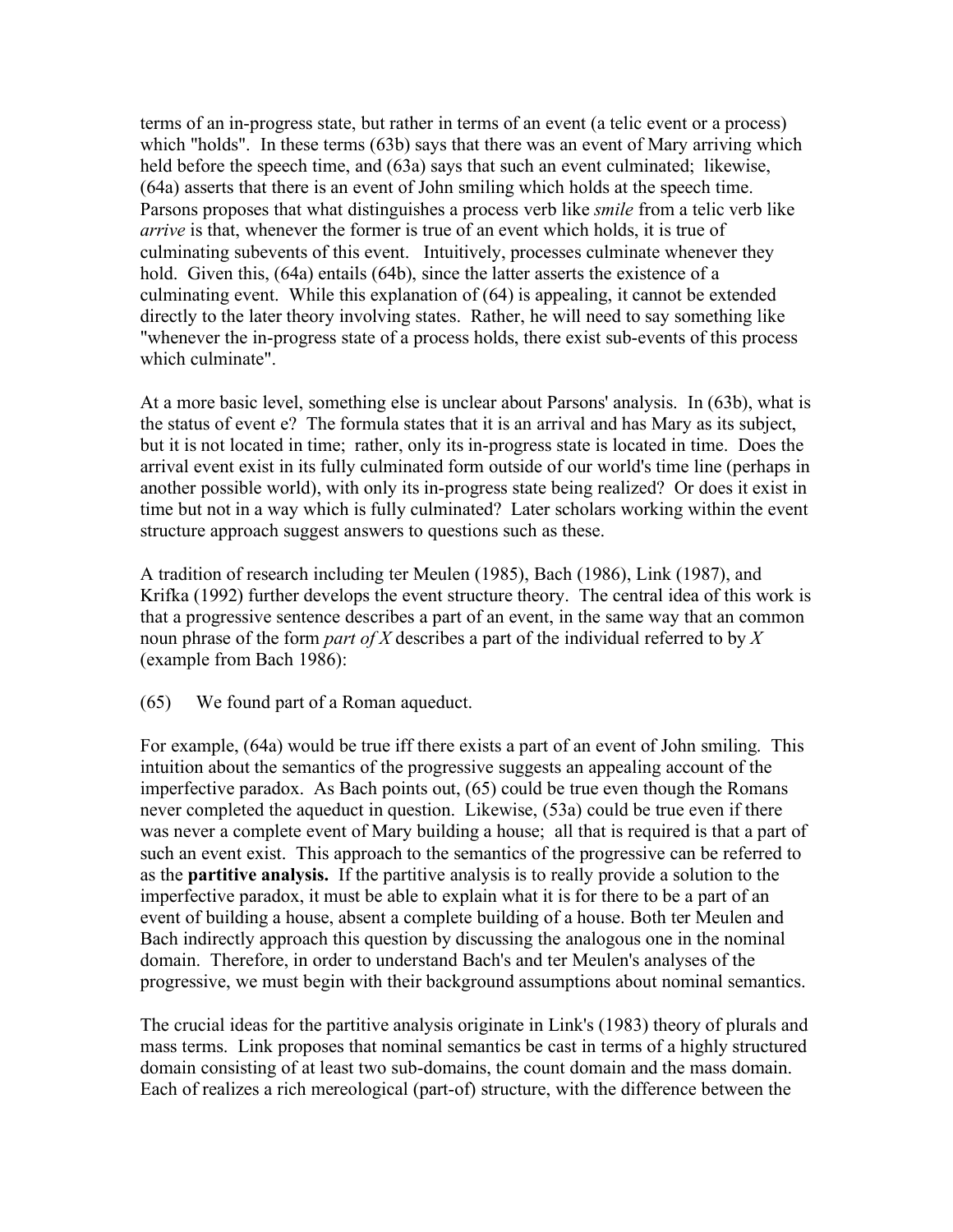two being that the count domain is atomic (minimal units are "atoms", others are pluralities), whereas the mass domain is not (in principle, bits of stuff are indefinitely divisible). The mass domain is a subset of the atoms (and hence is a subset of the count domain), reflective the idea that bits of stuff are themselves objects which can be counted. And finally, the domains are related by a homomorphism *h* from count to mass, such that for any object  $o$  in the count domain,  $h(o)$  is the stuff of which  $o$  is made. See Figure 1:



Figure 1: the Partitive Analysis

The denotation of a count noun is a subset of the count domain (objects labeled either *o* or *s*), while that of a mass noun is a subset of the mass domain (objects labeled *s*). Typical count nouns describe objects not in the mass domain (objects labeled on *o*), but since the mass domain is a subset of the count domain (specifically, a subset of the set of atoms), a count partitive like *part of a Roman aqueduct* can describe a element of the mass domain.

If we insist (as might be thought natural) that something can be a part of an aqueduct only if there is an aqueduct it is part of, the relations might work as follows: the top *o* in Figure 1 is the whole aqueduct; the *s* which corresponds to *o*, i.e., *h*(*o*), is the stuff of which it is made; each part *o'* of *o* is a part of the aqueduct; and for any such *o'*, *h*(*o'*) is the stuff that part is made of. But Bach wants us to think of things somewhat differently, since he wants for there to be a way to have a part of an aqueduct which is not part of any complete aqueduct. He suggests that we have a concept of aqueduct stuff, from which we may define the set of parts of an aqueduct directly, without reference to complete aqueducts. For example, the maximal *s* (the *s* lowest in the diagram) might be the all of the stone which makes of the structure under discussion in (65). Given its appearance, we classify it as aqueduct-stuff. In light of this, each *o* in the diagram, mapping onto aqueduct-stuff by *h*, is a part of an aqueduct. Yet there is no complete aqueduct.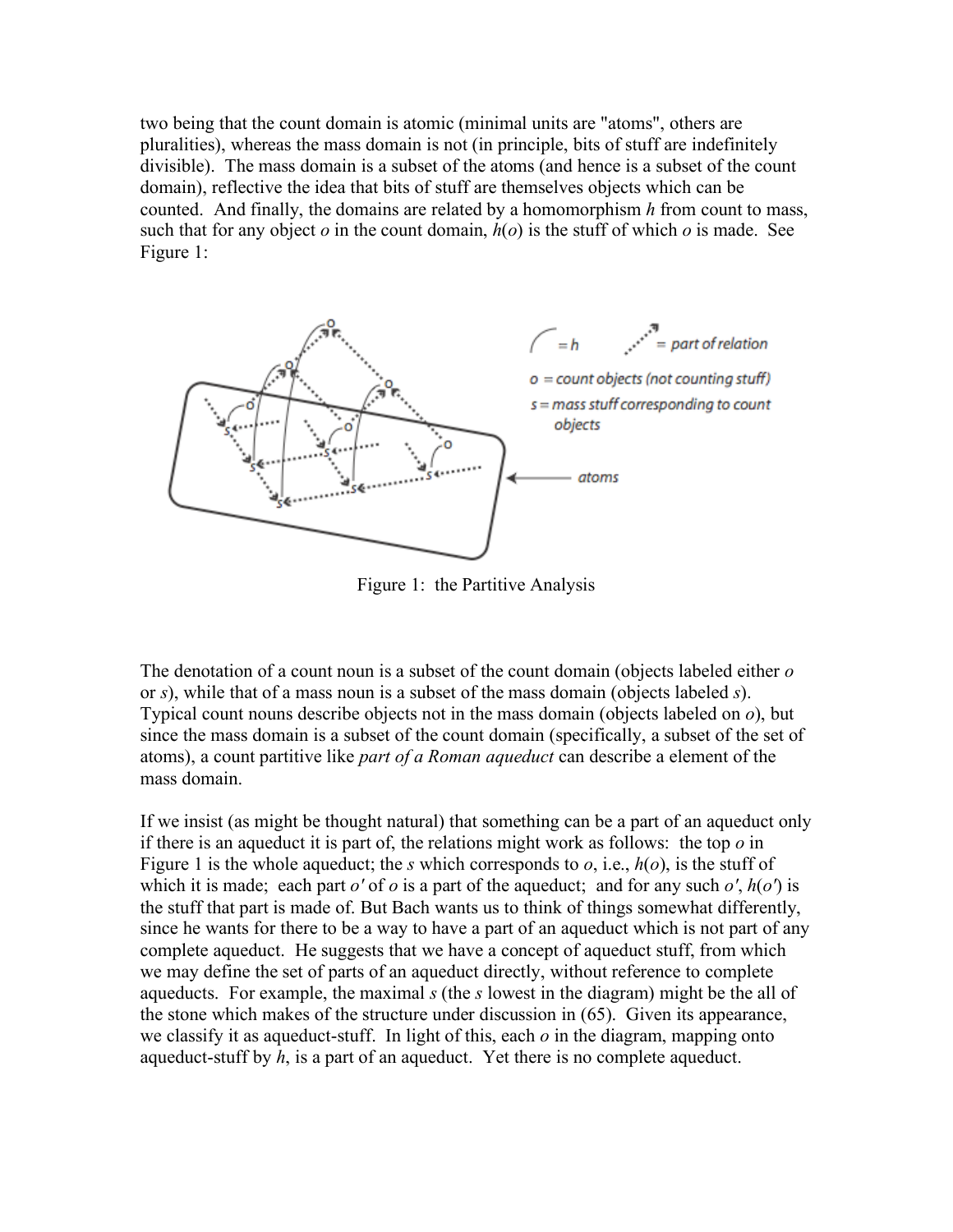Bach and ter Meulen would like for us to imagine the solution to the imperfective paradox on analogy to Figure 1. The model should be extended to include events and processes, with the former corresponding to the count domain and the latter to the mass domain. Hence, the progressive sentence (64a) is true iff some Mary-smiling process *s* went on, and the non-progressive (64b) is true iff some Mary-smiling event *o* took place. Likewise, a sentence exemplifying the imperfective paradox, for example (53a), is true iff there is some Mary-building-a-house process *s*. As with the aqueduct, this does not entail that a complete event of building a house took place, though it does entail that part of such an event did.

As can be seen, this analysis understands a process of building a house as not being defined in terms of complete events of building a house. Nothing said so far explains what it is for an object to be complete (a complete aqueduct or house-building event), and early proponents of the partitive analysis like Back do not discuss the issue. Crucially, however the notion of completeness is analyzed, this is where the difference between sentences with the subinterval property and those lacking it will be explained. For example, we must ensure that, if (64a) is true (i.e., if there is some John-smiling process), some complete smiling event exists. In contrast, if (53a) is true (i.e., if there was some Mary-building-a-house process), this does not ensure that there was any corresponding complete event.

The above sketch is based essentially on Bach's work, and we find very similar ideas of ter Meulen, Link, and Krifka. None of these papers gives a full-fledged defense of the partitive analysis (and in some cases, much less detail than the above). More recently, Hallman (2009) attempts to work out the analysis in more detail, aiming both to provide empirical support in its favor and to determine precisely what assumptions need to be made if it is to explain the imperfective paradox.

Hallman's novel argument in favor of the partitive analysis has to do with the entailments of progressive sentences containing proportional quantifiers. Consider (66a) (his (5a)):

- (65) a. The machine was rejecting exactly one third of the transistors.
	- b. The machine rejected exactly one third of the transistors.

Hallman points out that (65a) entails a fairly even distribution of rejection events among all of the events where the machine either accepts or rejects a transistor. Crucially, it is not true of the initial minute of a three minute interval in which the machine rejects no transistors for the first two minutes, and all of them during the final minute. By way of comparison, note that the non-progressive (66b) (his (4a)) would be true of the three minute interval. Thus, one cannot simply say that the progressive sentence (65a) is true of any part of an event in which (65b) is true. Rather, we must have an understanding of the process of rejecting exactly one third of the transistors which implies that the rejections are fairly evenly distributed.

Hallman's basic analysis of the progressive operator is as follows: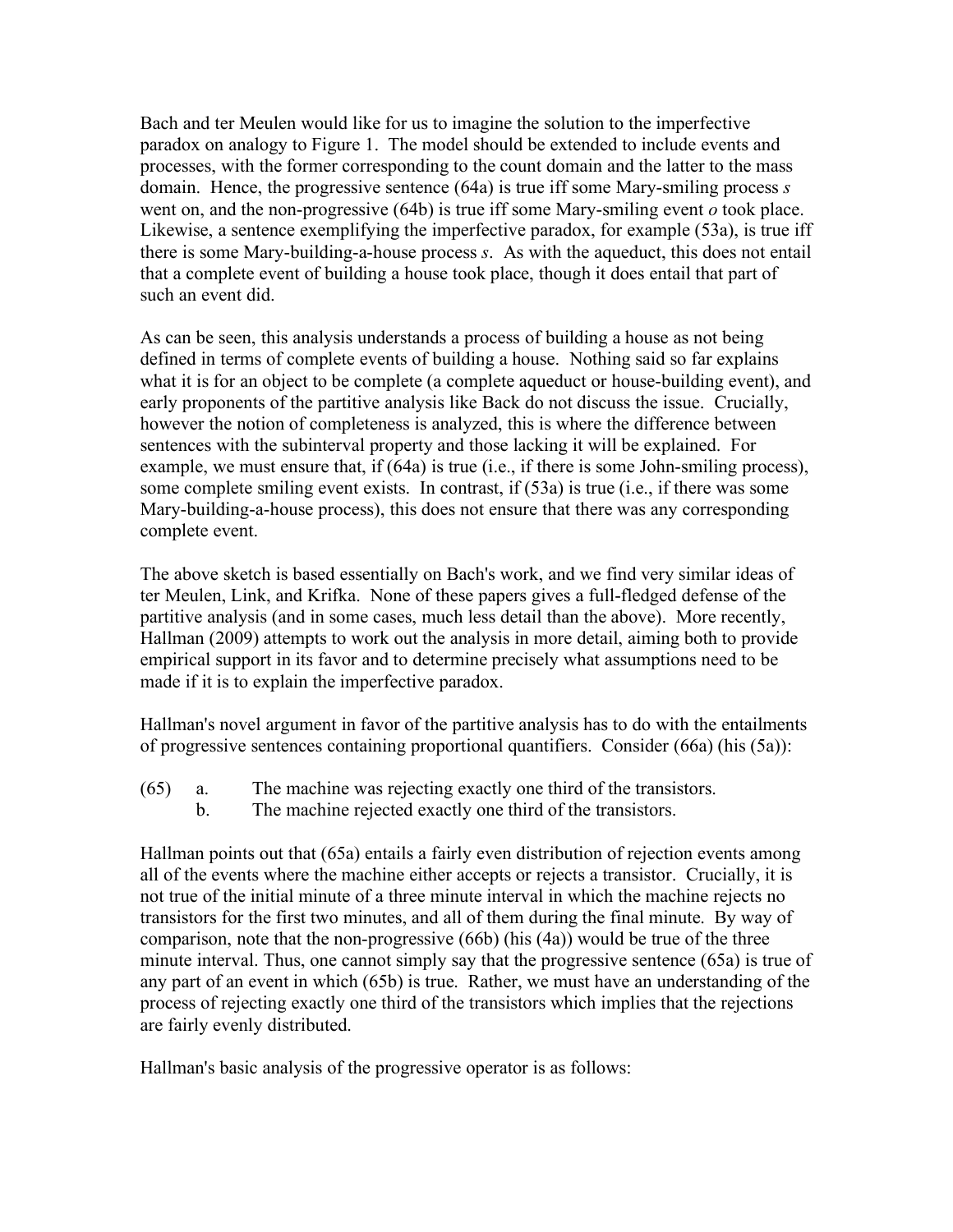(66) PROG( $\phi$ ) is true of a situation *s* iff  $\phi$  is true of all relevant subsituations of *s*.

The analysis in (66) treats the process property as the core of the progressive's meaning. Given an appropriate treatment of quantifiers (see the paper for details), it explains the entailment of even distribution seen in (65a), since every relevant subpart of the situation described must be one in which the machine rejects exactly one third of the transistors. Moreover, according to Hallman, the progressive presupposes that φ is **cumulative**, in the sense of Krifka (1998): if  $\phi$  is true of any pair of situation  $s_1$  and  $s_2$ , it is true of their sum,  $s_1 + s_2$ . This cumulativity requirement explains the infelicity of (67) (his (26b)), since *reject exactly six transistors* is not culumative:

 $(67)$  #The machine was rejecting exactly six transistors.

In order to extend this analysis to sentences in which the progressive does not seem to apply to a cumulative sentence, like (53a), Hallman argues that all predicates are basically cumulative. In other words, like Parsons, Szabo, and others, he proposes that the scope of the progressive in (53a) is a phrase which does not entail that a complete house is ever built. The completion entailments of the non-progressive *Mary built a house* (that the event culminated with a production of a complete house), must come from elsewhere.

Hallman goes farther than the advocates of the partitive analysis mentioned above in making a precise proposal concerning the source of completion entailments, building on the work of Kratzer (2004). Kratzer proposes that telicity is the result of a telic operator *[telic]* which applies to verb stems, adding the requirement that every part of the theme argument participates in the event. Assuming that V takes an event and a theme argument, Kratzer's definition of the telic form of V amounts to the following:

(68) *[telic]*(V) =  $\lambda x \lambda e[V(e,x) \land \forall x'[x' \leq x \rightarrow \exists e'[e' \leq e \land V(e',x')]$ ]]

According to Hallman, the atelic form of *build* entails that for some part of its theme, the subject built that part. Applying *[telic*] to this, we gain the entailment that every part of the theme has a part which is built by the subject. In the case of Mary building the house, this implies that every part of the house was built.

A crucial difference between Hallman's version of the partitive analysis and that advocated by Bach, ter Meulen, and Parsons is that Hallman assumes that the theme argument itself (e.g., *the house*) is not interpreted partitively. That is, *house* must describe a complete, actual house, since otherwise, the adding *[telic]* to the verb would only entail that Mary built whatever is part of a house is described by *house*. Hence, unlike the other advocates of the partitive analysis, Hallman does not analyze nominal partitives and progressives in parallel, but rather seeks to base a partitive analysis of the progressive on a non-partitive analysis of the theme argument.

Because it does not treat the object of a progressive verb partitively, Hallman's analysis cannot explain the failure of existence entailments in the same way as other partitive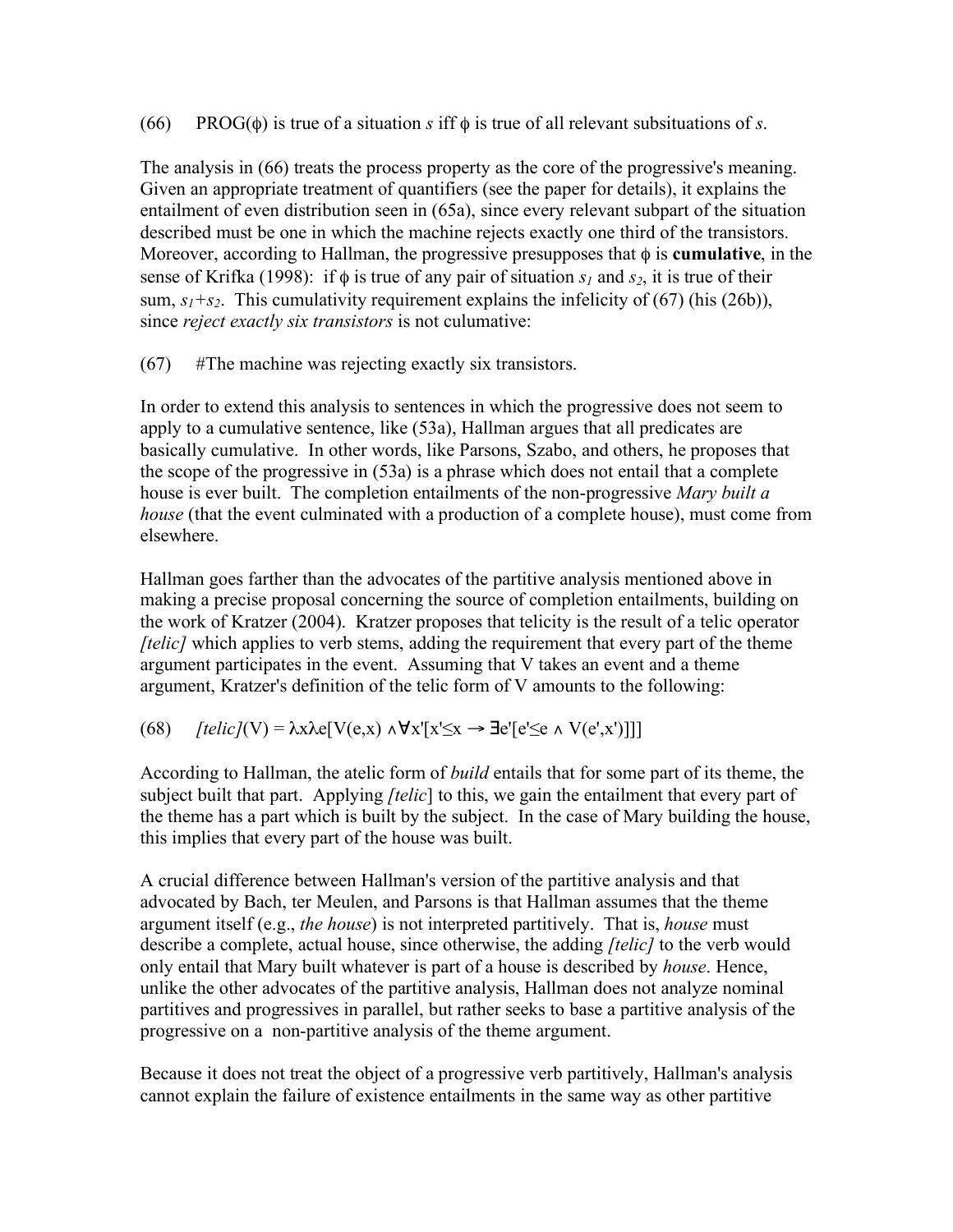theories. In particular, applying (66) to (53a) entails that a complete house existed (and that at least part of it was built by Mary). In order to deal with this, he proposes to add a modal component to the progressive's meaning. In particular, he modifies (66) with the goal of allowing that the house exist in its complete form not in the actual world, but in some other possible world:

(69) PROG(φ) is true of a situation *s* iff φ is true of all relevant subsituations of *s* and *[telic]*φ is true in some possible situation *s'*.

(There are a few unresolved technical problems here, including that Kratzer's *[telic]* operator applies to verbs stems, not to predicates or whole sentences, but we set them aside to focus on more conceptual issues.) Applied to (53a), the idea is that Mary built a complete house in some possible world (the world of *s'*), and that in the actual world (the world of *s*) she built a part of it. The thing which she built in the actual world is classified as a part of a house on the grounds that it is part of a complete house in another possible world. It is never made clear, however, exactly what assumptions are being made about the denotation of the common noun *house*. If it is meant to apply to parts of houses, it seems that the non-progressive sentence will fail to have the correct completion entailments, as discussed above: *[telic]* will only add the entailment that every part of the possibly incomplete house was built. Yet if it is meant to apply only to complete houses, adding the modal component to (69) will not fix the problem it is designed to fix, since the first conjunct of (69) is identical to (66), and hence by itself entails the existence of a complete house.

# **3.2.2 The modal theory**

The first and purest version of the modal theory was proposed by Dowty (1972, 1977, 1979). Dowty's modal theory is pure in that it treats the progressive as an operator with a semantics very similar to that typically assigned to modal auxiliaries within formal semantics: the progressive combines a temporal reference with quantification over possible worlds (based on Dowty 1979:149):

(70) PROG(φ) is true at an interval *I* and world *w* iff there is an interval *I'* such that *I'* is a non-final subinterval of *I*, and for all *w'*<sup>∈</sup> INR(<*I,w*>), φ is true at *I'* and *w'.*

INR is an accessibility relation as in modal semantics;  $INR(\leq l,w>$ ) picks out the set of worlds (known as **ineria worlds**) which are like *w* up through *I*, and in which what is going on in *w* up through *I* continues "in ways most compatible with the past course of events" (Dowty 1979: 148). For example,  $(53a)$  is true at  $\langle I, w \rangle$  iff in all worlds w' which are like *w* up through *I*, and in which matters develop in ways most compatible with what was going on in *w* before and during *I*, *I* develops into an interval *I'* in which Mary builds a house. More intuitively, Mary was doing something during *I* which, in worlds which unfold "normally" from that point on, she builds a house. (One might object that it is not accurate to call this a "pure" modal meaning, given that it involves a crucial reference to temporal relations; however, the meanings of classical modals like the modal auxiliaries also involve temporal notions (see Portner 2009 for discussion), so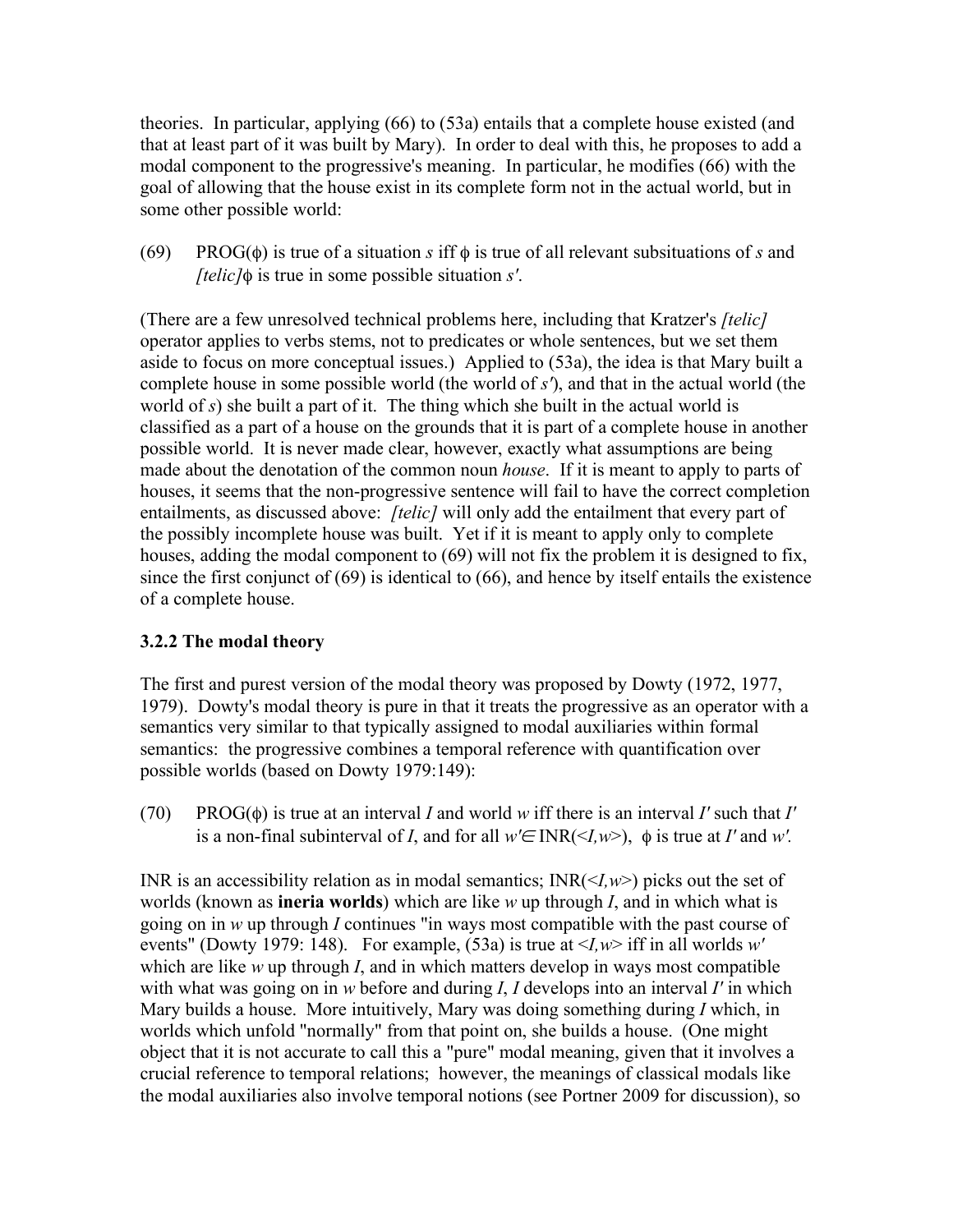Dowty's analysis of the progressive is close to as purely modal as could be found in natural language. It is, of course, not pure when compared to the operators of modal logic.)

As a modal theory, Dowty's analysis easily solves the problem of the failure of existence entailments. The house in (53a) need not exist in the actual world, only in the accessible worlds *w'*. Dowty also discusses the no-statives property, endorsing an explanation that combines ideas outlined by Taylor (1977) and Carlson (1977). The idea is that stagelevel predicates (including stage-level statives) are true or false at definite intervals, and so the meaning in (70) makes sense for them. In contrast, individual-level predicates indicate dispositions which are present at any moment within an interval as much as at any other; for this reason, it makes sense that we would not use a device like PROG in (70) for indicating a subinterval of a larger interval in which the non-progressive  $\phi$  is true. This explanation is weak in that it does not predict that stage-level statives like *sit in the chair*, which are also true at any moment of an interval in which they are true, are different from individual-level statives, but Dowty sees such weakness as acceptable, arguing that we can only provide a plausible reason why individual-level statives are not possible, not a formal derivation of their ungrammaticality. Note that Carlson rules out progressives of individual-level predicates syntactically, an approach which is compatible with Dowty's analysis, though not one he chooses to follow.

Dowty's analysis also has important consequences for understanding the process property, though these are somewhat hidden in his broader discussion. His ideas on the progressive are embedded in a larger decompositional analysis of aspectual classes within interval semantics in a way which goes far towards explaining the process property (provided we set aside the specific problem for Dowty's analysis discussed below). The key to this explanation is the fact that (70) refers to a non-final subinterval of an interval in which the non-progressive  $\phi$  is true: because it's an interval, an event which is otherwise seen as instantaneous must be construed as having duration, and because it's non-final, it must have to do with the process which goes on before a culminating event culminates.

Dowty also argues that the futurate progressive illustrated in (48) can be analyzed in the same terms as the regular "imperfective" progressive. He argues that such examples are simply the combination of the imperfective progressive with the tenseless future (e.g., *Mary leaves town tomorrow*). As discussed by many scholars (see Dowty's work for references), the tenseless future conveys a sense of planning or predetermination which is shared by the futurate progressive; thus (48) suggests that Mary has made plans to depart tomorrow. However, compared to the tenseless future, the futurate progressive implies less certainty. The contrast is illustrated in (71), Dowty's (1979) example (41):

- (71) a. The sun sets tomorrow at 6:57 PM.
	- b. \*The sun is setting tomorrow at 6:57 PM.

According to Dowty, (71a) means roughly that, at some point at or before the speech time, the facts determined that the sun sets at 6:57 tomorrow. If we combine this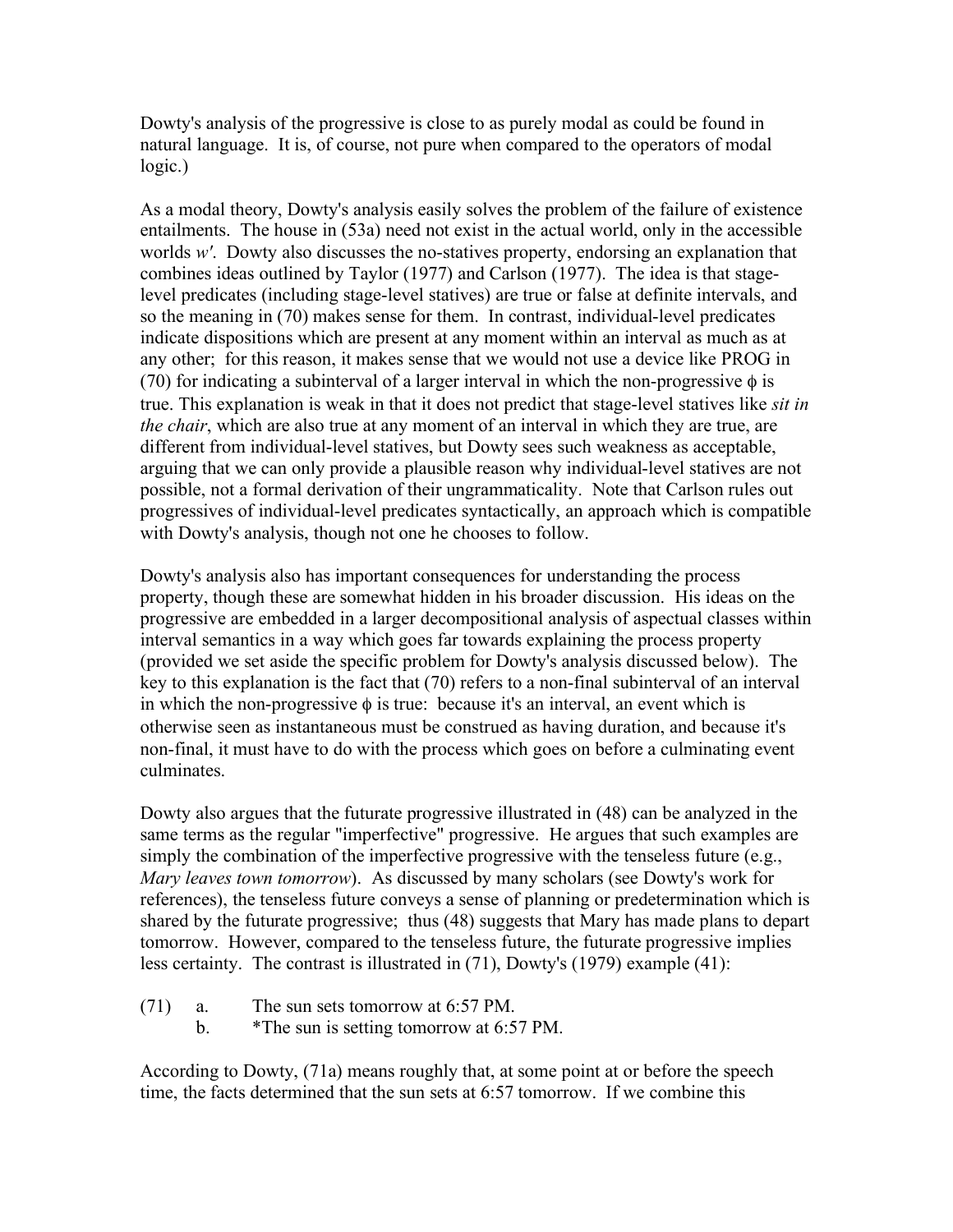meaning with the semantics for the progressive in (70), we have the following: for some interval of time *I* containing the speech time, the facts before *I* determined that, for all futures during which what was going on during *I* continues normally, the sun sets at 6:57. Crucially, the set of futures in which the sun sets at 6:57 according to (71b) may be a subset of those in which it sets according to (71a). In particular, certain futures (relative to the speech time) may not contain *I*, and moreover some of the futures which contain *I* may not be involve inertia worlds. Thus, the analysis predicts that (71b) is weaker than (71a).

Despite its many advantages, Dowty's theory suffers from a problem which has led other authors to either modify or abandon the modal theory. Vlach (1981) points out that Dowty's definition of the set of inertia worlds does not work in many examples displaying the imperfective paradox. Consider (72):

(72) Max was crossing the street.

This sentence can be true (at an interval *I*) even if shortly after *I* a bus runs over Max. According to the analysis, it would be true if, in every world in which what is going on during *I* continues in ways most compatible with past events, Max crosses the street. But the bus was traveling down the street towards Max during *I*, and surely the expected way for events to unfold includes Max being hit. The problem here is that Dowty's definition of ineria worlds looks at what's going in throughout the entire world before and during interval *I*, and (72) can be true even in a world where Max being run over is all but inevitable.

Next we turn to the ways in which later modal theories have attempted to solve the problem posed by (72). Here we will consider four such theories: Asher (1992), Landman (1992), Bonomi (1997a), and Portner (1998). In the most general terms, they all agree on what must be done: something must be added to Dowty's analysis which will allow one to ignore the trajectory of the bus in evaluating (72). In other words, the core idea is that, if we ignore (for the time being) the oncoming bus, Max would have crossed the street. The question is how to ignore the bus. We see the following two main ideas:

1. **Events** or situations play an essential role in the semantics of the progressive. Events are useful because they are smaller than worlds in both temporal and spatial extent, and so the bus might be outside of the event(s) we pay attention to.

2. Progressives are evaluated with respect to a **perspective**. A perspective is something which selects a subset of the information available in a situation, and so can allow us to ignore information about the bus.

All of the modal analyses discussed below make use of events, and most also make use of the concept of perspective (though not always under that name). Moreover, particular analyses employ other interesting concepts, such as default semantics (Asher) or a closeness relation among worlds (Landman).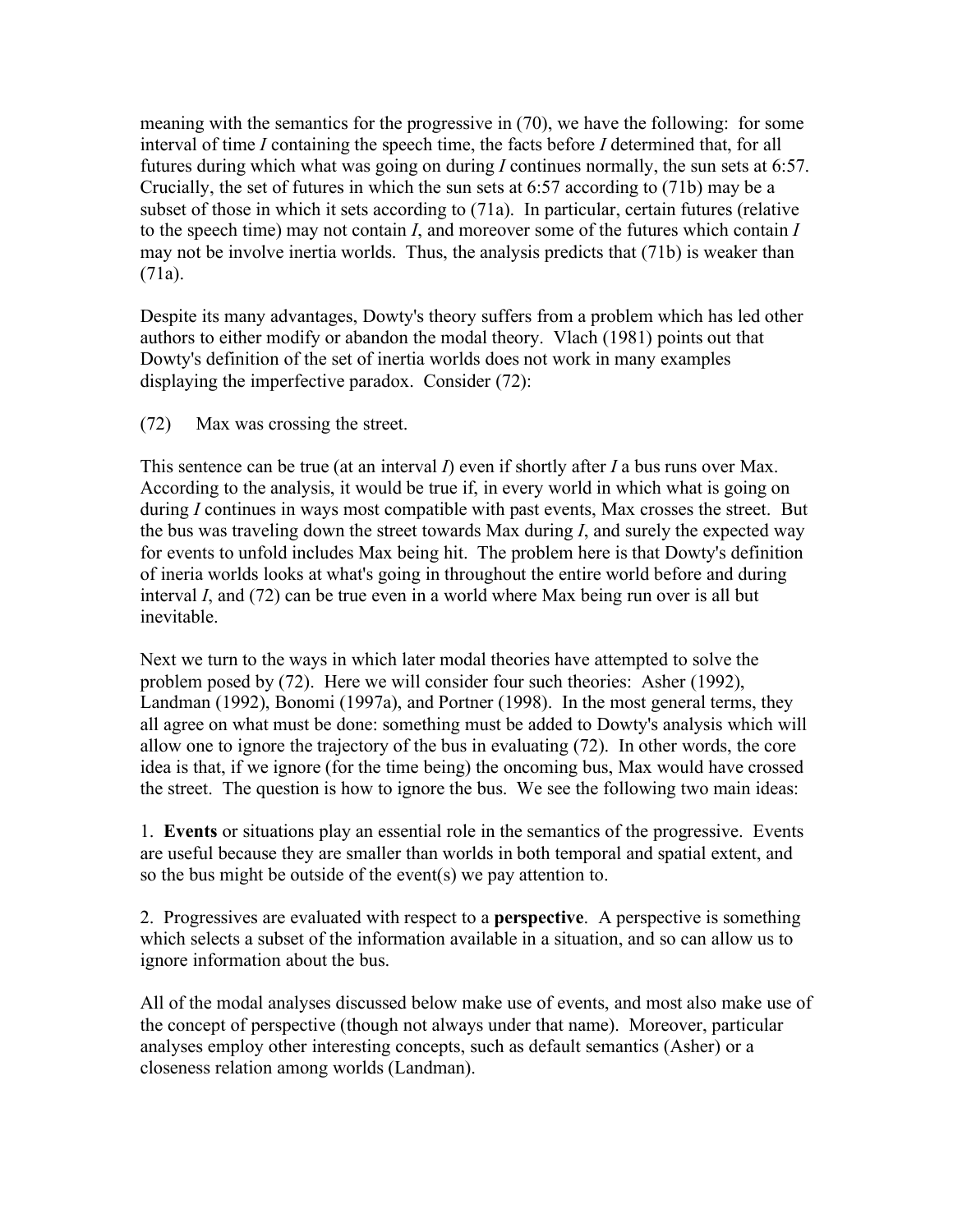Each of the post-Dowty modal theories begins with the idea that a progressive sentence describes an event if and only if that event is part of an event of the kind described by the phrase under the scope of the progressive in relevant possible world or worlds. For example, (53a) is true of an event of Mary pouring concrete into a hole in the ground if this event is part of an event of building a house in the relevant possible world(s). Such an approach promises to maintain all of the advantages of Dowty's theory, if it can solve the problems with sentences displaying the imperfective paradox. Where the various modal theories differ is in how the relevant possible worlds are identified.

Portner (1998) takes the approach closest to Dowty's, aiming to treat the progressive as very similar to an ordinary modal operator. Portner works with a more sophisticated theory of modality than Dowty's, building on Kratzer's work (Kratzer 1977, 1982; for a description of Kratzer's theory, see article 58 (Hacquard) *Modality*). In this context, he proposes that the progressive is a modal operator with (i) a circumstantial modal base, indicating that only worlds in which certain contextually specified facts hold, and (ii) a "non-interruption" ordering source, indicating that worlds in which the event is interrupted are to be ranked as less relevant than those in which it is not. For example, in the case of (53a), the modal base would include propositions like "Mary has purchased such-and-such supplies", "Mary intends to build a house", "Mary follows proper architectural plans for a house ", the ordering source would contain propositions like "Mary is not injured" and "Mary does not run out of money". Given this background, the sentence would be true iff there was an event which, in all worlds compatible with this modal base, and in which as many of the ordering source propositions as possible are true, she builds a house. This basically means "Given the relevant facts, if she was not interrupted, Mary built a house".

Bonomi (1997a) has a very similar analysis, though one that is couched in terms which are not as closely tied to ideas familiar from the theory of modality. Bonomi's theory uses two contextually given parameters as well, a **Context of facts** and a **Stereotypical frame**. The former is very similar to the modal base: it is a set of events, and the meaning of the progressive only depends on courses of events in which all of these events occur; and the latter is very similar to the ordering source: we select from the relevant courses of events those in which the event in question develops normally. Hence, example (53a) is true iff, for some past event *e*, there is a set of relevant events (i.e., a context of facts) including *e*, and there is a stereotypical frame which says that in all courses of events in which the relevant events occur, and in which in which *e* develops normally, *e* is an event of Mary building a house.

Asher's (1992) system uses techniques even farther removed from the usual theories of modality, but the core idea remains the same. His analysis is based on a default, nomonotonic conditional operator  $>$ . The statement A $\geq$ B can be read as "If A, infer B, unless there are specific reasons not to", or even "If A, then as a default B". Given this, Asher aims to treat progressives as an indication that some event occurred which would as a default lead one to infer that an event of the kind described by the phrase under the scope of the progressive occurred. Hence, (53a) means that some event occurred, the occurrence of which would as a default lead one to infer that Mary built a house.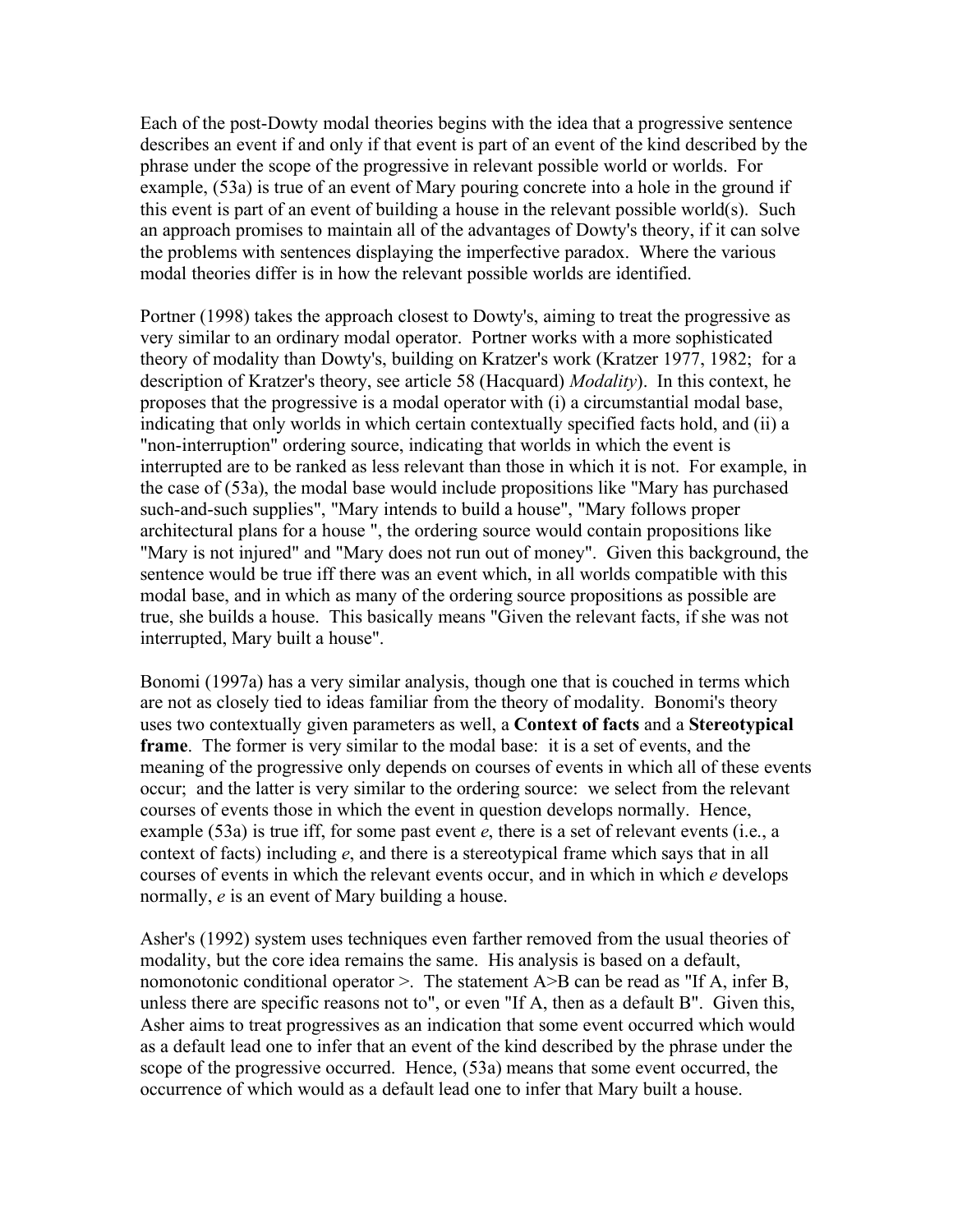The final post-Dowty modal theory we will consider is that of Landman's (1992). His analysis develops the modal theory using ideas which are quite unique to the progressive, and not based on ideas found in the literature on modality. (Despite, it is still properly called a "modal theory", since the truth of a progressive sentence may depend on what happens in possible worlds other than the actual one.) For Landman, the key concept on which the rest of the analysis is built is that of one event being a **stage** of another. Stageof is a sub-relation of part-of, so if an event is a stage of another, it is also part of it, but stage-of is more specific: "An event is a stage of another event if the second can be regarded as a more developed version of the first" (Landman 1992: 23). The idea of Landman's analysis, then, is that (53a) is true iff an event was going on which is a stage of (an event of) Mary building a house in the closest possible world in which all of its stages are realized (provided this world is "reasonable"). His precise analysis is developed in terms of a recursive definition of the **continuation branch** of an event; the continuation branch is designed to identify the closest possible world in which all of the event's stages are realized. For reasons of space, we will not examine the Landman's definition of continuation branch here.

As they are stated above, Porter's, Bonomi's, Asher's, and Landman's analyses all suffer from a failure to come to terms with the indeterminacy property discussed above. Consider (72). These theories all say, roughly, that this sentence is true iff an event was going on which would, if it developed normally, become an event of Max crossing the street. But couldn't we also look at this very same event, and describe it as in (73) (supposing that he did in fact walk into the path of a bus)?

(73) Max was walking into the path of an oncoming bus.

It seems that there are at least two incompatible ways that one and the same event could develop normally. This seems to show that the definition of "normal" must depend on more than just the facts about the event.

One way to respond to this problem would be to deny that (72) and (73) concern the same event. That is, prior to the arrival of the bus, Max was actually participating in two events: a street-crossing event (which was never completed) and a bus-intersecting event (which was). While formally this would solve the difficulty, is presents us with the challenge of explaining how these two events differ, and while it may be possible to meet this challenge, modal theories of the progressive have not taken this approach. Rather, they have dealt with the problem by assuming that a single event is relevant, but that this event can be seen in different ways. A "perspective" is intuitively a way of seeing an event or situation. One perspective makes us see what Max did as part of crossing the street, while another perspective makes us see it as part of an accident involving the bus. These two perspectives are relevant to the two ways of describing the event in (72)-(73).

Each theory develops the concept of perspective differently. For Portner, the property expressed by the predicate under the scope of the progressive contributes the perspective, and it is an argument of the modal base. Thus, it helps determine the set of relevant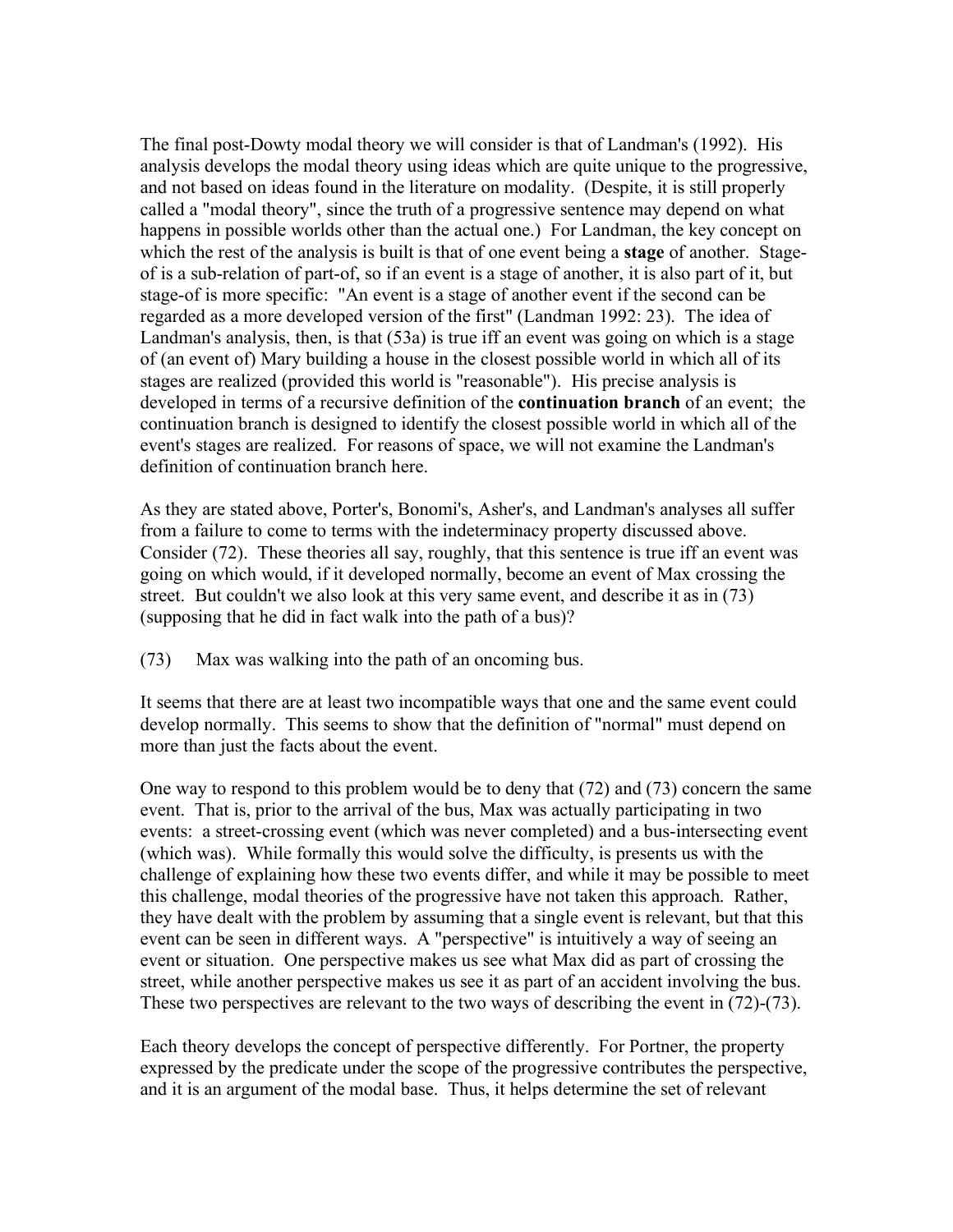worlds by determining which facts about the world are to be considered; for example, in (73), we consider facts about the bus, while in (72), we do not. For Bonomi (who has an extensive discussion about perspective), both the Context of facts and Stereotypical frame are contextually determined, and are responsible for representing the perspective (or "point of view", as he terms it when describing his own analysis). For Asher, a perspective is a way of describing the event, and it feeds into the semantics as the antecedent of the default operator; hence, Asher hypothesizes that you can describe Max's walking event in different ways, one of which leads to the default conclusion that he crosses the street, the other to the default conclusion that he is hit by the bus. Landman notes the importance of perspective, but does not formalize it within his theory. Given that these scholars each develop the concept in a way designed to fit into the mechanics of the particular overall analysis, it is difficult to compare them directly. None of them relate the concept to a discussion of broader issues within semantic theory in a way which would allow us to bring to bear other knowledge in determining which analysis is superior to the others.

#### **3.3 Progressive and imperfective**

As pointed out above, many languages describe situations which would be described in English with the progressive by using a more general-purpose verb form, and this phenomenon has received significant attention within semantic theory in connection with the analysis of the imperfective in Romance languages. An example is the Spanish (47) above, from Cipria & Roberts (2000): this sentence naturally receives a reading very similar to the English past progressive, but the same verb form can express other meanings, including habituality, intention, and the simple past occurrence of an atelic event. French and Italian show a similar (but not identical) range of meaning. (Note that the imperfective always conveys past tense, a component of its meaning we ignore here.) In the semantics literature, we see three approaches to understanding the semantics of imperfectives:

1. Underspecification and coercion. de Swart (1998) argues that the imperfective places a purely aspectual restriction on the clause it combines with (specifically, it must describe a process or state). If the compositional semantics of this clause meets the condition, this by itself determines the meaning. Otherwise, a process of coercion shifts the meaning into one which meets the aspectual restriction.

2. Unified meaning within modal semantics: Cipria & Roberts (2000) provide an analysis of the Spanish imperfective which aims to provide a unified semantic value covering all of its various intuitive meanings. This unification has a temporal component, reflecting the fact that the imperfective in Spanish always concerns the past, and a modal component; the distinctions among intuitive meanings are based on the choice of modal accessibility relation. Within this framework, the modal analysis of the progressive (specifically, the version developed by Dowty) is a special case. Ferreira (2004) and Deo (2009) have developed similar ideas; Bonomi (1997b) also aims for a unified semantic analysis, but in rather different terms.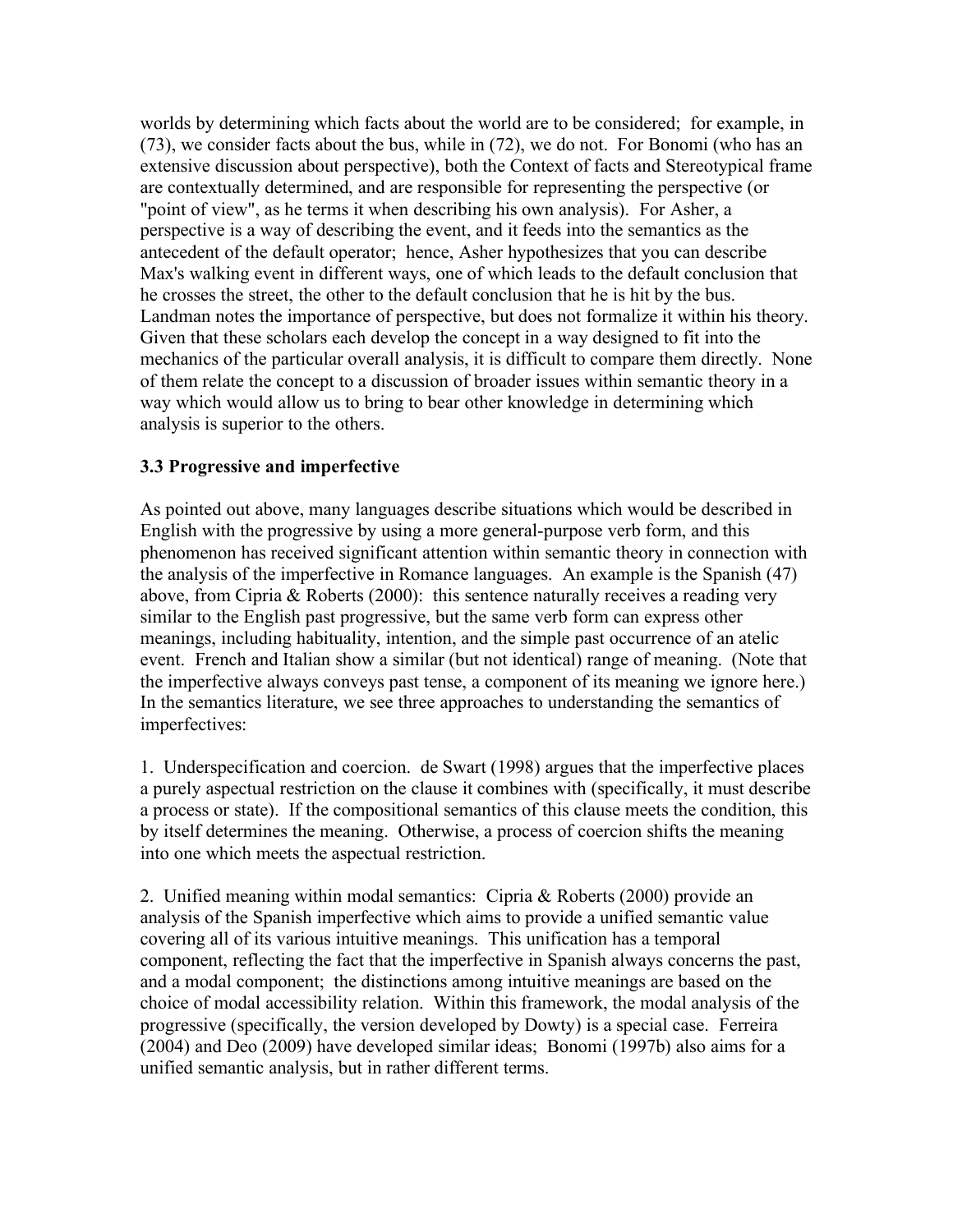3. Syntactic explanation: Hacquard (2006) argues that the various meanings of the imperfective are introduced by distinct, phonologically null operators. In the case of the progressive, she assumes a PROG operator as defined by Portner. The imperfective is used when one of the relevant class of operators is present immediately under the scope of tense. Conversely, the perfective form is used when a perfective operator occurs in that position.

While all three approaches are intuitively appealing, there has been little direct comparison of one to another. It is likely that we will not make real progress in understanding the relation of the imperfective to the progressive, and in understanding the semantics of the imperfective more generally, until clear arguments are given for preferring one approach to the others.

# **3.4 Final discussion of the progressive**

As we have seen, semantic analyses of the progressive fall into two major groups: eventstructure theories and modal theories. There is some overlap between the two (for example, Hallman's theory is basically an event-structure theory, but has a modal component), and there is a great deal of diversity within each group. Many analyses, even influential ones like Bach's, are given briefly, and as a result fail to address the full range of data relevant to the analysis of the progressive. In light of this situation, it may be useful to summarize whether each approach attempts an explanation of the major properties of the progressive outlined in Section 3.1. Table 2 provides such a summary. Of course Table 2 should not be taken as an evaluation of theories, since each has important advantages and problems, including many discussed above.

|         | N <sub>o</sub> | Process | Completion | Imperfective | Failure   | Reason-  | Actuality | Indeter- |
|---------|----------------|---------|------------|--------------|-----------|----------|-----------|----------|
|         | statives       |         | property   | paradox      | of        | ableness |           | minacy   |
|         |                |         |            |              | existence |          |           |          |
|         |                |         |            |              |           |          |           |          |
| Vlach   | Y              | Y       | Y          | Y            | N         | N        | N         | N        |
| Parsons | N              | N(Y)    | N(Y)       | Y            | N         | N        | Y         | N        |
| Bach    | N              | Y       | N          | Y            | Y         | N        | N         | N        |
| Hallman | N              | Y       | Y          | Y            | Y         | Y        | N         | N        |
|         |                |         |            |              |           |          |           |          |
| Dowty   | Y              | Y       | Y          | N            | Y         | N        | N         | N        |
| Portner | N              | N       | Y          | Y            | Y         | Y        | Y         | Y        |
| Bonomi  | N              | N       | N          | Y            | Y         | Y        | Y         | Y        |
| Asher   | N              | N       | N          | Y            | Y         | Y        | Y         | Y        |
| Landman | N              | Y       | Y          | Y            | Y         | Y        | Y         | N        |
|         |                |         |            |              |           |          |           |          |

Table 2: Theories of the Progressive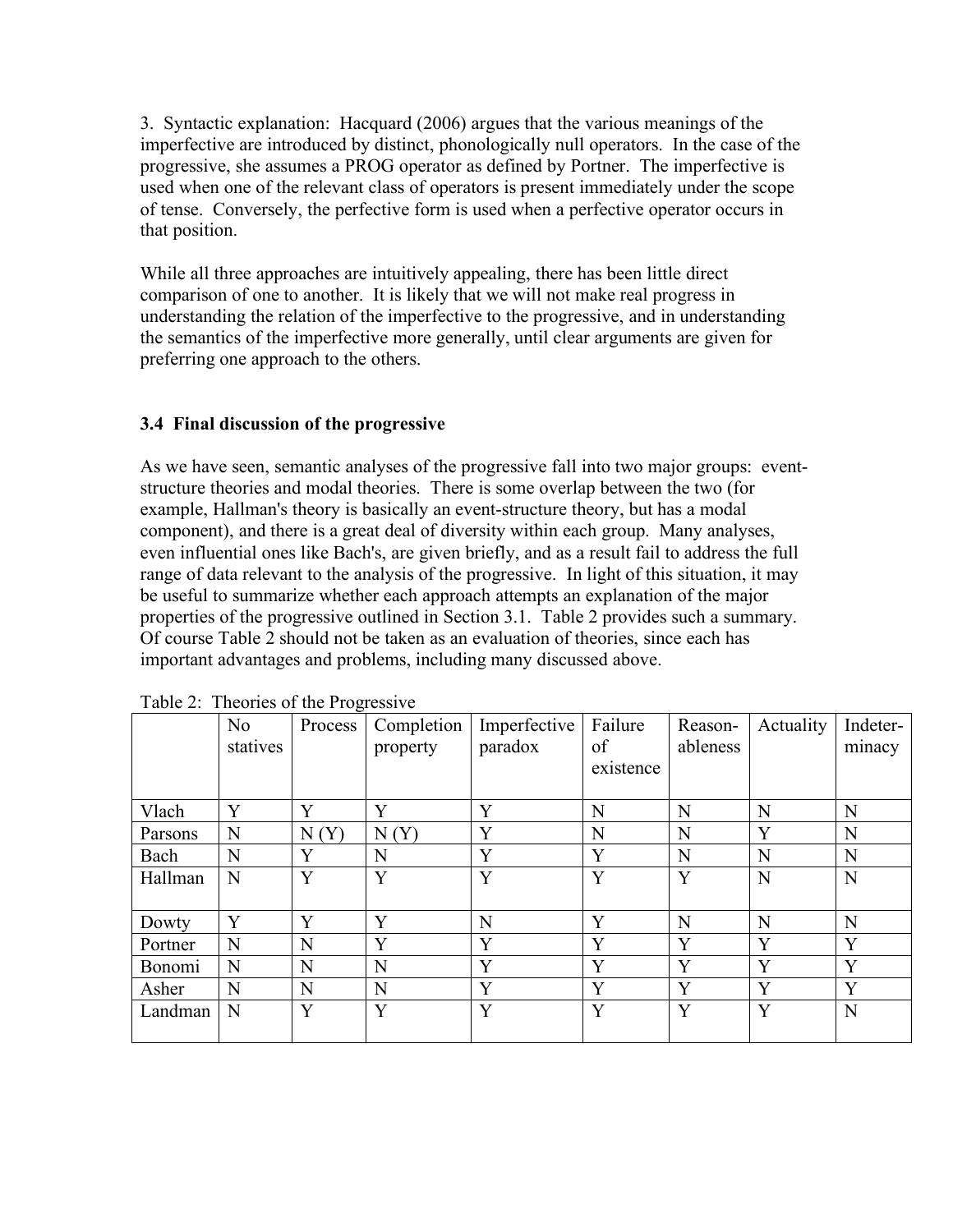Note that a "Y" only means that an explanation is offered -- not that it must be evaluated as successful. In most cases I list "N" when a given author does not explicitly discuss a particular problem, even though one could imagine him or her adopting the explanation presented as part of another analysis; occasionally I list "Y" when a paper can be construed as implying an explanation for a given phenomenon, even though the point is not made clearly. For Parsons theory, "N (Y)" indicates that an explanation is offered in terms of the version of the analysis given in Chapter 9, but not in the version given in Chapter 12.

#### 4. References

Abusch, Dorit. 1988. Sequence of tense, intensionality, and scope. In *The Proceedings of the West Coast Conference of Formal Linguistics (=WCCFL) 7*, pages 1–14. CSLI, Stanford.

Abusch, Dorit. 1997. Sequence of tense and temporal de re. *Linguistics and Philosophy*,  $20(1):1-50$ ,

Abusch, Dorit & Mats Rooth. 1990. Temporal adverbs and the English perfect. In *Proceedings of the North East Linguistics Society (=NELS) 20*: 5–19. GLSA, Amherst,

Alexiadou, M. R. A., Rathart, M. & A. von Stechow (Eds.). 2003. *Perfect Explorations*. Mouton de Gruyter, Berlin.

Asher, Nicholas. 1992. A default, truth conditional semantics for the progressive. *Linguistics and Philosophy*, 15(5):463–508.

Bach, Emmon. 1986. Natural language metaphysics. In: Marcus, R.B., G. J. W. Dorn, & P. Weingartner (Eds.), *Logic, Methodology, and Philosophy Of Science, VII: Proceedings of the Seventh International Congress of Logic, Methodology, and Philosophy of Science, Salzburg, 1983*: 63–81. North-Holland, Amsterdam.

Bauerle, R., C. Schwartze & A. von Stechow (Eds.). 1983. *Meaning, use and interpretation in language*, pages 302–323. Mouton de Gruyter, Berlin.

Bennett, Michael and Barbara Hall Partee. 1978/2004. *Toward the Logic of Tense and Aspect in English*. Indiana University Linguistics Club. Reprinted in Partee 2004.

Bonomi, Andrea . 1997a. The progressive and the structure of events. *Journal of Semantics*, 14:173–205.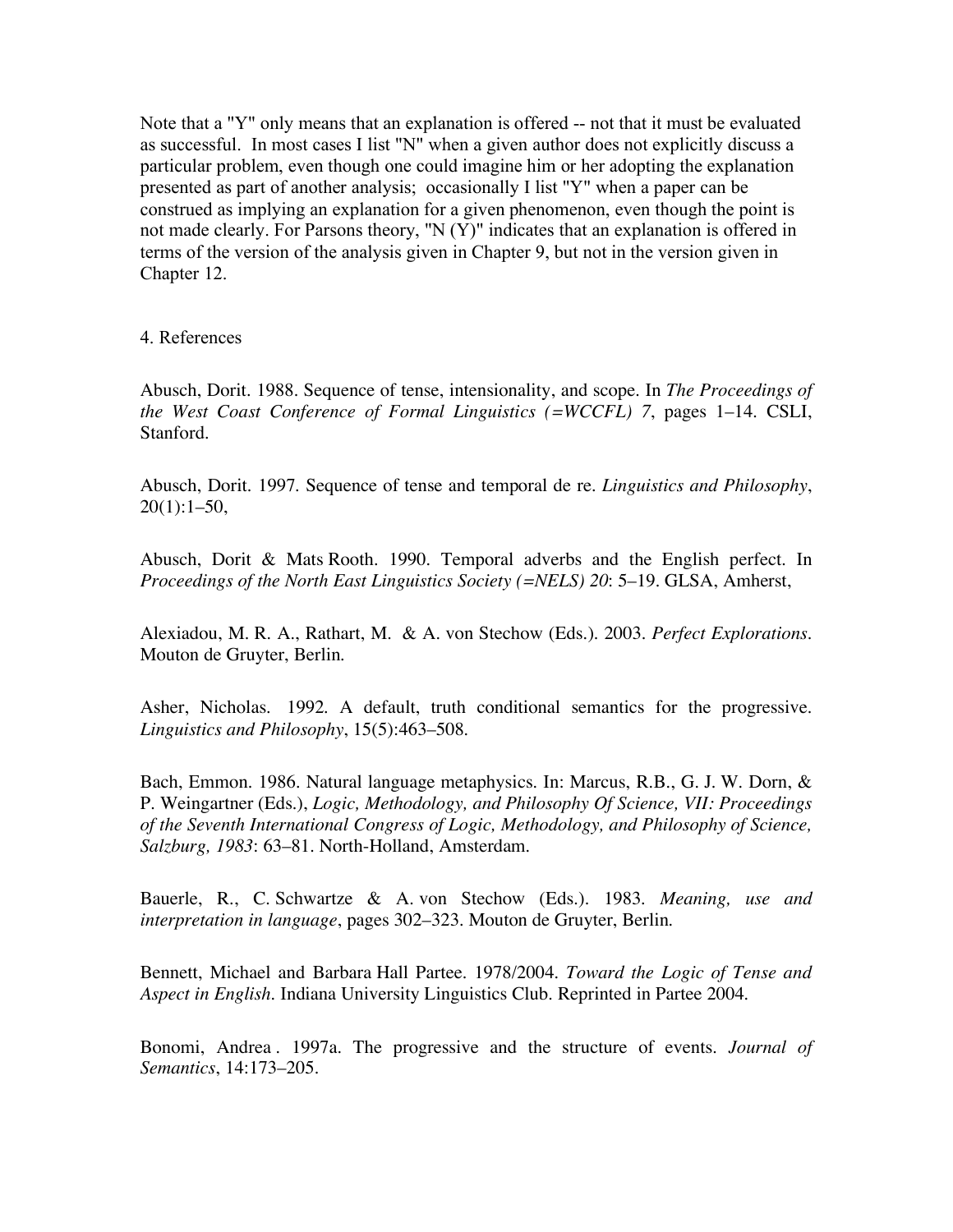Bonomi, Andrea. 1997b. Aspect, Quantification, and *When* Clauses in Italian. Linguistics and Philosophy 20(5), 469-514.

Büring, Daniel. 1997. The great scope inversion conspiracy. *Linguistics and Philosophy* 29(2): 175–194.

Carlson, Greg N. 1977. *Reference to Kinds in English*. PhD Dissertation. University of Massachusetts, Amherst.

Cipria, Alicia & Roberts, Craige. 2000. Spanish imperfecto and preterito: Truth conditions and aktionsart effects in a situation semantics. *Natural Language Semantics*, 8(4):297–347.

Cooper, Robin. 1985. Aspectual classes in situation semantics. In *Center for the Study of Language and Information (=CLSI) Report 84-14C*. CSLI, 1985.

Deo, Ashwini. 2009. Unifying the imperfective and the progressive: partitions as quantificational domains. *Linguistics and Philosophy*, 32(5):475–521.

Dowty, David. 1977. Towards a semantic analysis of verb aspect and the English 'imperfective' progressive. *Linguistics and Philosophy*, 1:45–77.

Dowty, David. 1979. *Meaning and Montague Grammar*. Reidel, Dordrecht.

Eilfort, W., P. Kroeber & K. Peterson (Eds.). 1985. *The Proceedings of Chicago Linguistic Society (=CLS) 21*, volume 1.

Gabbay, D. & F. Guenthner (Eds.). 2002. *Handbook of Philosophical Logic*, volume VI: 277–346. D. Reidel Publishing Company, Dordrecht, 2nd edition.

Ginzburg, J. (Ed.). 1987. *The Tbilisi Symposium on Language, Logic, and Computation: Selected Papers*, CSLI/Cambridge University Press, Cambridge.

Giorgi, Alessandra & Fabio Pianesi. 1998. *Tense and Aspect: From Semantics to Morphosyntax*. Oxford University Press, Oxford.

Groenendijk, J., M. Stokhof & F. Veltman (Eds.). 1987. *Proceedings of the 6th Amsterdam colloquium*. ITLI, Amsterdam.

Hacquard, Valentine. 2006. *Aspects of Modality*. PhD Dissertation. Massachusetts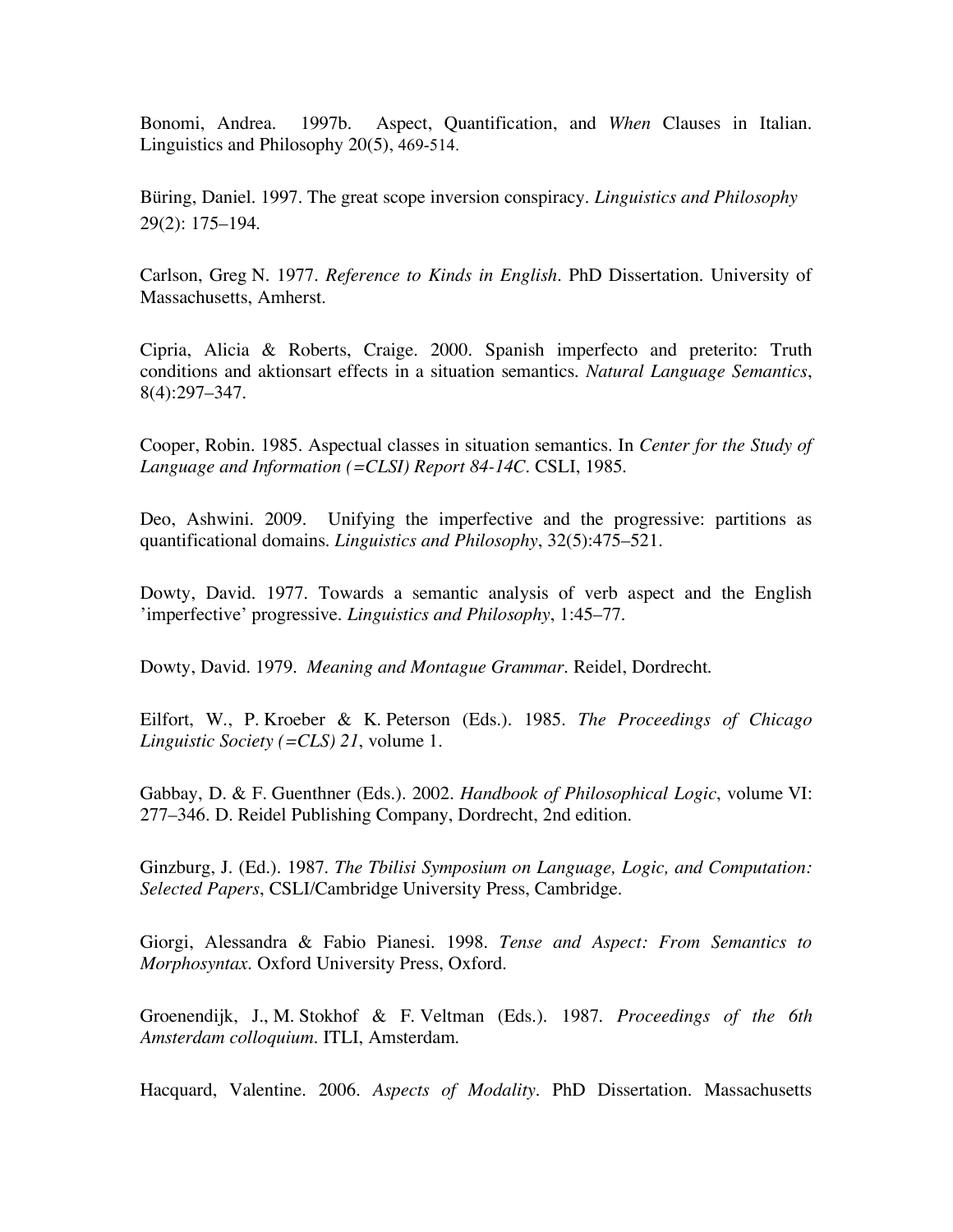Institute of Technology.

Hallman, Peter. 2009. Proportions in time: interactions of quantification and aspect. *Natural Language Semantics*, 17:29–61.

Hinrichs, Erhard. 1982. Temporal Anaphora in Discourses of English. Paper presented at the Ohio State University Conference on the Semantics of Tense and Aspect in Discourse, May 16–17, 1982.

Hinrichs, Erhard. 1983. The semantics of the English progressive. In *The Proceedings of Chicago Linguistics Society (=CLS) 19*. Chicago, IL.

Hintikka, K., J. Moravcsik, & P. Suppes (Eds.). 1973. *Approaches to Natural Language*. Reidel, Dordrecht.

Iatridou, Sabine, Elena Anagnostopoulou & Roumyana Pancheva. 2003. Observations about the form and meaning of the perfect. In Alexiadou, M. R. A. & A. von Stechow (Eds.). *Perfect Explorations*. Mouton de Gruyter, Berlin: 153–204.

Kamp, Hans & Uwe Reyle. 1993. *From Discourse to Logic: Introduction to Modeltheoretic Semantics of Natural Language Formal Logic and Discourse Representation Theory*. Kluwer, Dordrecht.

Katz, Graham. 2003. On the stativity of the English perfect. In Alexiadou, M. R. A. & A. von Stechow (Eds.). *Perfect Explorations*. Mouton de Gruyter, Berlin: 205–234.

Klein, Wolfgang. 1992. The present perfect puzzle. *Language*, 68:525–552.

Klein, Wolfgang. 1994. *Time in Language*. Routledge, London.

Klein, W. 2000. An analysis of the German Perfect. *Language,* 76: 358-382.

Krifka, Manfred. 1992. Thematic relations as links between nominal reference and temporal constitution. In Sag, I. & A. Szabolcsi (Eds.), *Lexical Matters*: 29–53. CSLI, Stanford.

Kuhn, Steven & Paul Portner. 2002. Tense and time. In: Gabbay, D. & F. Guenthner (Eds.), *Handbook of Philosophical Logic*, volume VI: 277–346. D. Reidel Publishing Company, Dordrecht, 2nd edition.

Landman, Fred. 1992. The progressive. *Natural Language Semantics*, 1:1–32.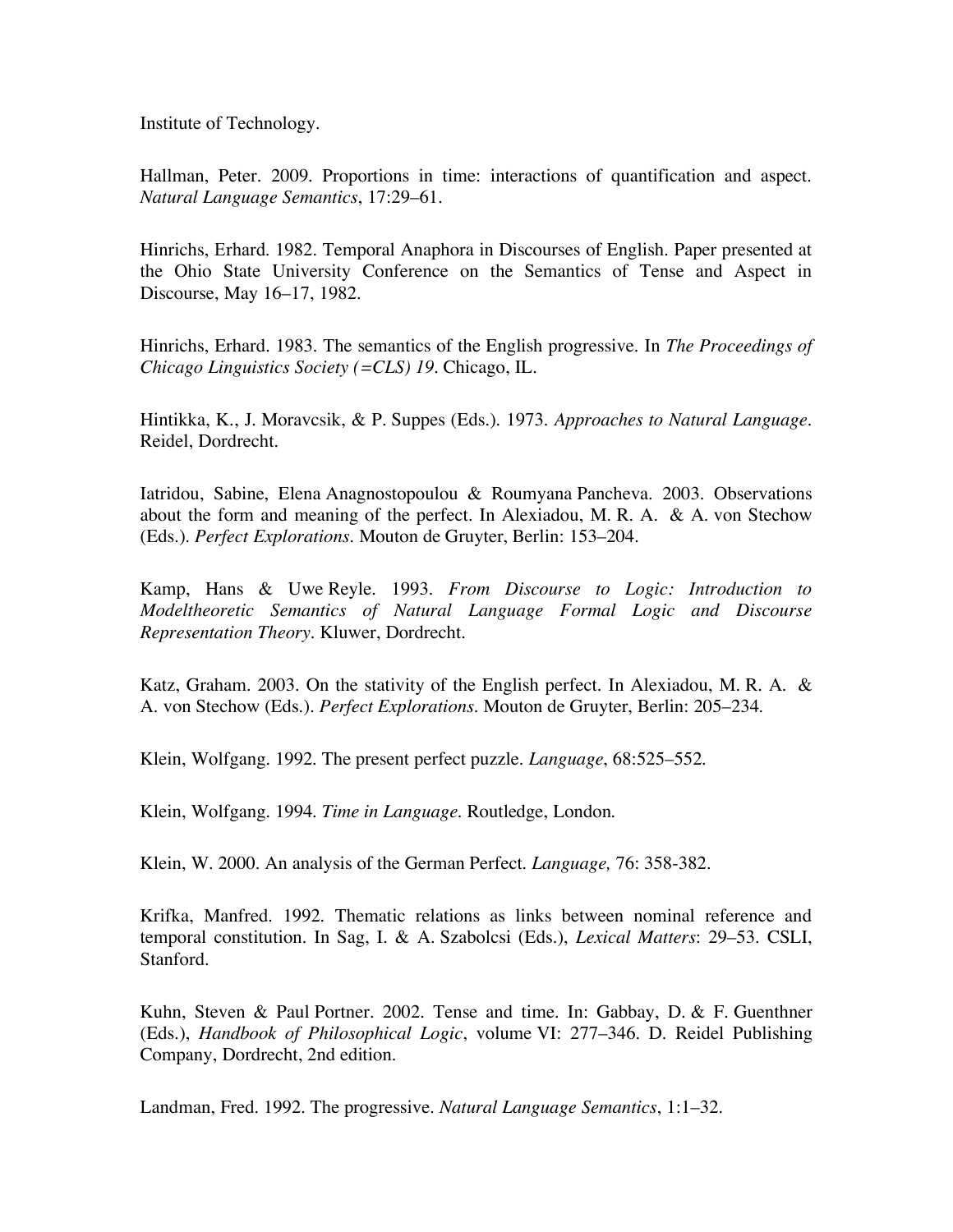Lascarides, Alex. 1991. The progressive and the imperfective paradox. *Synthese*, 87:401– 447.

Levinson, Stephen C. 2000. *Presumptive meanings: The theory of generalized conversational implicature*. MIT Press, Cambridge, MA and London.

Link, Godehard. 1983. The logical analysis pf plurals and mass terms: A latticetheoretical approach. In: Bauerle, R., C. Schwartze & A. von Stechow (Eds.), *Meaning, use and interpretation in language*: 302–323. Mouton de Gruyter, Berlin.

Link, Godehard. 1987. Algebraic semantics of event structures. In J. Groenendijk, M. Stokhof, and F. Veltman (Eds.), *Proceedings of the 6th Amsterdam colloquium*, pages 243–262. ITLI, Amsterdam.

Löbner, Sebastian. 2002. Is the German Perfekt a Perfect Perfect. In G. Katz, S. Reinhard, and P. Reuter, eds., *Sinn & Bedeutung VI, Proceedings of the Sixth Annual Meeting of the Gesellschaft für Semantik,* 255-273, University of Osnabrück.

McCawley, James. 1971. Tense and Time Reference in English. In Fillmore and Langendoen (eds.), *Studies in Linguistic Semantics*, Holt Rinehart and Winston, New York, pp. 96-113.

McCoard, Robert. 1978. *The English Perfect: Tense-Choice and Pragmatic Inferences*. North- Holland, Amsterdam.

McNally, Louise. 1987. On Recent Formal Analyses of Topic. In Ginzburg, J. (Ed.), *The Tbilisi Symposium on Language, Logic, and Computation: Selected Papers*, CSLI/Cambridge University Press, Cambridge: 149–162.

ter Meulen, Alice. 1985. Progressives without possible worlds. In: Eilfort, W., P. Kroeber & K. Peterson (Eds.), *The Proceedings of Chicago Linguistic Society (=CLS) 21*, volume 1: 408–423.

ter Meulen, Alice. 1995. *Representing Time in Natural Language: The Dynamic Interpretation of Tense and Aspect*. MIT Press, Cambridge.

Mittwoch, Anita. 1988. Aspects of English aspect: On the interaction of perfect, progressive and durational phrases. *Linguistics and Philosophy*, 11(2):203–254.

Moens, Marc & Mark Steedman. 1988. Temporal ontology and temporal reference.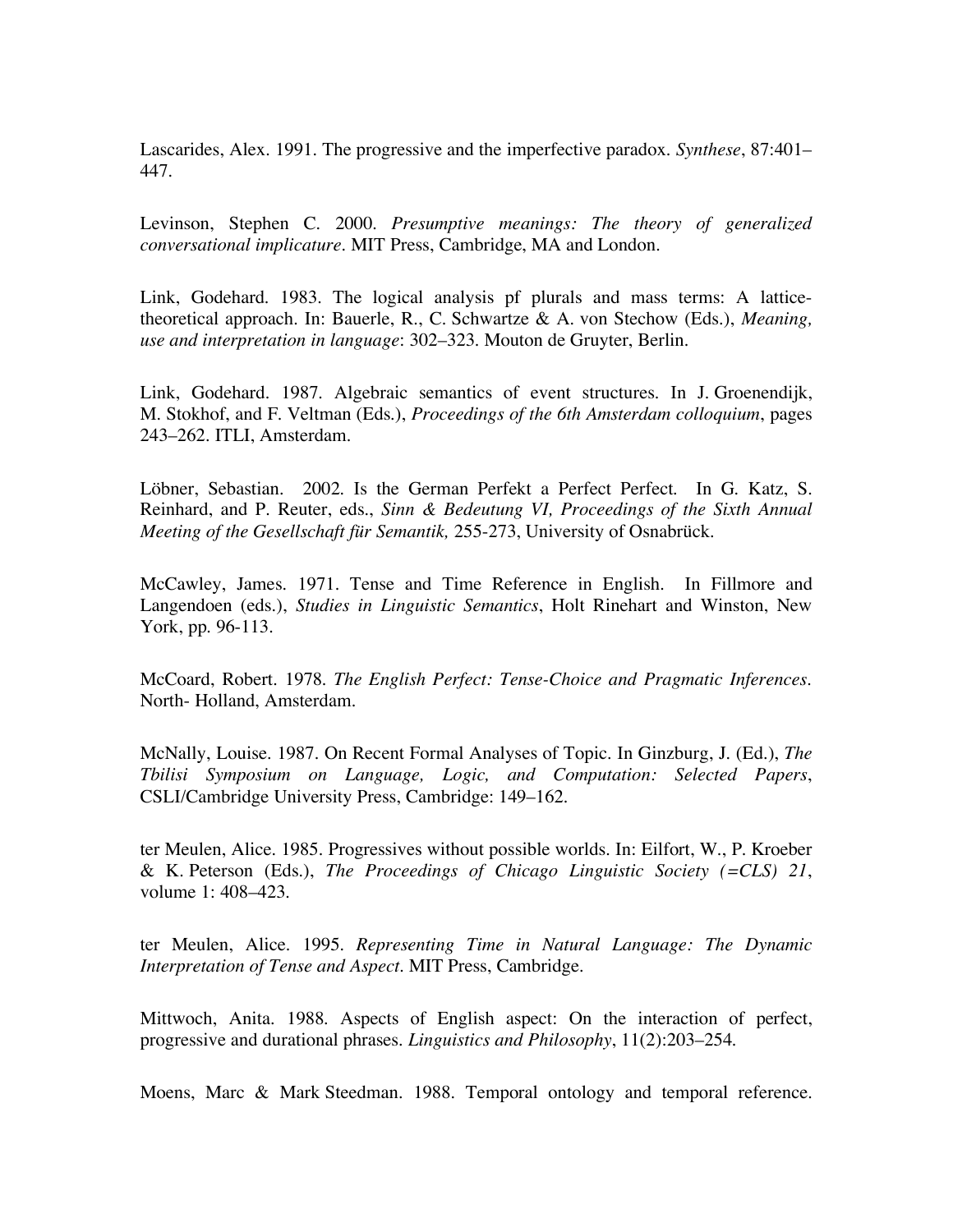*Computational Linguistics*, 14:15–28.

Montague, Richard. 1973. The proper treatment of quantification in ordinary English. In: Hintikka, K., J. Moravcsik, & P. Suppes (Eds.), *Approaches to Natural Language*: 221– 242. Reidel, Dordrecht.

Musan, Renate. 2001. The present perfect in German: Outline of its semantic composition. *Natural Language and Linguistic Theory*, 19(2):355–401.

Musan, Renate. 2002. *The German Perfect. Its Semantic Composition and its Interaction with Temporal Adverbials*. Kluwer, Dordrecht, Boston, and London.

Musan, Renate. 2003. Seit-adverbials in perfect constructions. In: Alexiadou, A, M. Rathert & A. von Stechow (Eds.), *Perfect Explorations*. Berlin: Mouton de Gruyter: 253– 276.

Nishiyama, Atsuko. 2006 *The Semantics and Pragmatics of the Perfect in English and Japanese*. PhD thesis, University of Buffalo.

Nishiyama, Atsuko & Jean-Pierre Koenig. 2004. What is a perfect state? In: Schmeiser, A.K.B., V. Chand & A. Rodriguez (Eds.), *West Coast Conference in Formal Linguistics (=WCCFL) 23 Proceedings*: 101–113. Cascadilla Press, Somerville, MA.

Ogihara, Toshiyuki. 1989. *Temporal Reference in English and Japanese*. Ph.D. Dissertation. University of Texas at Austin.

Ogihara, Toshiyuki. 1995. Double access sentences and references to states. *Natural Language Semantics*, 3:177–210.

Pancheva, Roumyana & Arnim von Stechow. 2004. On the present perfect puzzle. In Moulton, K. & M. Wolf (Eds.) *Proceeding of the North East Linguistics Society (=NELS) 34*.

Parsons, Terry. 1990. *Events in the semantics of English: A study in subatomic semantics*. MIT Press, Cambridge, MA / London, 1990.

Partee, Barbara Hall. 1977. John is Easy to Please. In A. Zampolli, ed., *Linguistic Structures Processing*, North Holland.

Partee, Barbara Hall. 1984. Nominal and temporal anaphora. *Linguistics and Philosophy*, 7(3):243–286.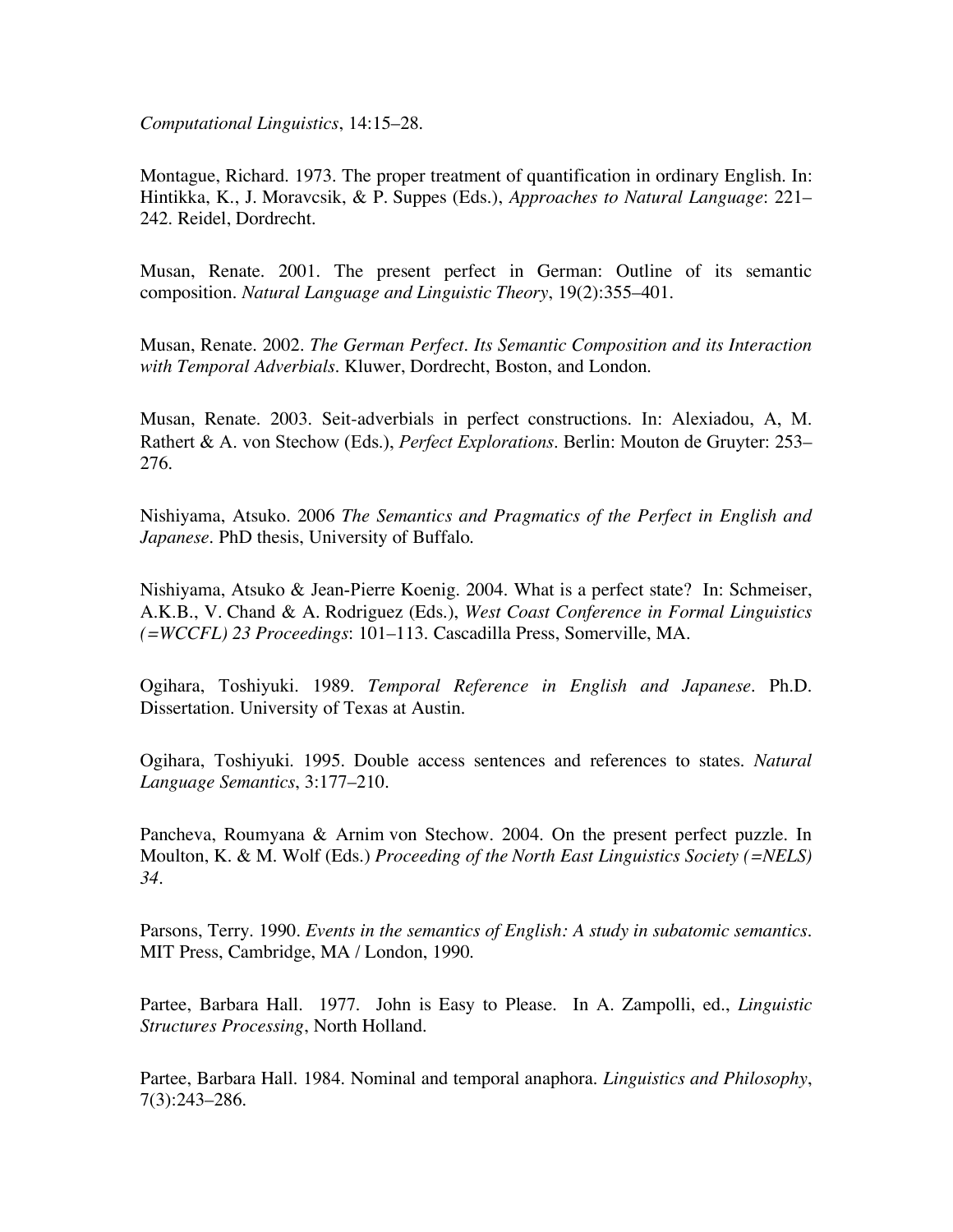Portner, Paul. 1997. The semantics of mood, complementation, and conversational force. *Natural Language Semantics*, 5:167–212.

Portner, Paul. 1998. The progressive in modal semantics. *Language*, 74:760–787.

Portner, Paul. 2003. The temporal semantics and modal pragmatics of the perfect. *Linguistics and Philosophy*, 26:459–510.

Rathert, Monika. 2004. *Textures of Time*. Studia Grammatica 59. Akademie, Berlin.

Reichenbach, Hans. 1947. *Elements of Symbolic Logic*. Macmillan, New York.

Roberts, Craige. 1996. Information structure in discourse: Towards an integrated formal theory of pragmatics. In Toon, J.-H. & A. Kathol (Eds.), *Papers in Semantics*, OSU Working Papers in Linguistics, Vol 49: 91–136. Department of Linguistics, the Ohio State University, Columbus.

Rothstein, Björn. 2008. *The Perfect Time Span: On the present perfect in German, Swedish, and English*. John Benjamins, Amsterdam and Philadephia.

Sag, I. & A. Szabolcsi (Eds.). 2002. *Lexical Matters*: 29–53. CSLI, Stanford.

Schaden, Gerhard. 2009 Present perfects compete. *Linguistics and Philosophy*, 32(2):115–141.

Smith, Carlota S. 1992, *The Parameter of Aspect*. Kluwer Academic Publishers, New York.

Spejewski, Beverly. 1997. *The Perfect as Temporal Subordination.* Manuscript. University of Pennsylvania.

Stump, Gregory Thomas. 1985. *The Semantic Variability of Absolute Constructions*. Synthese Language Library 25. Kluwer, Dordrecht.

de Swart, Henriëtte. 1998 Aspect shift and coercion. *Natural Language and Linguistic Theory*, 16: 347-385.

Szabó, Zoltan Gendler. 1977. On the progressive and the perfective. *Nous*, 38(1): 29-59, 2004.